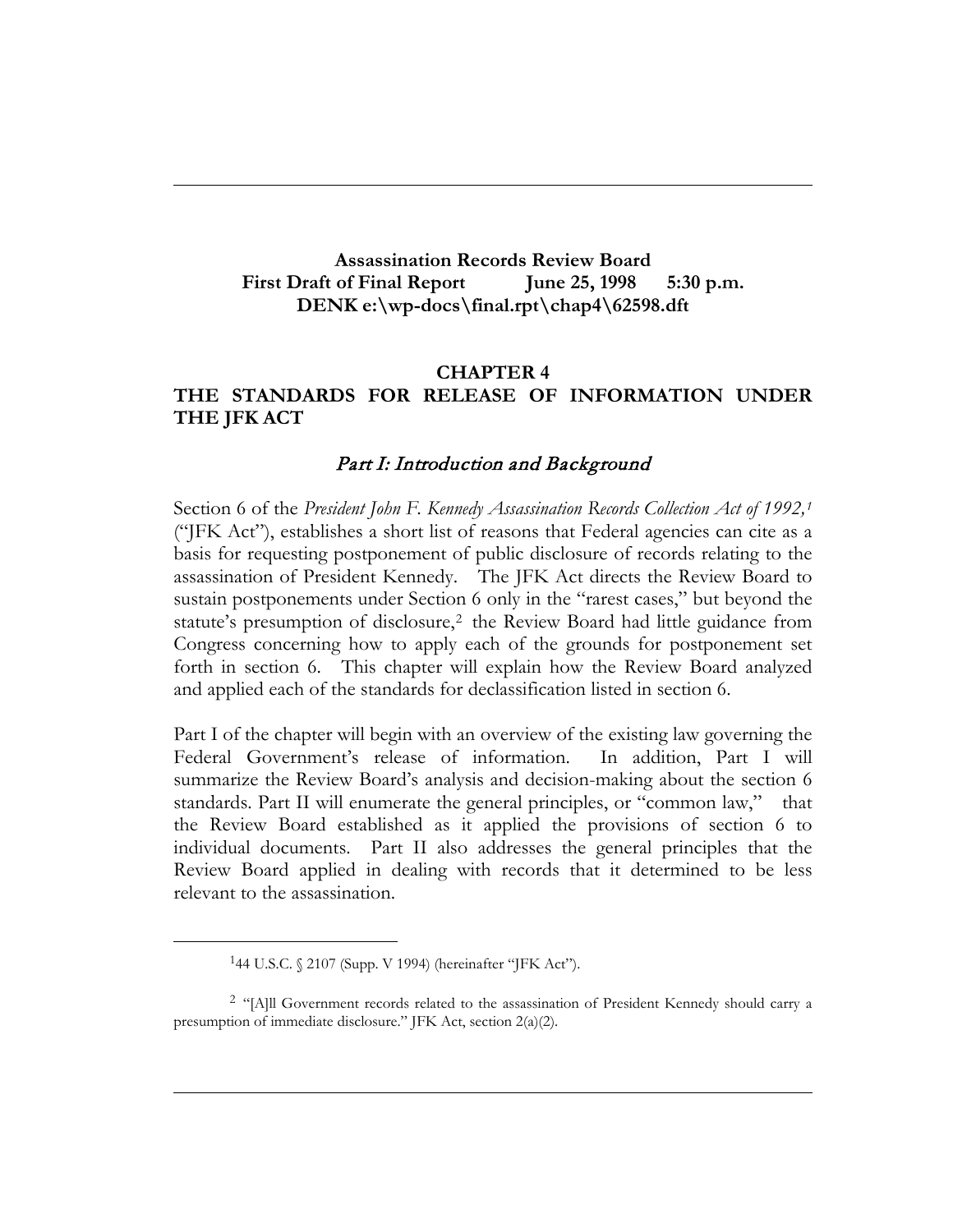# A. Current Guidelines for Release of Assassination Related Information

Before Congress passed the JFK Act, members of the public who wished to review the Government's assassination records could either request the records under the Freedom of Information Act<sup>[3](#page-1-0)</sup> ("FOIA") or wait for the records to be released under the terms of the current Executive Order.[4](#page-1-1) Like the JFK Act, the FOIA is a disclosure statute that assumes that all government records, *except for those that fit within one of the enumerated exemptions,* may be released. Also like the JFK Act, the FOIA places upon the Government the burden of proving that material fits within the statutory exemptions. The nine FOIA exemptions that allow Government agencies to withhold information from the public are listed below.

## 1. The Freedom of Information Act Exemptions

- (b) This section does not apply to matters that are --
- (1) (A) specifically authorized under criteria established by an Executive order to be kept secret in the interest of national defense or foreign policy and (B) are in fact properly classified pursuant to such Executive Order;

(2) related solely to the internal personnel rules and practices of an agency;

(3) specifically exempted from disclosure by statute (other than section 552b of this title), provided that such statute

<sup>35</sup> U.S.C. § 552 (1988) (hereinafter "FOIA").

<span id="page-1-1"></span><span id="page-1-0"></span><sup>4</sup>President Reagan's Exective Order was in effect at the time that the JFK Act was passed. *See* Exec. Order No. 12,356, C.F.R. (19 - 1995), *reprinted in* U.S.C. § (19\_\_\_\_\_) (hereinafter "Executive Order 12,356"). The current Executive Order is Exec. Order No. 12,958 C.F.R. (1995-present), *reprinted in* U.S.C. § (19 (19 ) (hereinafter "Executive Order 12,958").**\*Chris Burton is locating cites \***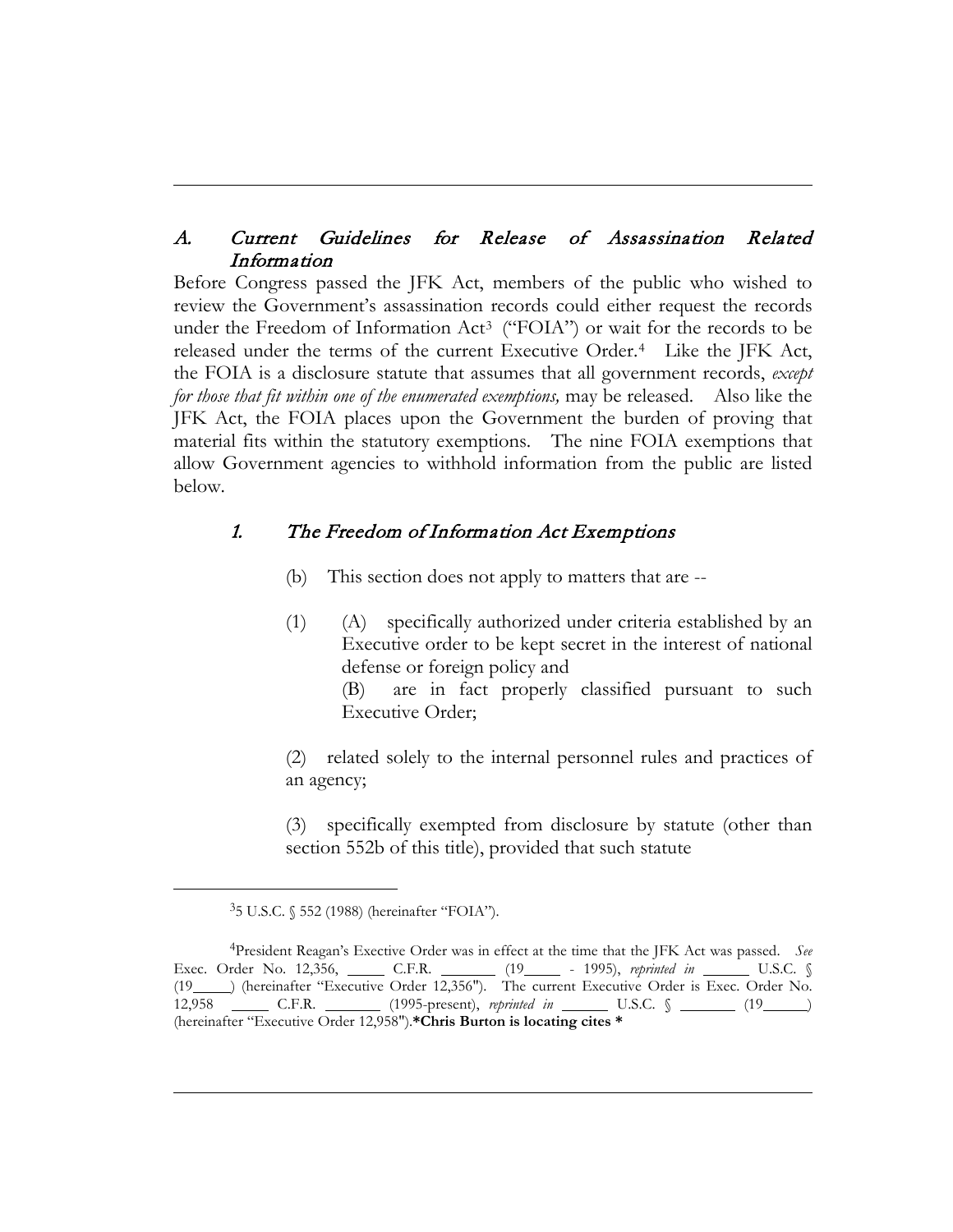(A) requires that the matters be withheld from the public in such a manner as to leave no discretion on the issue, or (B) establishes particular criteria for withholding or refers to particular types of matters to be withheld;

(4) trade secrets and commercial or financial information obtained from a person and privileged and confidential;

(5) inter-agency or intra-agency memorandums or letters which would not be available by law to a party other than an agency in litigation with the agency;

(6) personnel and medical files and similar files the disclosure of which would constitute a clearly unwarranted invasion of personal privacy;

(7) records or information compiled for law enforcement purposes, but only to the extent that the production of such law enforcement records or information

> (A) could reasonably be expected to interfere with enforcement proceedings,

> (B) would deprive a person of a right to a fair trial or an impartial adjudication,

> (C) could reasonably be expected to constitute an unwarranted invasion of personal privacy,

> (D) could reasonably be expected to disclose the identity of a confidential source, including a State, local, or foreign agency or authority or any private institution which furnished information on a confidential basis, and, in the case of a record or information compiled by a criminal law enforcement authority in the course of a criminal investigation or by an agency conducting a lawful national security intelligence investigation, information furnished by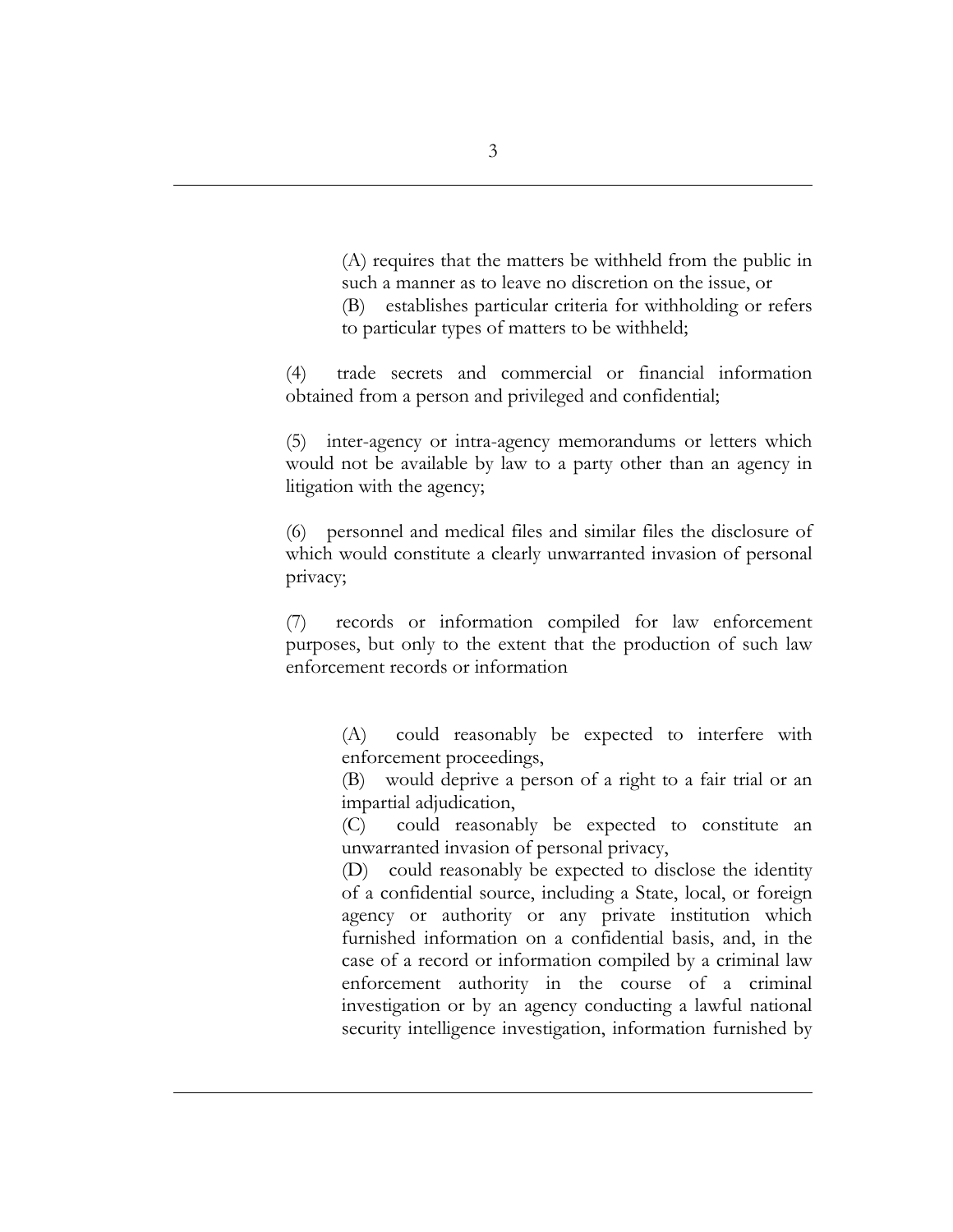a confidential source,

(E) would disclose techniques and procedures for law enforcement investigations or prosecutions, or would disclose guidelines for law enforcement investigations or prosecutions if such disclosure could reasonably be expected to risk circumvention of the law, or

(F) could reasonably be expected to endanger the life or physical safety of any individual;

(8) contained in or related to examination operating, or condition reports prepared by, on behalf of, or for the use of an agency responsible for the regulation or supervision of financial institutions; or

(9) geological and geophysical information and data, including maps, concerning wells.

The second set of guidelines that governed the disclosure of records relating to the assassination of President Kennedy before the passage of the JFK Act is contained in the President's Executive Order. At the time that Congress enacted the JFK Act, Executive Order 12,356 was in effect.<sup>5</sup> In 1995, President Clinton signed Executive Order 12,958.[6](#page-3-1) The current Executive Order applies

[L]egislation is necessary . . . because E.O. 12,356, "National Security Information," has eliminated the government-wide schedules for declassification and downgrading of classified information and has prevented the timely public disclosure of assassination records. . . .

S. Rep. No. 102-328, 102d Cong., 2d Sess. 17, 20 (1992) ("Senate Report").

 $\overline{a}$ 

<span id="page-3-1"></span>6Because the audience for this report presumably will encounter the current Executive Order more often, the standards for release of information under Executive Order 12,958 are quoted. We have not quoted the standards for release of information under Executive Order 12,356.

<span id="page-3-0"></span><sup>5</sup>Executive Order 12,356 was not as disclosure-oriented as Executive Order 12,958. The Senate Report for the JFK Act notes that it believed that,

Executive Order 12,356, National Security Information, has precluded the release of [assassination] records. . . .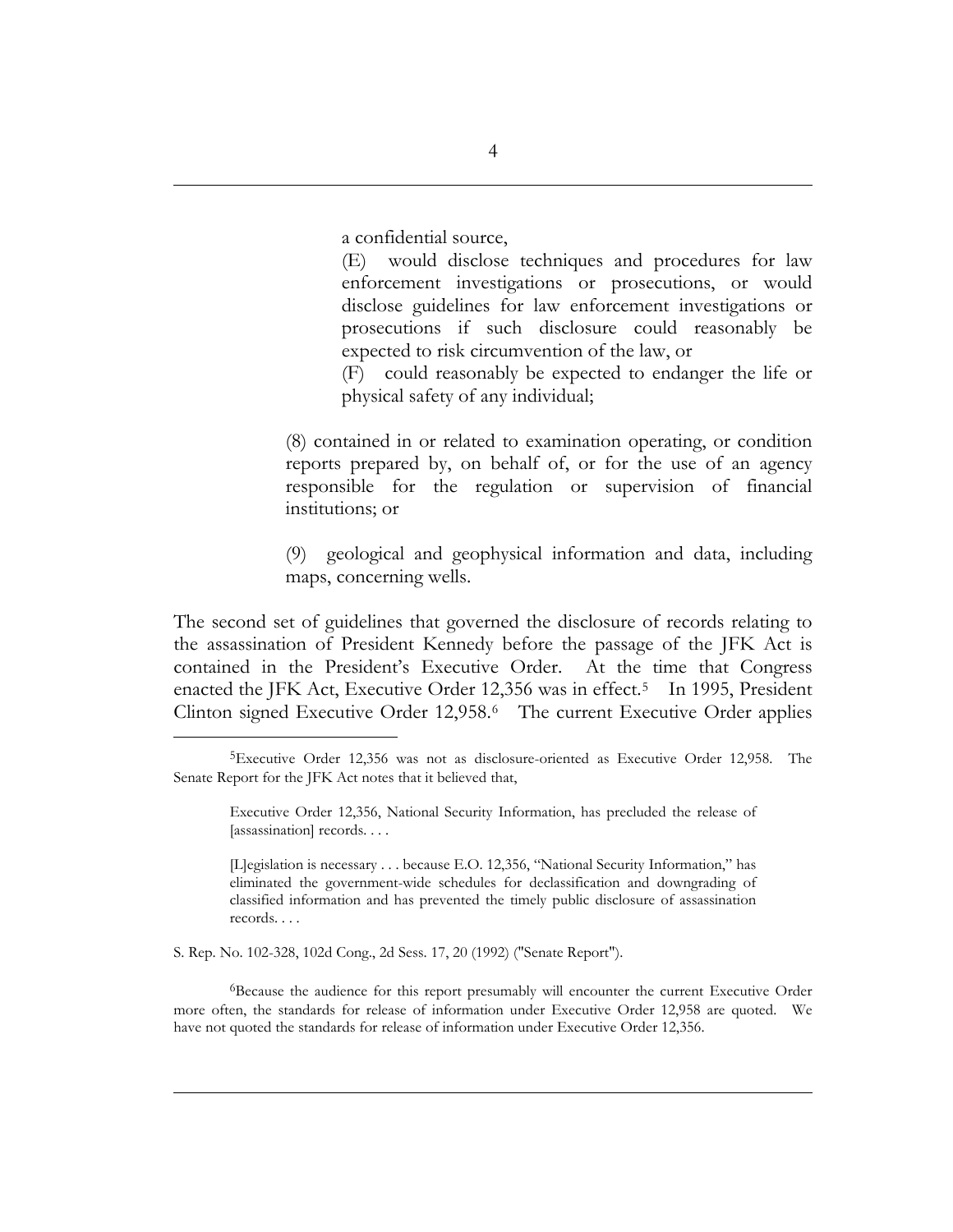to all Executive branch records and, unlike the JFK Act, requires agencies to engage in a systematic declassification of all records over 25 years old. The Executive Order's terms governing automatic declassification are listed below.

## 2. Executive Order 12,958, Section 3.4(a)-(b): Automatic Declassification (April 17, 1995)

(a) Subject to paragraph (b), below, within 5 years from the date of this order, all classified information contained in records that (1) are more than 25 years old, and (2) have been determined to have permanent historical value under title 44, United States Code, shall be automatically declassified whether or not the records have been reviewed. Subsequently, all classified information in such records shall be automatically declassified no longer than 25 years from the date of its original classification, except as provided in paragraph (b), below.

(b) An agency head may exempt from automatic declassification under paragraph (a), above, specific information, the release of which should be expected to:

(1) reveal the identity of a confidential human source, or reveal information about the application of an intelligence source or method, or reveal the identity of a human intelligence source when the unauthorized disclosure of that source would clearly and demonstrably damage the national security interests of the United States;

(2) reveal information that would assist in the development or use of weapons of mass destruction;

(3) reveal information that would impair U.S. cryptologic systems or activities;

(4) reveal information that would impair the application of state of the art technology within a U.S. weapon system;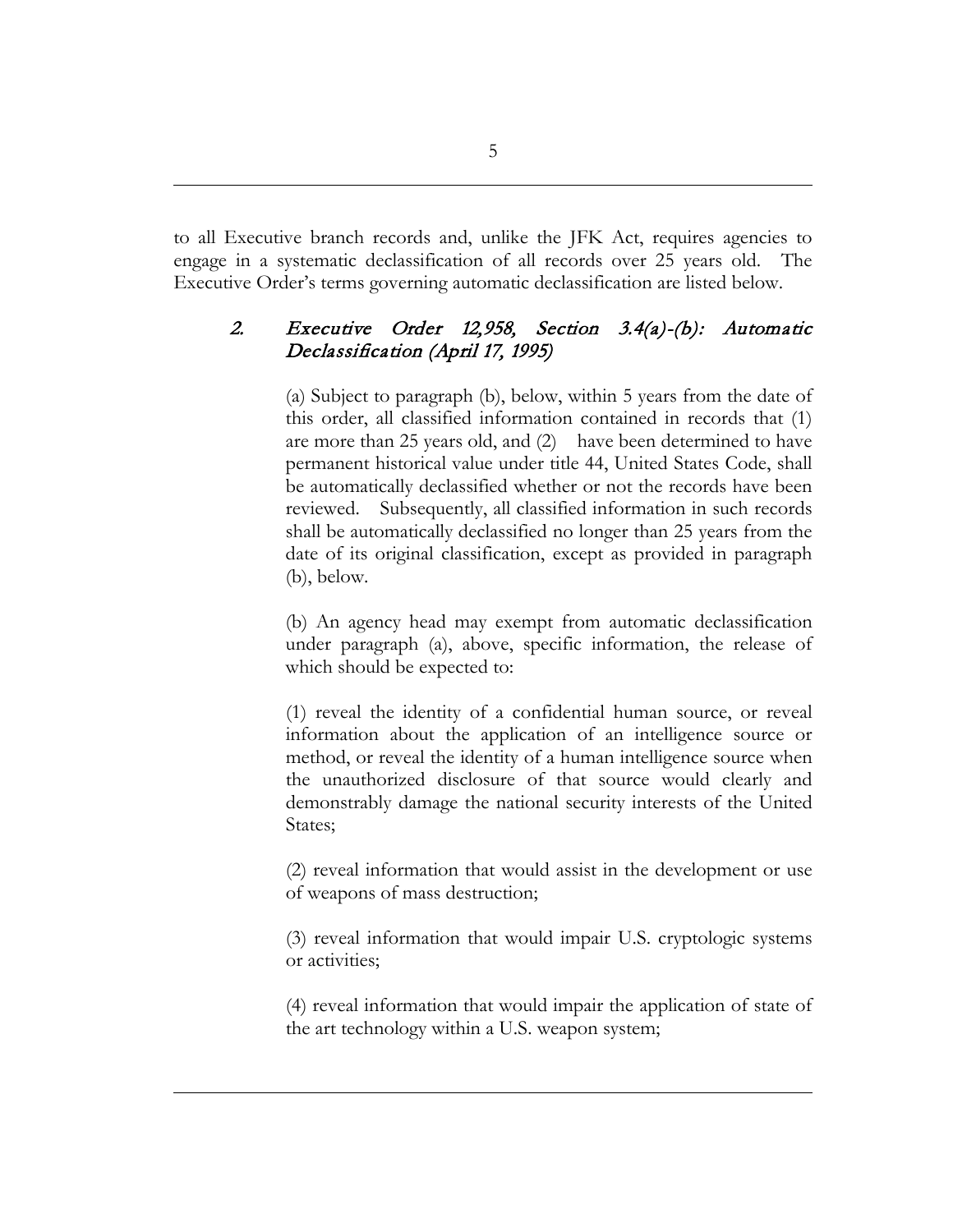(5) reveal actual U.S. military war plans that remain in effect;

(6) reveal information that would seriously and demonstrably impair relations between the United States and a foreign government, or seriously and demonstrably undermine ongoing diplomatic activities of the United States;

(7) reveal information that would clearly and demonstrably impair the current ability of United States Government officials to protect the President, Vice President, and other officials for whom protection services, in the interest of national security, are authorized;

(8) reveal information that would seriously and demonstrably impair current national security emergency preparedness plans; or

(9) violate a statute, treaty, or international agreement.

The JFK Act guidelines that govern the disclosure of records relating to the assassination of President Kennedy are listed below.

## 3. JFK Act Section 6: Grounds for postponement of public disclosure of records

Disclosure of assassination records or particular information in assassination records to the public may be postponed subject to the limitations of this Act if there is clear and convincing evidence that --

(1) the threat to the military defense, intelligence operations, or conduct of foreign relations of the United States posed by the public disclosure of the assassination record is of such gravity that it outweighs the public interest, and such public disclosure would reveal --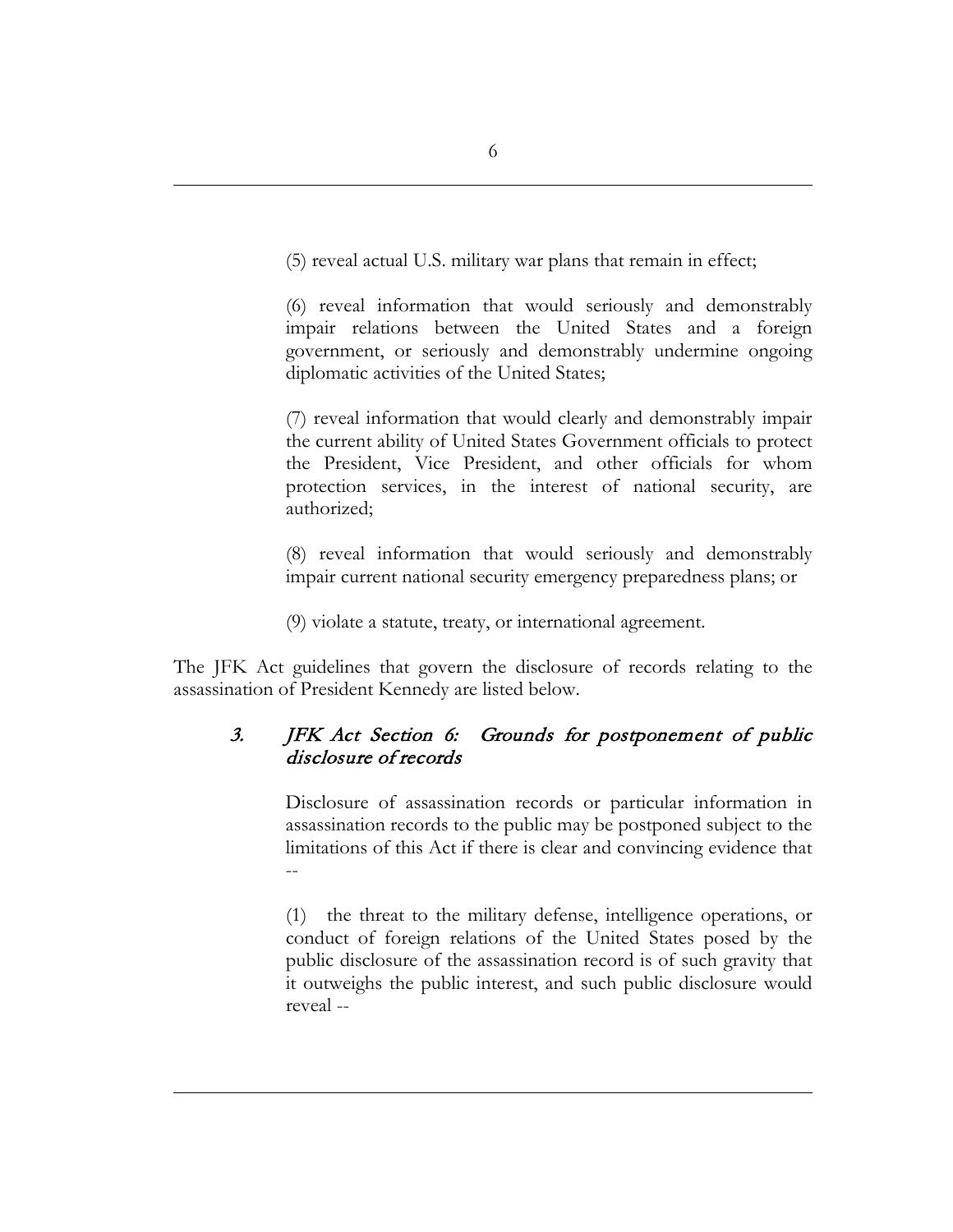(A) an intelligence agent whose identity currently requires protection;

(B) an intelligence source or method which is currently utilized, or reasonably expected to be utilized, by the United States Government and which has not been officially disclosed, the disclosure of which would interfere with the conduct of intelligence activities; or

(C) any other matter currently relating to the military defense, intelligence operations or conduct of foreign relations of the United States, the disclosure of which would demonstrably impair the national security of the United States;

(2) the public disclosure of the assassination record would reveal the name or identity of a living person who provided confidential information to the United States and would pose a substantial risk of harm to that person;

(3) the public disclosure of the assassination record could reasonably be expected to constitute an unwarranted invasion of personal privacy, and that invasion of privacy is so substantial that it outweighs the public interest;

(4) the public disclosure of the assassination record would compromise the existence of an understanding of confidentiality currently requiring protection between a Government agent and a cooperating individual or a foreign government, and public disclosure would be so harmful that it outweighs the public interest;

(5) the public disclosure of the assassination record would reveal a security or protective procedure currently utilized, or reasonably expected to be utilized, by the Secret Service or another Government agency responsible for protecting Government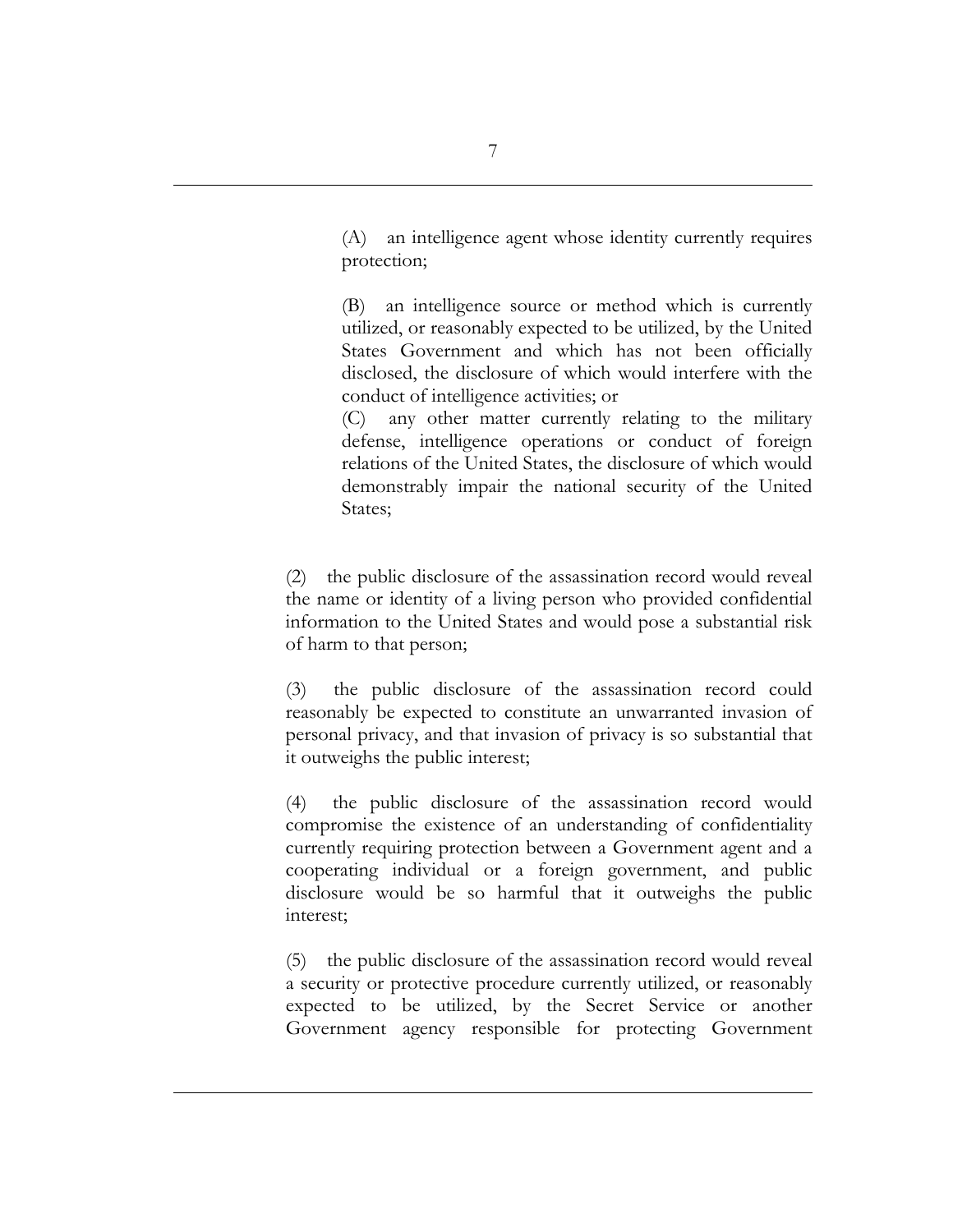officials, and public disclosure would be so harmful that it outweighs the public interest.

## B. Key Distinctions between Standards of Release Under the FOIA, the Executive Order, and the JFK Act

In considering whether the JFK Act was necessary to guarantee public access to assassination records, Congress evaluated the effectiveness of both the FOIA and the then-current Executive Order 12,356. Both the House and the Senate concluded that the FOIA and the Executive Order, as administered by the executive branch, had failed to guarantee adequate public disclosure of assassination records. At the time that the JFK Act was enacted, the largest collections of records concerning the assassination were under the control of the FBI, the CIA, and the Congressional Committees who investigated the assassination. The FOIA provides special protections for each of these entities. *First,* the FOIA exempts CIA operational files from disclosure.[7](#page-7-0) *Second,* the FOIA provides broad-based protection for law enforcement files and therefore allows the FBI to protect a substantial amount of its information from disclosure.<sup>[8](#page-7-1)</sup> *Third*, the FOIA does not apply to unpublished Congressional records.[9](#page-7-2) Thus, for the above reasons, combined with Congress' finding that the FOIA did not provide for the disclosure of records actually *within* its scope, Congress believed that the FOIA was not a satisfactory mechanism for guaranteeing disclosure of assassination records.[10](#page-7-3)

 $\overline{a}$ 

<sup>10</sup>The House Committee that sponsored an early version of the JFK Act wrote in its report:

<span id="page-7-0"></span><sup>75</sup> U.S.C. § 552(b)(3) (**Chris Burton is locating current version of FOIA so that we can insert language from Exemp. 3 of the FOIA**).

<span id="page-7-1"></span><sup>85</sup> U.S.C. § 552(b)(7) (**Chris Burton is locating current version of FOIA so that we can quote relevant provisions from exemp. 7**)

<span id="page-7-3"></span><span id="page-7-2"></span><sup>9</sup>The Senate believed that the "legislation is necessary" in part "because congressional records related to the assassination would not otherwise be subject to public disclosure until at least the year 2029." S. Rep. at 20. The "FOIA does not provide public access to unpublished congressional records." CRS Report for Congress: President John F. Kennedy Assassination Records Disclosure: An overview (March 3, 1993).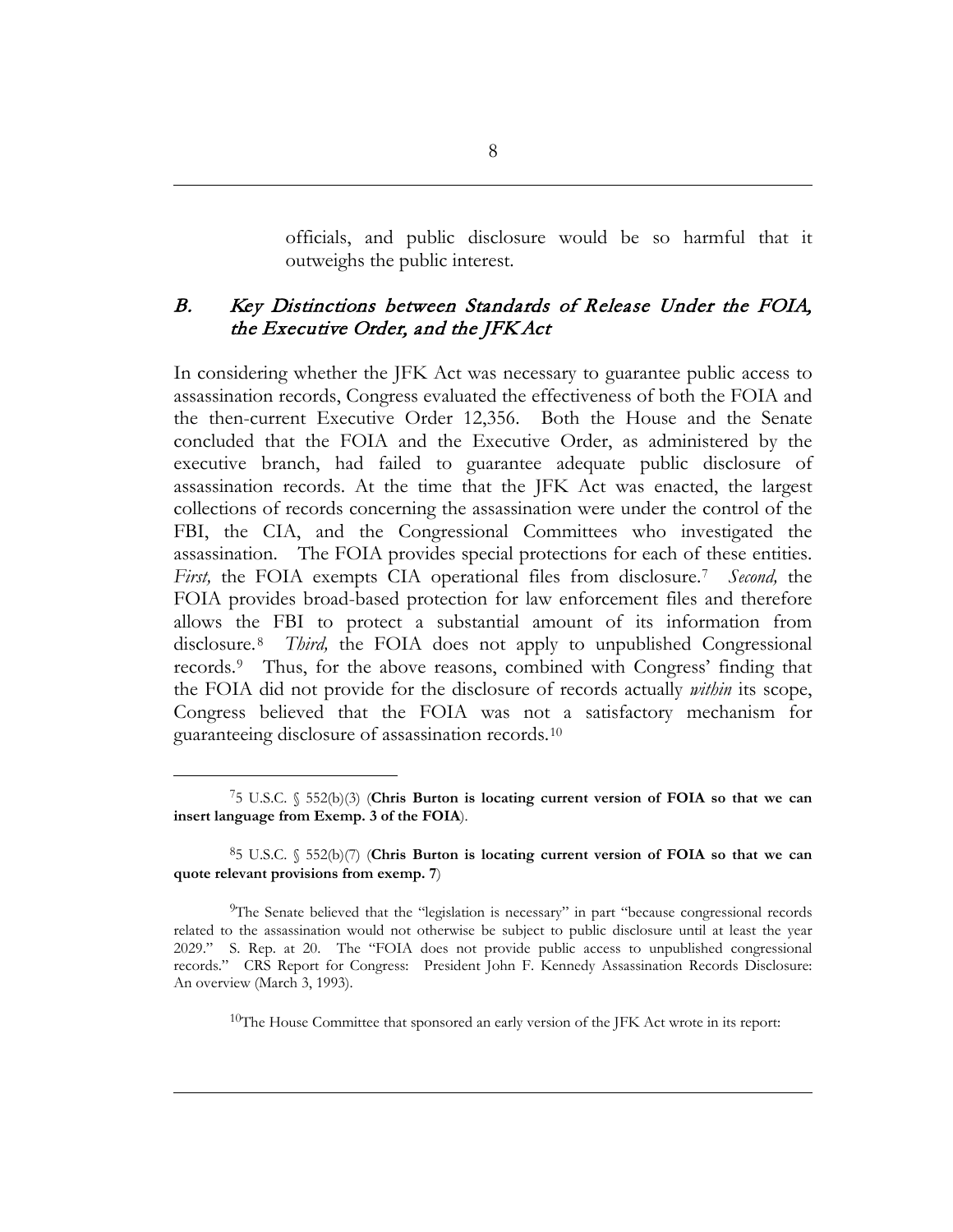[T]he [FOIA], as implemented by the executive branch, has failed to secure the timely release of information relating to the assassination. The FOIA provides a mechanism for the disclosure of agency records. Many records pertaining to the assassination of President Kennedy have been disclosed under that Act, but many executive branch records have also been withheld. Several factors have failed to secure the timely release of assassination records under the FOIA.

First, and most importantly, the executive branch has routinely made extensive and unjustified use of statutory exemptions to withhold information that no longer actually warrants protection. . . . Unfortunately, agencies have been unwilling to use their existing authority to release documents that can be disclosed without harm to any significant public or private interest. . . .

Second, both the agencies and the courts have been relying on presumptions - sometimes irrebuttable presumptions -- to justify the withholding of information. This interpretation is directly contrary to the express language of the FOIA, which provides that "the burden is on the agency to sustain its action." Executive agencies and the courts which conduct de novo review, are required by the FOIA to find facts in each individual case that justify withholding. Although any reliance on presumptions is wholly inconsistent with the language and the intent of the FOIA, such practices have become widespread and have prevented th release of records which may not actually qualify for withholding.

It is the [House] Committee's intent that [the House version of the JFK Act] be implemented with full recognition that the FOIA as implemented by the executive branch has failed to secure the timely release of information relating to the assassination.

H.R. Rep. No. 625, 102d Cong., 2d Sess., pt. 1, at 18 (1992).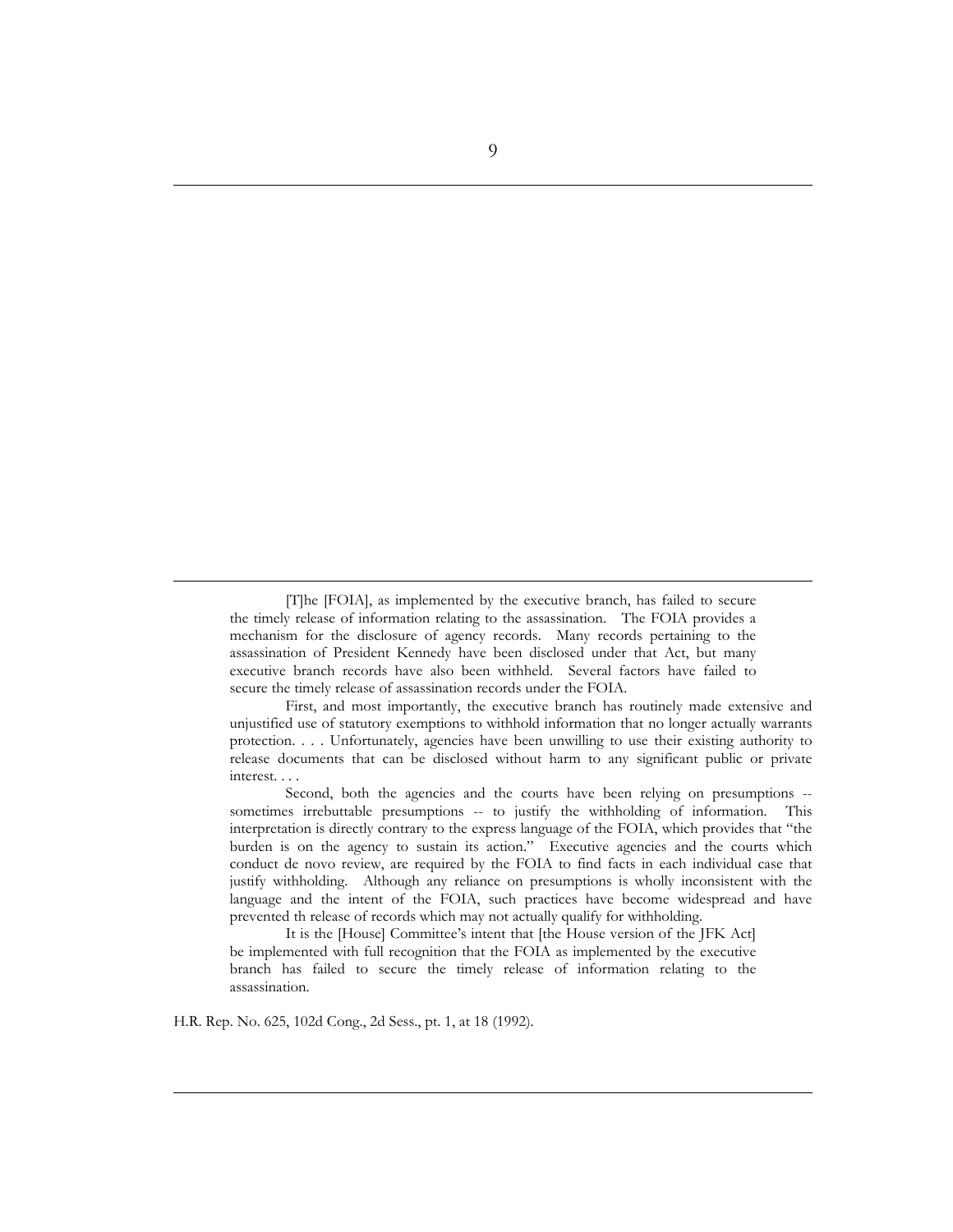Of course, President Clinton did not sign Executive Order 12,958 until April 17, 1995 -- over 2 years after Congress passed the JFK Act. Clearly, the terms of the Executive Order apply to most assassination records because it applies to Government records that are of permanent historical value *and* that are over 25 years old. [11](#page-9-0) Most Government records relating to President Kennedy's assassination meet these two criteria. At the time that President Clinton's Executive Order came into effect, the Review Board compared its provisions to those of the JFK Act and realized that although the Executive Order would require agencies to *review* assassination records under its terms, it would not require agencies to *release* the records. Instead, the Executive Order allows agency heads to exempt records from automatic declassification provided that the agency head expects that disclosure of the records will result in one of the nine enumerated categories of harm. Thus, although the Executive Order's standards for declassification appear to be disclosure-oriented, the Executive Order fails to hold agency heads accountable for their decision-making.

On the contrary, the JFK Act does require agencies to account for their decisions. To ensure agency accountability, Congress included four essential provisions in the JFK Act: *first,* the JFK Act presumes that assassination records may be released; *second*, the JFK Act states that the only way that an agency can rebut the presumption of disclosure is for an agency to prove, *with clear and convincing evidence,*  that disclosure would result in harm and that the expected harm would outweigh any public benefit in the disclosure; *third,* the JFK Act created an *independent*  agency -- the Review Board -- whose mandate was to ensure that agencies respected the presumption of disclosure and honestly presented clear and convincing evidence of the need to protect information; and *fourth,* the JFK Act required agencies to provide the Review Board with *access* to Government records, even where those records would not become part of the JFK Collection.

Without these accountability provisions, the JFK Act would not have accomplished its objective of maximum release of assassination records to the public. So, while the FOIA and the Executive Order each express the goal of

<span id="page-9-0"></span><sup>&</sup>lt;sup>11</sup>cite to E.O. 12,958 (Chris Burton is locating a current copy of the E.O. so that we can **cite the proper section.)**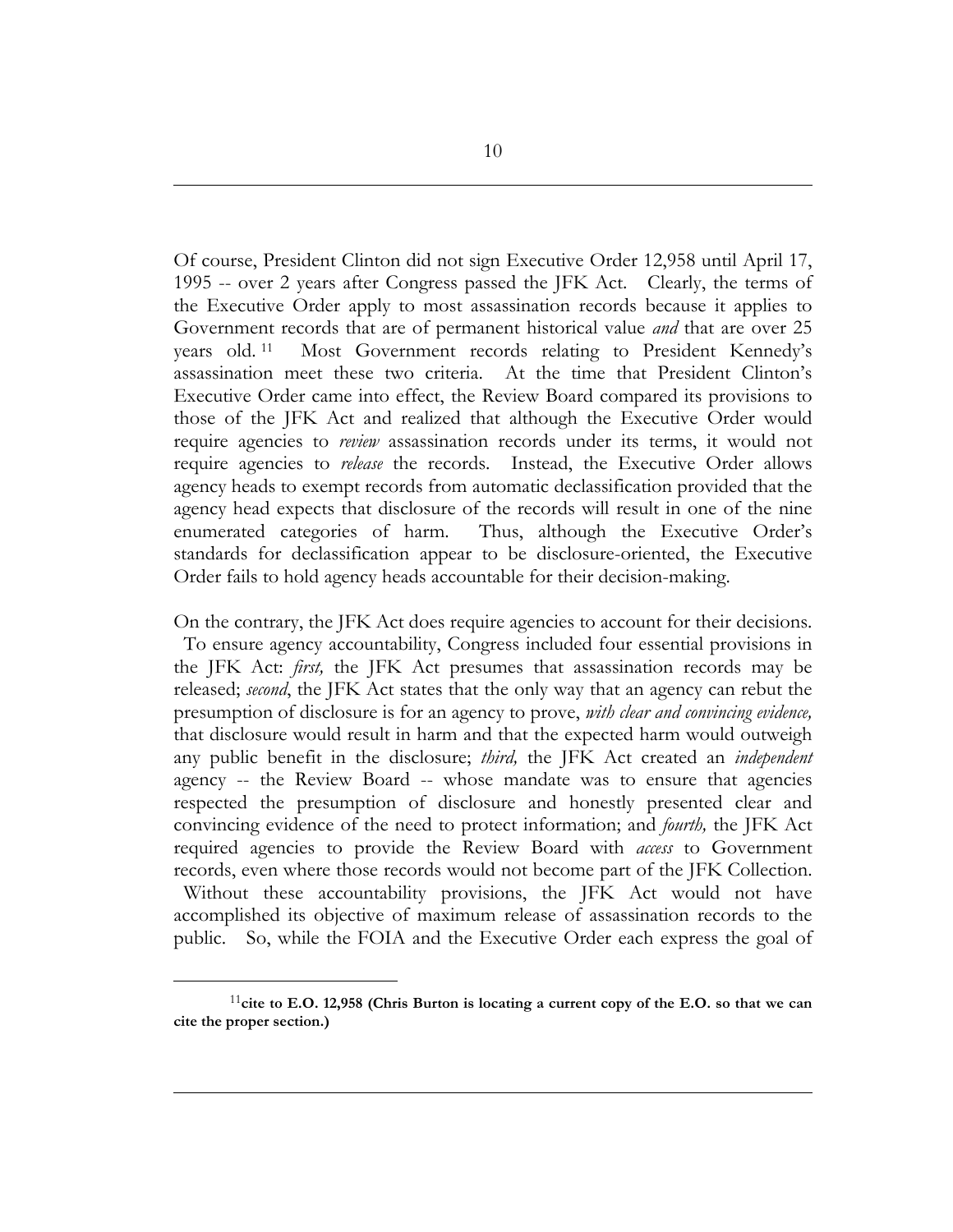obtaining maximum disclosure, the JFK Act ensures that the goal will be met. The two accountability provisions that relate directly to the Section 6 grounds for postponement -- the presumption of release and the standard of proof -- are discussed in detail below. The third provision discussed below is the Review Board's obligation to balance the weight of the evidence in favor of postponement against the public interest in release.

# 1. JFK Act Presumes Disclosure of Assassination Records

The most pertinent language of the JFK Act is the standard for release of information. According to the statute, "all Government records concerning the assassination of President John F. Kennedy should carry a *presumption of immediate disclosure."[12](#page-10-0)* The

statute further declares that *"only in the rarest cases is there any legitimate need for continued protection of such records."[13](#page-10-1)*

# **2**. JFK Act Requires Agencies to Provide Clear and Convincing Evidence

If agencies wish to withhold information in a document, the JFK Act requires the agency to submit "clear and convincing evidence" that the information falls within one of the narrow postponement criteria.<sup>[14](#page-10-2)</sup>

<span id="page-10-0"></span> $12$ Section 2(a)(2) (emphasis added).

<span id="page-10-1"></span><sup>&</sup>lt;sup>13</sup>Section 2(A)(7) (emphasis added).

<span id="page-10-2"></span><sup>14</sup>*See* Sections 6, 9(c)(1).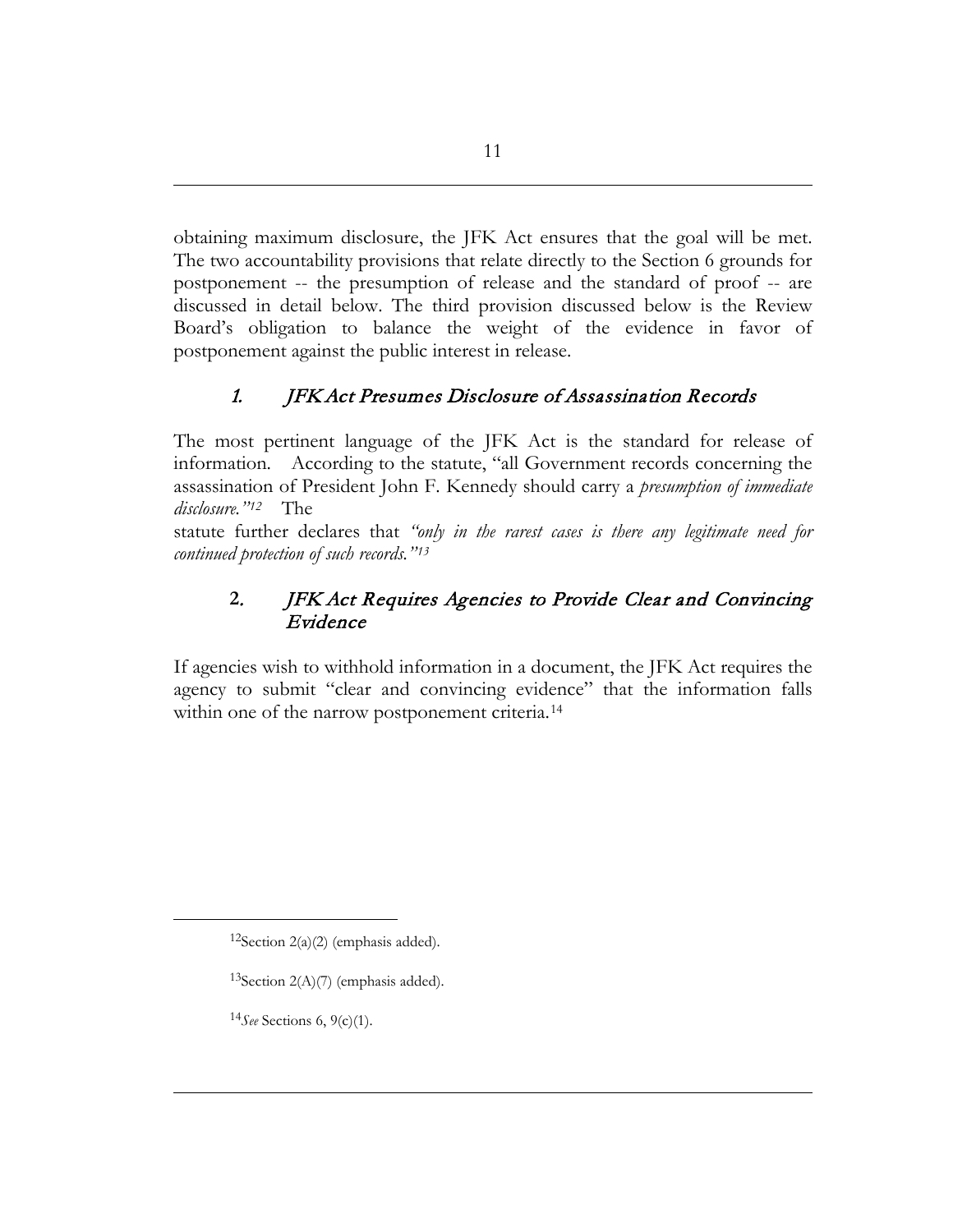Congress "carefully selected" the "clear and convincing evidence" standard because "less exacting standards, such as substantial evidence or a preponderance of the evidence, were not consistent with the legislation's stated goal" of prompt and full release.[15](#page-11-0)

When agencies do present to the Review Board evidence of harm that will result from disclosure, it must be more than speculation.

The [Review] Board cannot postpone release because it might cause some *conceivable or speculative harm* to national security. Rather in a democracy the *demonstrable harm* from disclosure must be weighed against the benefits of release of the information to the public.[16](#page-11-1) 

The Review Board's application of the clear and convincing evidence standard is covered in more detail in Section II of this chapter. Section II includes a discussion of the "Rule of Reason" that the Review Board ultimately adopted with regard to receiving evidence from the agencies.

# **3.** JFK Act Requires the Review Board to Balance Evidence for Postponement Against Public Interest in Release

<span id="page-11-0"></span><sup>15</sup>H.R. Rep. No. 625, 102d Cong., 2d Sess., pt. 1, at 25 (1992). The legislative history of the JFK Act emphasizes the statutory requirement that agencies provide "clear and convincing evidence." The House Committee on Government Operations concluded in its Report on H.J. Res. 454:

There is no justification for perpetual secrecy for any class of records. Nor can the withholding of any individual record be justified on the basis of general confidentiality concerns applicable to an entire class. Every record must be judged on its own merits, and every record will ultimately be made available for public disclosure. H.R. Rep. No. 625, 102d Cong., 2d Sess., pt. 1, at 16 (1992) (emphasis added).

<span id="page-11-1"></span><sup>16</sup>H. Rep. No. 625, 102d Cong., 2d Sess., pt. 1, at 26 (1992) (emphasis added).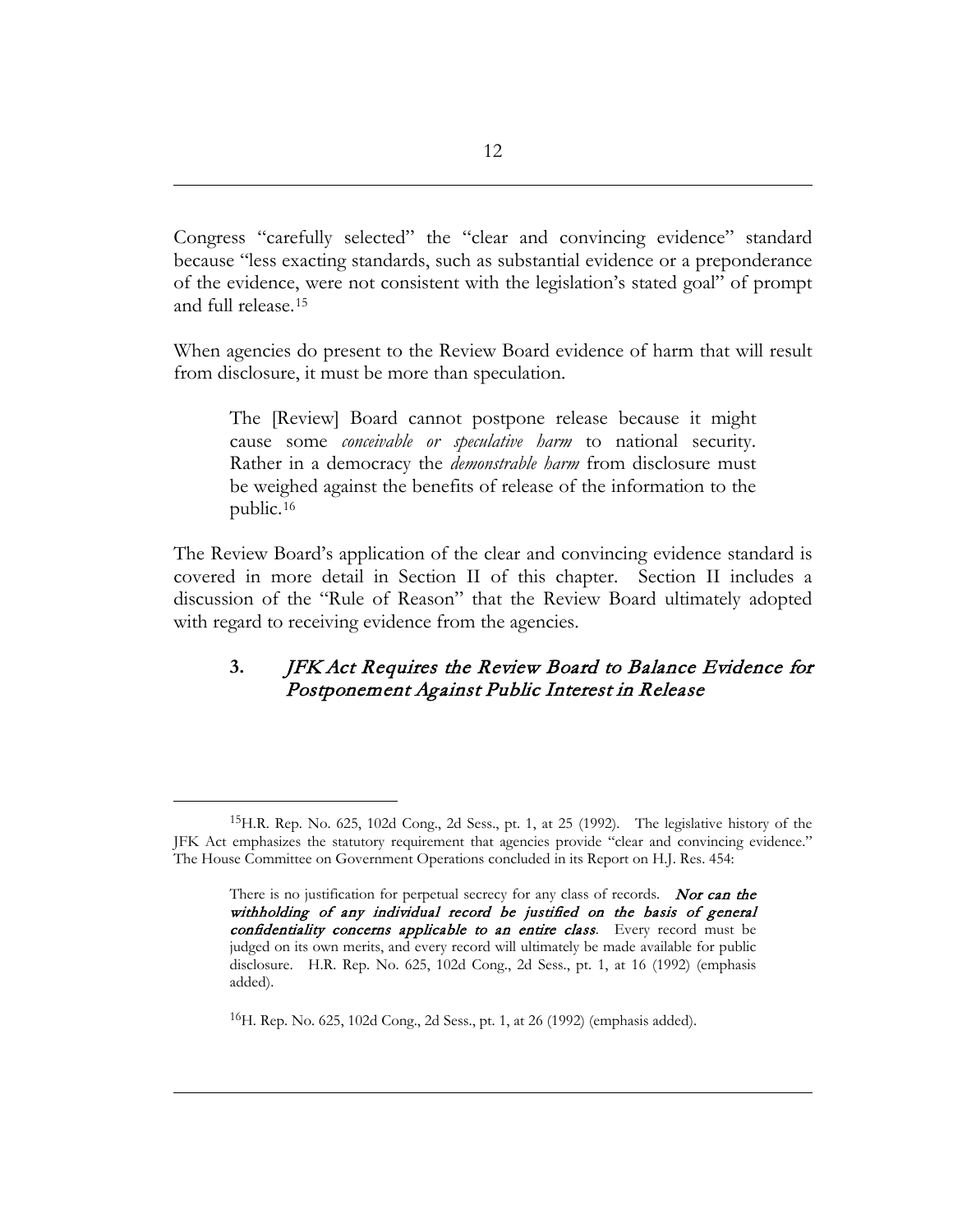Assuming that agencies do provide clear and convincing evidence that information should be protected from disclosure, the terms of section 6 require that information not be postponed unless the threat of harm outweighs the public interest in disclosure. As used in the JFK Act, "public interest" means "the compelling interest in the prompt public disclosure of assassination records for historical and governmental purposes and for the purpose of fully informing the American people about the history surrounding the assassination of President John F. Kennedy."[17](#page-12-0) The Review Board interprets the balancing requirement to mean that agencies must provide the Review Board with clear and convincing evidence of the threat of harm that would result from disclosure. However, to the extent that the JFK Act leaves room for discretion in evaluating the historical significance, or public interest, of particular assassination records, it is the Review Board -- not the agency that originated the document -- that is to exercise this discretion. The JFK Act established the Review Board as a panel of independent citizens with expertise as historians and archivists precisely in order to secure public confidence in such determinations.[18](#page-12-1)

# 4. Other Relevant Provisions: Segregability and Substitute Language

If the Review Board determined that the risk of harm *did* outweigh the public interest in disclosure, it then had to take two additional steps: (1) ensure that the agency redacted the least amount of information possible to avoid the stated harm, and (2) provide substitute language to take the place of the redaction.

# C. Summary of Review Board's Application of Declassification Standards to Assassination Records

### 1. Defining "Assassination Record"

<span id="page-12-1"></span><span id="page-12-0"></span>The JFK Act defines "assassination records" to include records related to the

<sup>&</sup>lt;sup>17</sup>JFK Act, Section 3(10).

<sup>18</sup>*See*, *e.g.*, S. Rep. No. 328, 102 Cong., 2d Sess. 30 (1992).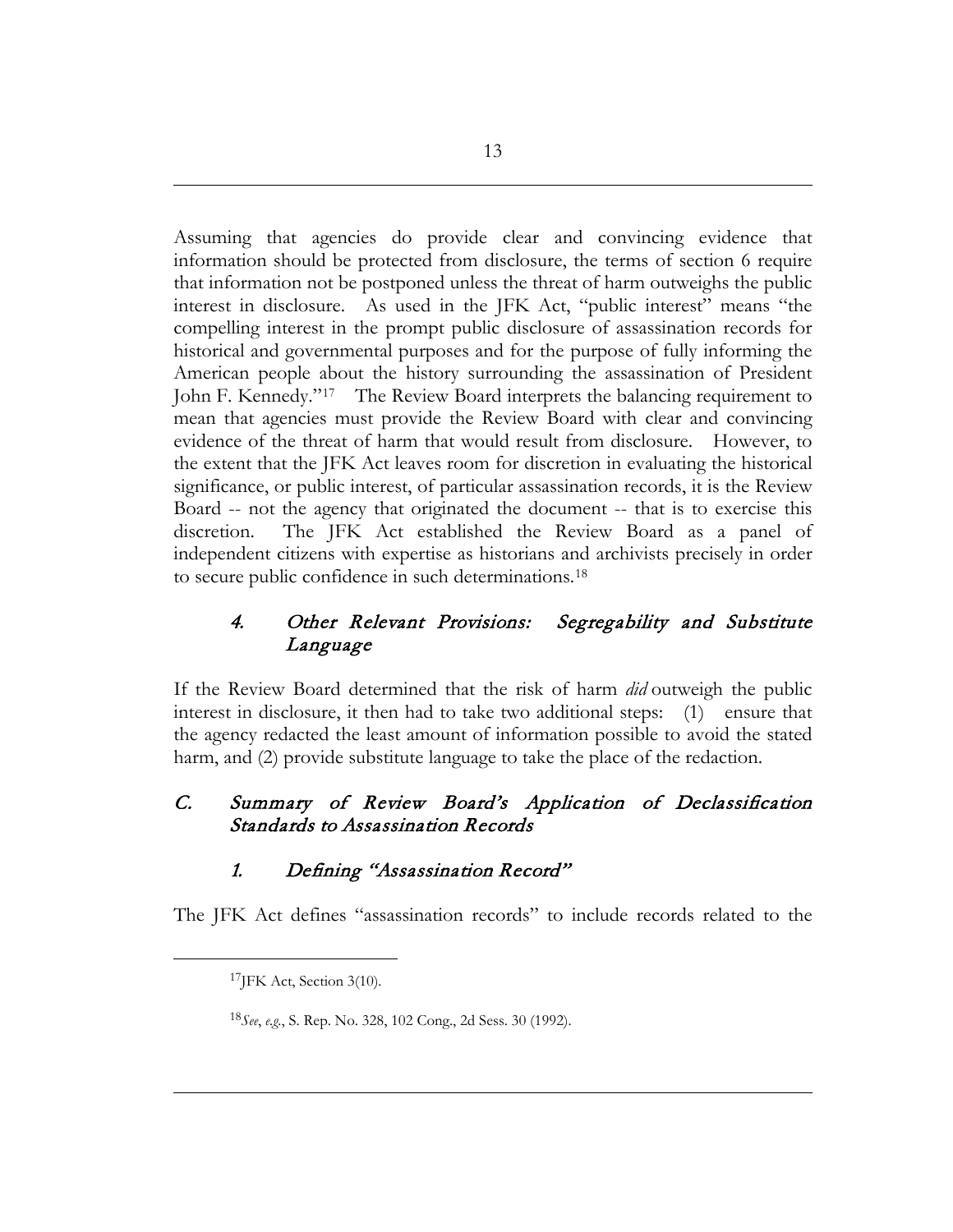assassination of President Kennedy that were "created or made available for use by, obtained by, or otherwise came into the possession of" the following groups: the Warren Commission, the four Congressional committees that investigated the assassination, any office of the Federal Government, and any State or local law enforcement office that assisted in a Federal investigation of the assassination.[19](#page-13-0)

<span id="page-13-0"></span>19JFK Act, Section 3(2).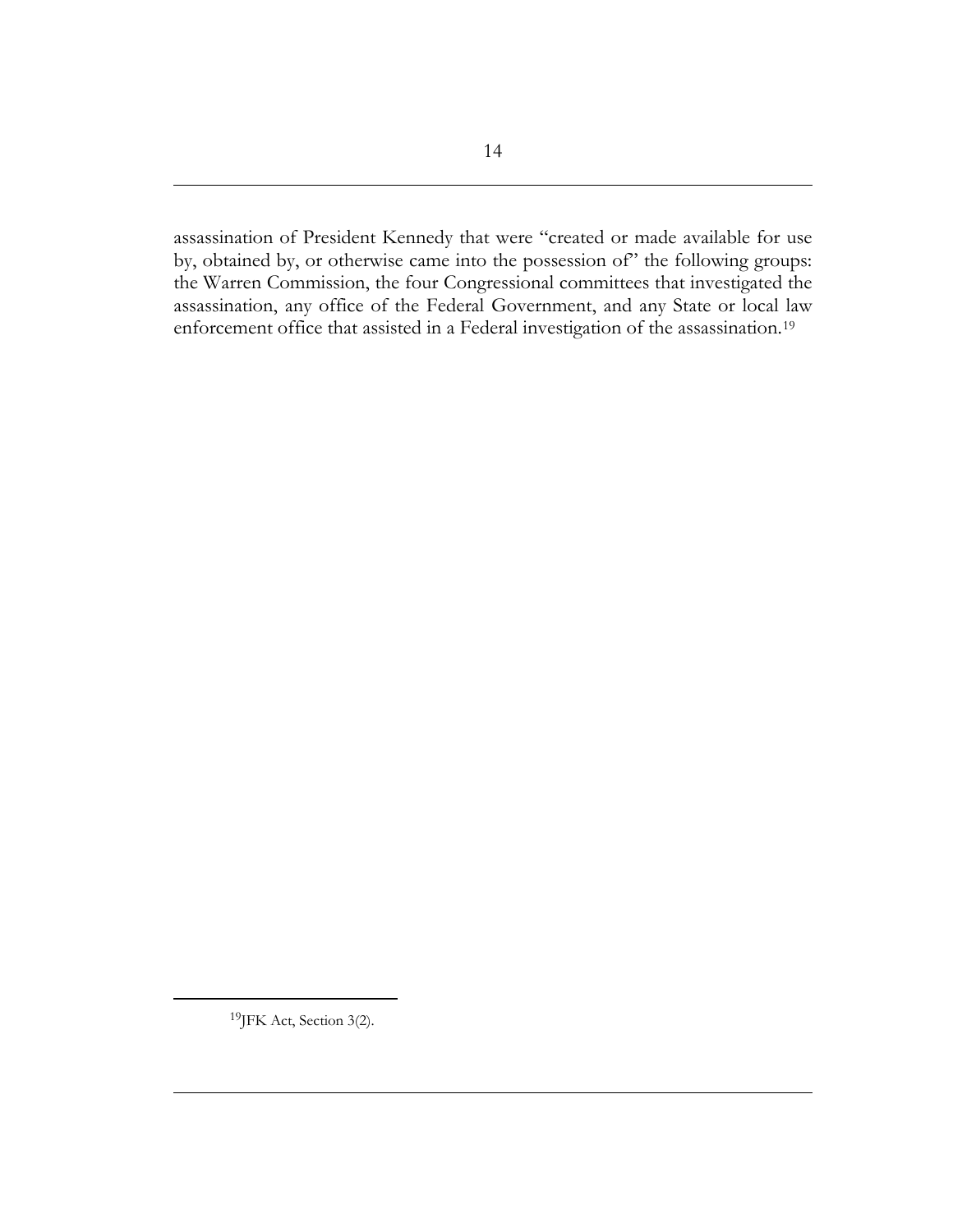When it passed the JFK Act, Congress intended for the JFK Collection to include the record groups that it identified in section 3(2), but it also intended for the Review Board to carefully consider the scope of the term "assassination record" and to issue an interpretive regulation defining this crucial term.[20](#page-14-0) The Act requires Government agencies to identify, organize, and process those assassination records that are defined as assassination records in section 3(2).

Chapter 6 of this report explains how the Review Board interpreted its responsibility to define and seek out "additional records and information."

# 2. The Record Groups and the Standards Applied to Each

Once the Review Board promulgated its regulation defining "assassination record," it turned its attention to those assassination records that were clearly within the scope of the statutory definition of "assassination record." Prior to the Review Board's nomination and appointment in 1994, some of the agencies had started to identify and process the following assassination record groups:

### a. The FBI's "Core and Related" Files

The FBI's "core and related" files consist of those records that the FBI gathered in response to FOIA requests that it received in the 1970s for records relating to the assassination of President Kennedy. The "core" files include the FBI files on Lee Harvey Oswald and Jack Ruby, as well as the FBI's Warren Commission files and the JFK assassination investigation file. The "related" files include FBI

Senate Report at 21.

<span id="page-14-0"></span> $20$ The JFK Act, section 7(n), allows the Review Board to issue interpretive regulations. In its report on the JFK Act, the Senate noted,

Government offices are required to begin the review and disclosure of records upon enactment to expedite public access to the many records which do not require additional review or postponement. However, the ultimate work of the Review Board will involve not only the review of records recommended for postponement, but requiring government offices to provide additional information and records, where appropriate.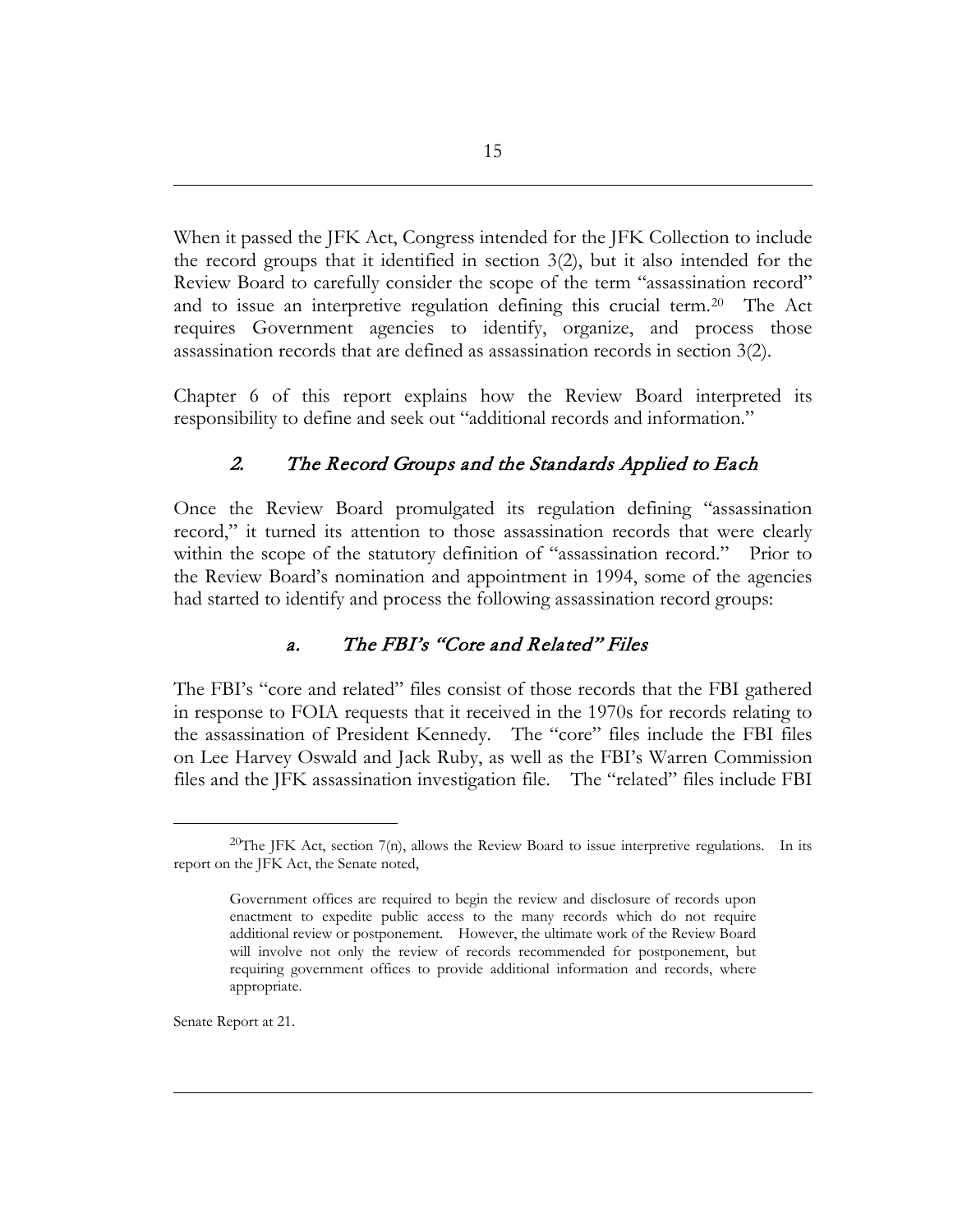files on Marina Oswald, Marguerite Oswald, George DeMohrenschildt, Ruth Paine, and Michael Paine.

The FBI began its processing of the "Core and Related" files in 1993. The Review Board applied very strict standards in its review of the core and related files.

# b. CIA's Lee Harvey Oswald "201" file

CIA opens a 201 file on when there is some sort of operational interest in an individual. The Agency opened Lee Harvey Oswald's 201 file on December 9, 1960 in response to a request from the Department of State on defectors. But the Oswald 201 file is not a typical 201 file. After the Assassination of President Kennedy, it served as a depository for records gathered and created in CIA's wide-ranging investigation of the assassination. Thus, the file is the most complete record of CIA's inquiry in the months and years immediately following the assassination rather than an operational file on Lee Harvey Oswald.

## c. The FBI's "House Select Committee on Assassinations" Subject Files

During the HSCA's tenure, the Committee made a number of requests to the FBI for records that the Committee believed might produce records relevant to their investigation of the Kennedy assassination. In response to the HSCA's requests, the FBI made available to the HSCA staff approximately 200,000 pages of FBI files. The FBI began its processing of the "HSCA Subject" files in 1993. The Review Board applied the "Segregated Collection" guidelines to the HSCA subject files.

# d. The CIA's "Segregated Collection" Files

During the investigation conducted by the House Select Committee on Assassinations, HSCA investigators gained access to CIA files. Upon completion of the HSCA's work, the CIA files that had been made available to the HSCA were segregated and retained as a group, known as the Sequestered Collection. The Collection is divided into two parts: hard copy records and microfilm. The hard copy records, which can be found in the first 63 boxes of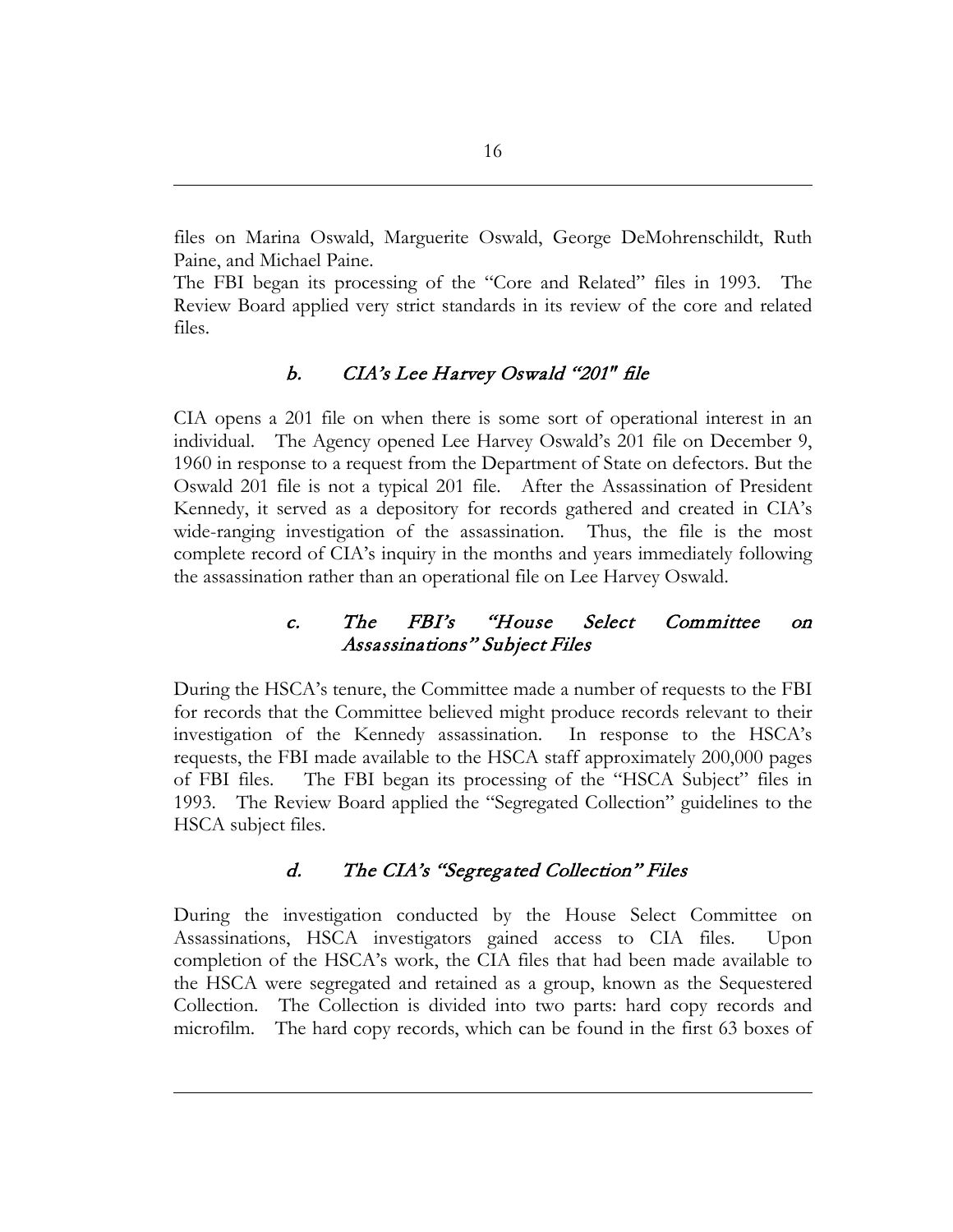the collection, were available to the HSCA staffers during their investigation. Box 64 contains 72 reels of microfilm which were copied from the complete files of the records to which the HSCA had gained access. In many cases the microfilmed files contain material well beyond the scope of the HSCA investigation, for example, covering an agent's entire career when only a small portion of it intersected with the assassination story.

# e. FBI records on the Congressional Committees that Investigated the Assassination

The JFK Act defines "assassination record" to include records relating to the Kennedy assassination that were used by the following congressional committees who investigated events surrounding the assassination: the Commission on CIA Activities within the United States (the Rockefeller Commission), the Senate Select Committee to Study Governmental Operations with Respect to Intelligence Activities (the Church Committee), the Select Committee on Intelligence (the "Pike Committee") of the House of Representatives, and the House of Representatives Select Committee on Assassinations (the "HSCA").<sup>[21](#page-16-0)</sup>

Before President Clinton appointed the Review Board, the FBI collected and began to process its administrative files from each of these committees. In large part, the records contained in the Bureau's administrative files related to topics other than the Kennedy assassination. To the extent that the Review Board reviewed records that related to non-Kennedy assassination related topics, it designated the records, "NBR" and removed them from further consideration.[22](#page-16-1) All Kennedy assassination related information present in these files was processed according to the strict "core" file standards.

# f. Requests for Additional Information

In order to ensure the success of the Review Board, Congress included in the JFK Act a provision that allowed the Review Board to obtain additional

<span id="page-16-1"></span><span id="page-16-0"></span> $\overline{a}$ 

 $^{22}$ add NBR footnote with language from guidelines

<sup>21</sup>JFK Act, section 3(2).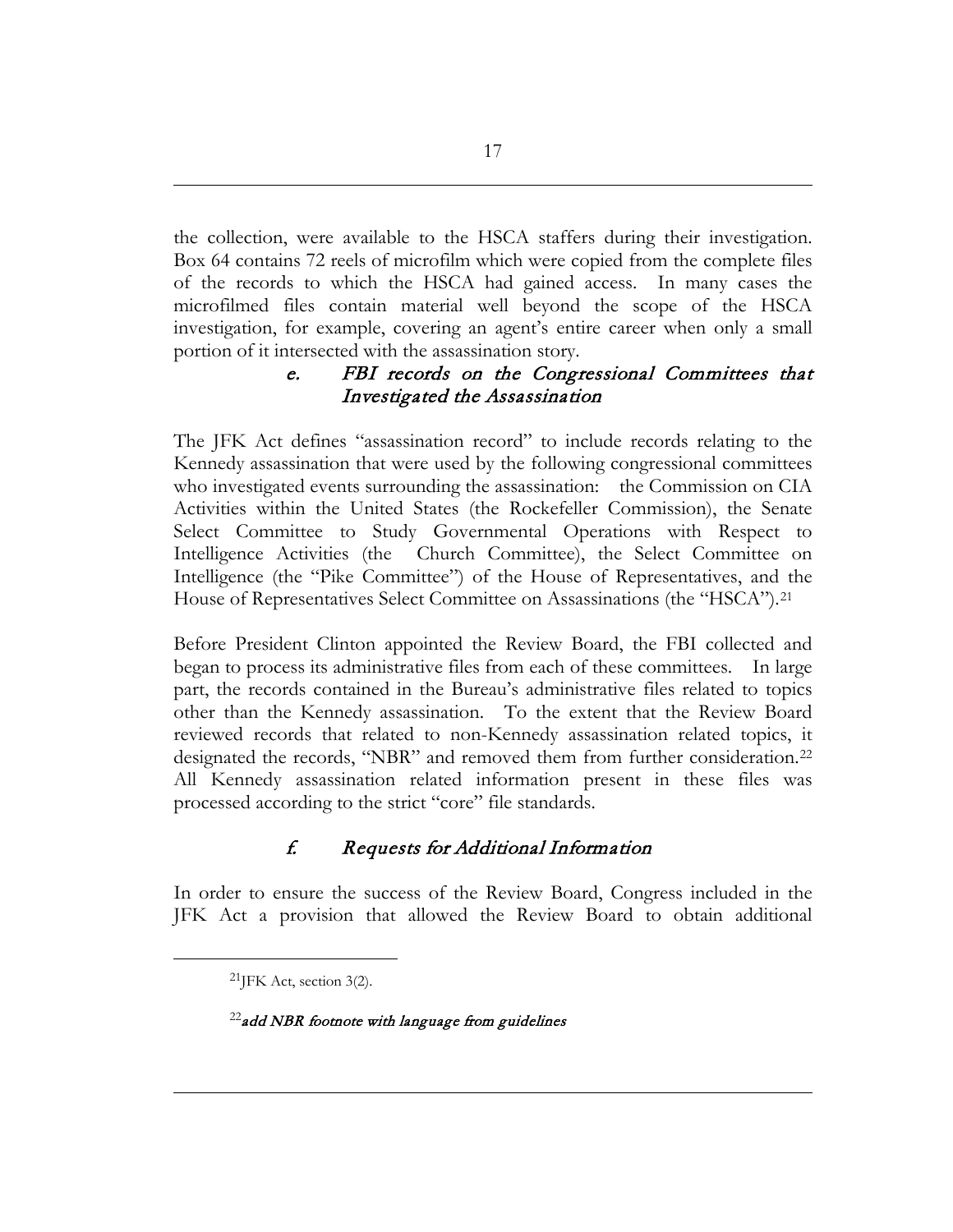informaiton and records beyond those that were reviewed by previous investigations. Chapter 6 of this report explains in great detail the requests that the Review made and the assassination records designated as a result of those requests. Because Congress considered these records to be of very high public interest, the Review Board processed the "requests for additional information" files using strict "core" file standards.

### g. \*\*\* SPACE HOLDER FOR RECORD GROUPS of OTHER AGENCIES \*\*\*

## PART II: DECLASSIFICATION STANDARDS

Section 6 of the JFK Act establishes a framework for the Review Board to analyze agency claims for continued protection of assassination records. The Review Board's primary purpose, as outlined in section 7(b) of the JFK Act, is to determine whether an agency's request for information in postponement of disclosure of an assassination record meets the criteria for postponement set forth in section 6. Section 6 consists of an introductory clause, which establishes the "clear and convincing evidence" standard, and five subsections that set forth the criteria under which the Review Board can agree to postpone public disclosure of assassination-related information.

#### A. Standard of Proof: Clear and Convincing Evidence

### Text of Section 6

*Disclosure of assassination records or particular information in assassination records to the public may be postponed subject to the limitations of this Act if there is clear and convincing evidence that:*

*a. Review Board Guidelines.* For each recommended postponement, the JFK Act requires an agency to submit "clear and convincing evidence" that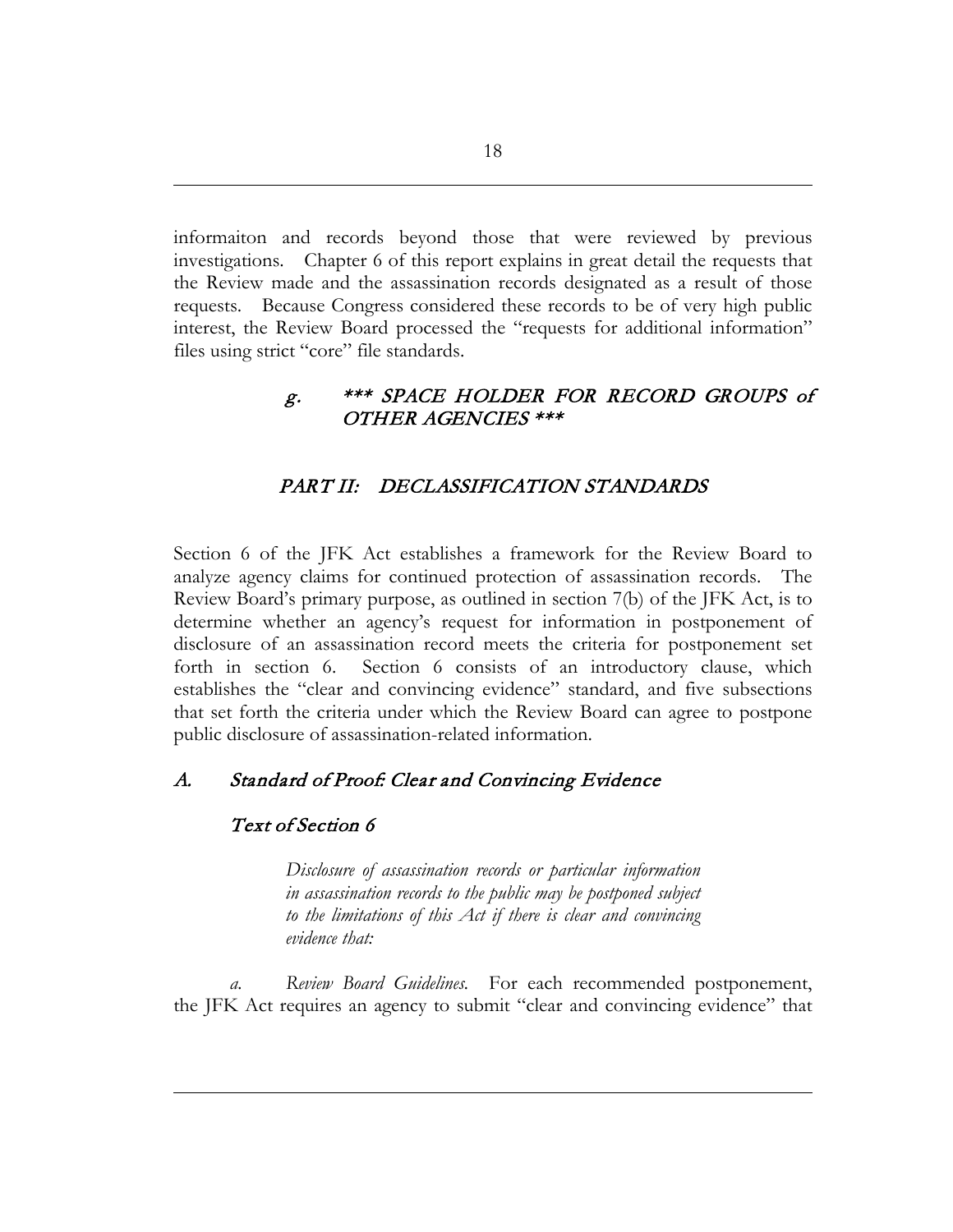one of the specified grounds for postponement is present.[23](#page-18-0) The Review Board required agencies to submit specific facts in support of each postponement, according to the Review Board's guidelines for each postponement type.

*b. Commentary.* Although the FBI and the CIA in particular argued that the clear and convincing evidence standard could be satisfied by a general explanation of those agencies' positions in support of postponements, the Review Board determined that the clear and convincing evidence requirement was a document-specific one. Thus, the Board required agencies to present evidence that was tailored to individual postponements within individual documents.

<span id="page-18-0"></span><sup>&</sup>lt;sup>23</sup>JFK Act, sections 6,  $9(c)(1)$ .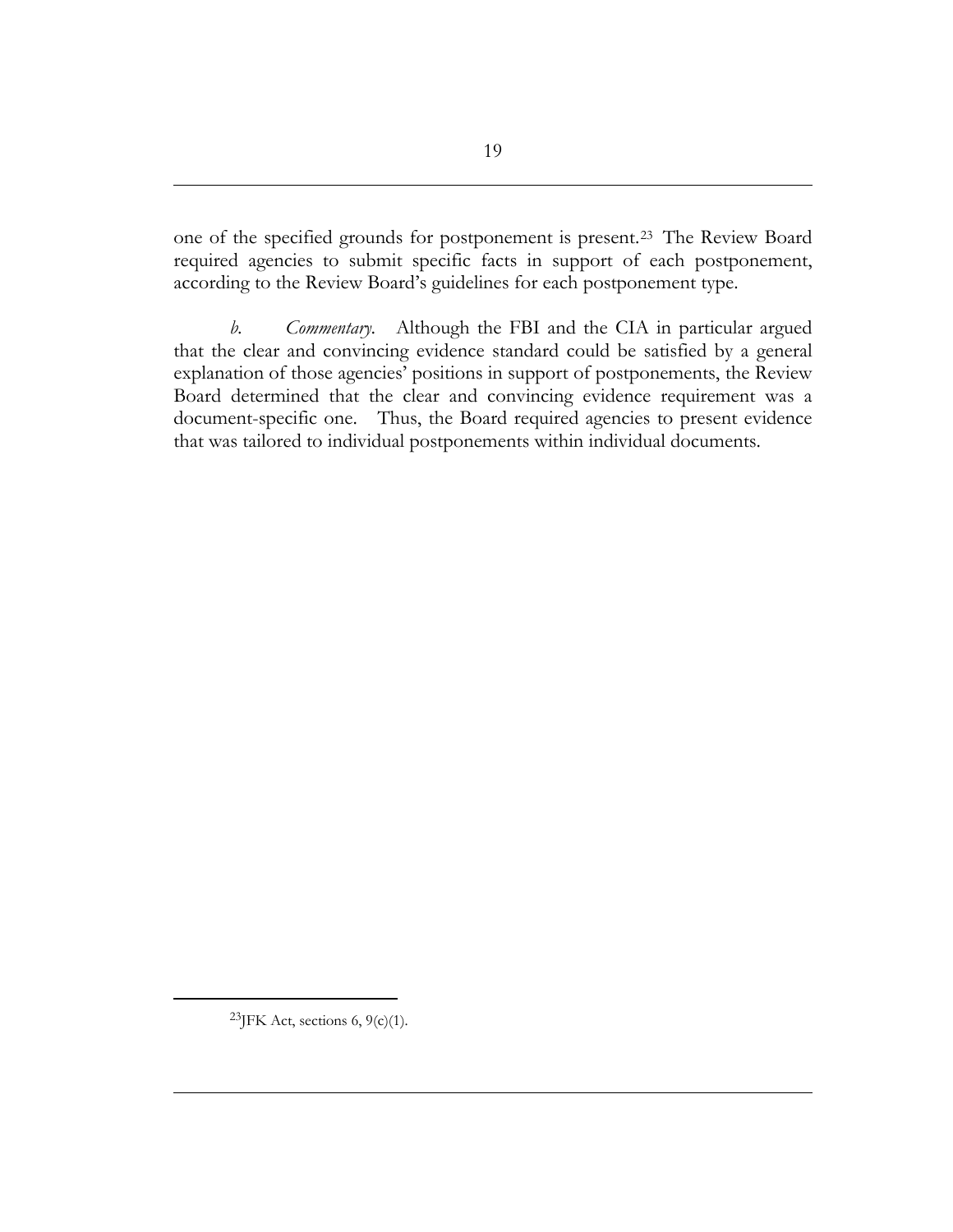The JFK Act clearly required agencies to provide "clear and convincing evidence" in support of its postponements, but it did not establish a mechanism for when and how such evidence should be presented. The legislative history provides a clue as to Congress' intent: "[T]o the extent possible, consultation with the government offices creates an understanding on each side as to the basis and reasons for their respective recommendations and determinations."[24](#page-19-0) The Review Board did consult with Government offices to determine fair, efficient, and reasonable procedures for presenting evidence.

The Review Board began its review of assassination records by considering pre-assassination records on Lee Harvey Oswald. In an attempt to arrive at consistent decisions, the Board asked the staff to present the records on an issue-by-issue basis. In the case of the FBI records, the Review Board's views on the "clear and convincing evidence" standard came to light according the following chain of events. First, the Review Board slated a group of FBI records for review and notified the FBI of the meeting date at which it intended to vote on the records. The Review Board invited the FBI to present its evidence. Second, the FBI requested that it be allowed to brief the members of the Review Board. At the briefing, the FBI presented its position to the Board -- both in an oral presentation and in a "position paper." The FBI's "position papers" (attached) summarized the FBI's general policy preferences in support of continued classification of certain categories of information. Third, the Review Board staff researched existing law on each of the FBI's "positions" and determined that the arguments that the FBI put forth in support of its JFK Act postponements were essentially the same arguments that the FBI offers to courts in support of its FOIA decisions. Of course, in legislating the declassification standards of the JFK Act, Congress intended for the JFK Act standards, and not the FOIA standards -- to apply. Aware of Congressional intent, the Review Board finally rejected the FBI's general policy preferences on the basis that the arguments did not constitute the "clear and convincing" evidence necessary to support a request for a postponement under section 6. The FBI did appeal the Review Board's decisions to the President, but the Review Board's document-specific interpretation of the "clear and convincing" evidence standard

<span id="page-19-0"></span><sup>24</sup>S. Rep. No. 328, 102 Cong., 2d Sess. 31 (1992).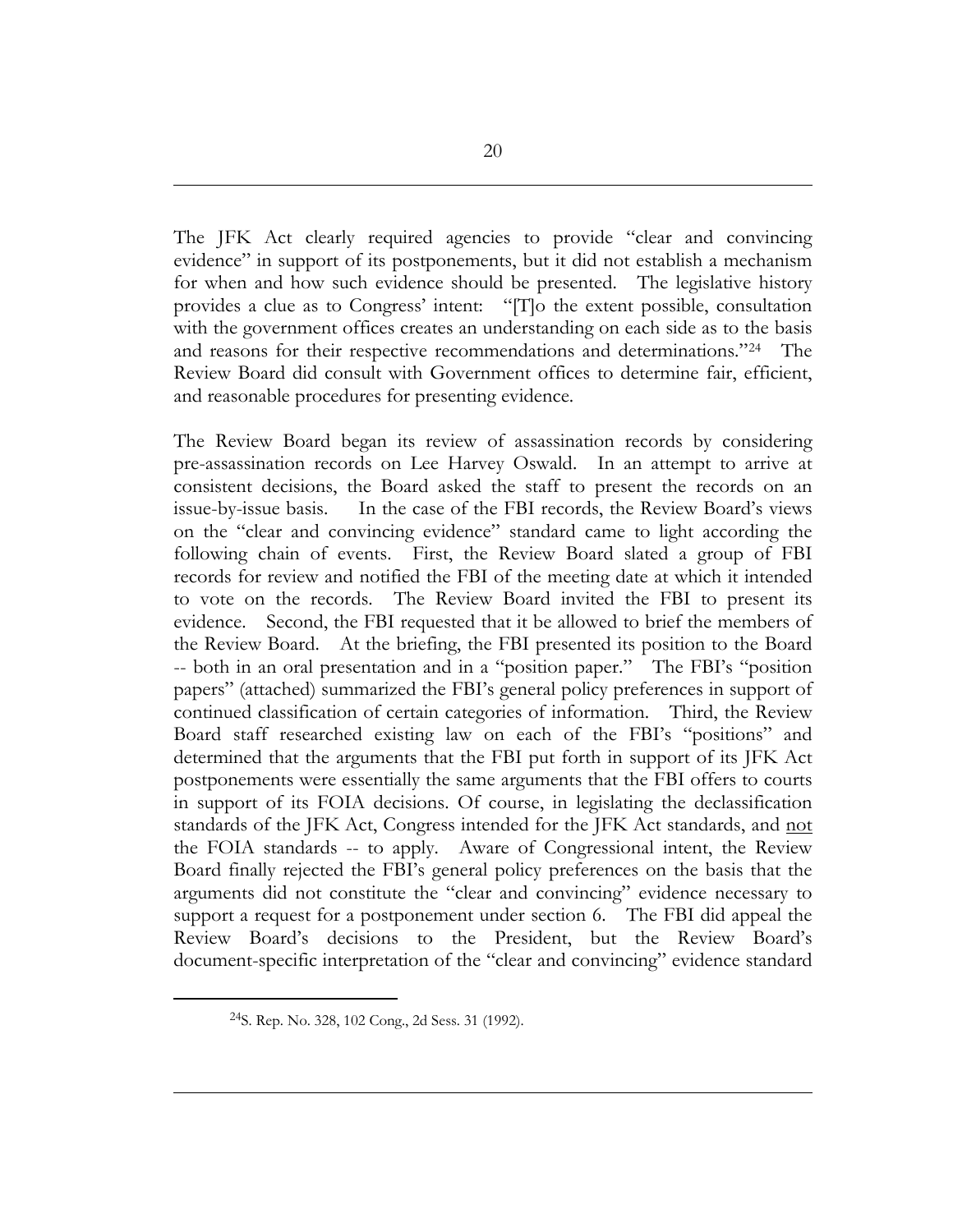ultimately prevailed.

*"Rule of Reason."* Of course, some assassination records are of great interest to the public. With regard to records that had a close nexus to the assassination, the Review Board was extraordinarily strict in its application of the law. For example, the Review Board voted to release in full nearly all of the information in the FBI's pre-assassination Lee Harvey Oswald file and the **[is there a CIA or other agency file we could use as an example here? The Lopez Report?]**  because of the high public interest in that material. With regard to the FBI files, the FBI believed that its arguments were compelling enough to merit appeals to the President on nearly all of the Review Board's decisions on the pre-assassination Lee Harvey Oswald records. The FBI, the Review Board, the White House Counsel's Office, and ultimately the State Department spent a substantial portion of time resolving the issues that arose in the appeal process, and for those important records that were at issue, the Review Board considered its time well-spent. The Review Board similarly dealt with other key records and spent as much time as was necessary to deliberate and decide upon those records.

The postponement-by-postponement review at each Review Board meeting proved to be a rather slow process. In its January 1995 meeting, the Review Board reviewed, considered, and then did not vote on, four (4) Warren Commission records. While the Review Board did need time to develop its policies, the Board's pace had to increase over time. In an effort to streamline its work, the Review Board consulted with Federal agencies such as the CIA and FBI to work out an approach for review of records that would allow the Review Board to make informed decisions, but not require agencies to spend hundreds of hours locating evidence for and providing briefings on each postponement within an assassination record.

The first step to developing a reasonable approach was for the Review Board to formulate general rules for sustaining and denying postponements. The Review Board's "guidance" to its staff and the agencies became a body of rules -- a Review Board "common law" -- which this chapter describes in Part II. Once the Review Board notified an agency of its approach on a particular type of postponement, the agency learned to present only those facts that the Review Board would need to make a decision. For example, with regard to FBI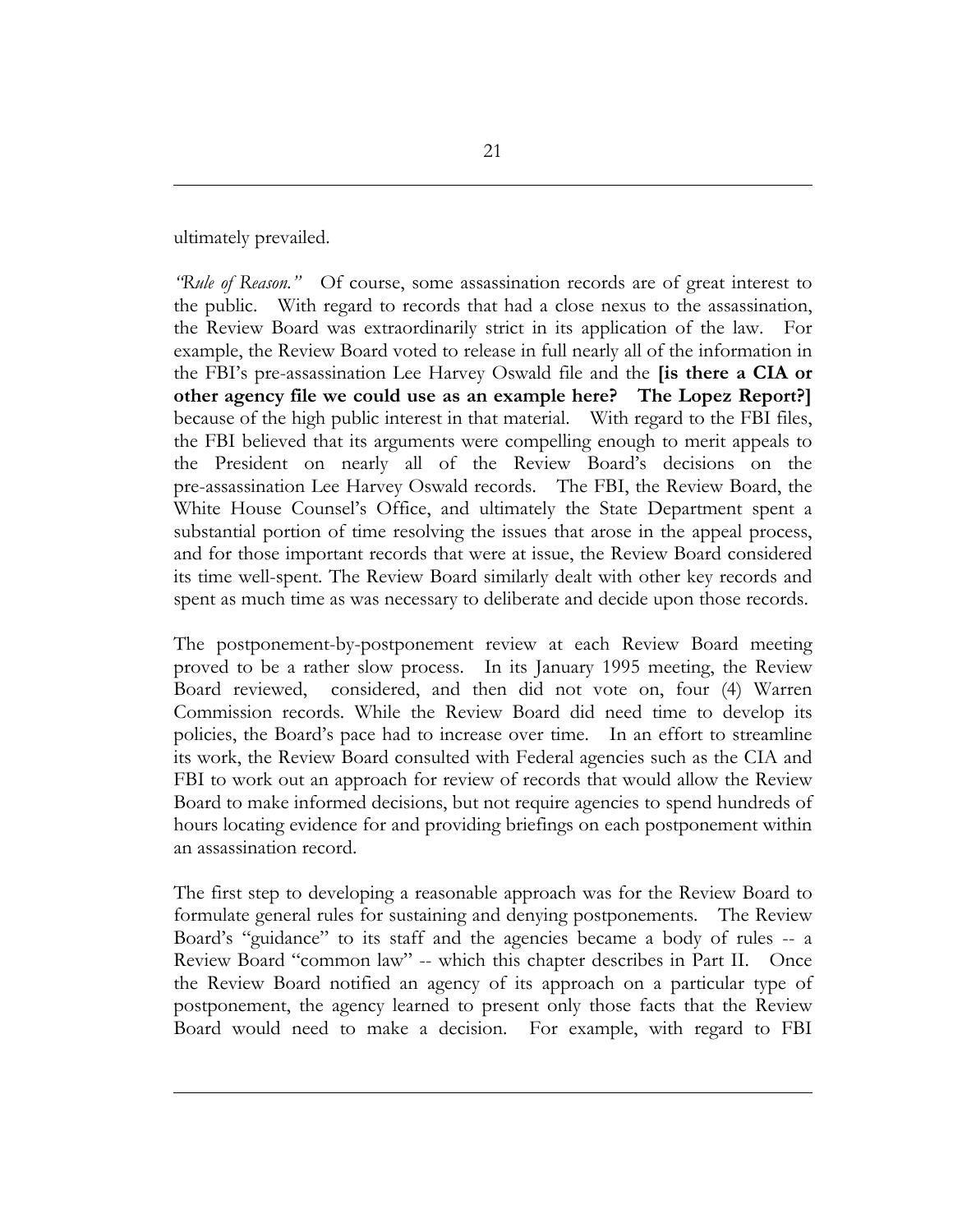informants, the Review Board notified the FBI of what it considered to be the relevant factors in its decision-making. In other words, it defined for the Bureau what it considered to be "clear and convincing" evidence." Then, the Review Board worked with the FBI to create a one-page form titled an "Informant Postponement Evidence Form" that the FBI could use to provide evidence on an informant. The form allowed the FBI to simply fill in the answers to a series of questions about the informant in question, which in turn allowed the Review Board to focus on those facts that it deemed to be dispositive in a particular document. This approach had the added benefit of providing some consistency to the Review Board's decision-making.

A large number of records that the JFK Act defined as "assassination records" proved to be of very low public interest.<sup>[25](#page-21-0)</sup> For those documents that were of little or no public interest, the Review Board modified its standards in two ways: *First*, for those records that truly had no apparent relevance to the assassination, the Review Board designated the records "not believed relevant" ("NBR.") The "NBR" guidelines allowed the Review Board to remove irrelevant records from further consideration. Records that the Review Board designated "NBR" were virtually the only groups of records that the Review Board agreed to postpone in full. Thus, the Review Board was always extremely reluctant to designate records "NBR" and only did so on **(need to count NBR memos)** occasions. *Second*, for those records that were not immediately relevant, but shed at least some light on issues that the Congressional Committees that investigated the assassination explored as potentially relevant to the assassination, the Review Board created the "Segregated Collection Guidelines [26](#page-21-1) ." The

<span id="page-21-0"></span><sup>&</sup>lt;sup>25</sup>The JFK Act required the Review Board to process all records that were "made available" to the Warren Commission and the Congressional Committees that investigated the assassination, whether or not the records were used by the Commission or the committees. Many of these records, while interesting from a historian's perspective, are not closely related to the assassination.

<span id="page-21-1"></span> $^{26}$ The regulations that the Review Board adopted on November 13, 1996, define "Segregated" Collections" to include the following: (1) FBI records that were requested by the House Select Committee on Assassinations ("HSCA") in conjunction with its investigation into the assassination of President Kennedy, the Church Committee in conjunction with its inquiry into issues relating to the Kennedy assassination, the other Congressional Committees (such as the Pike and Rockefeller Committees) that investigated issues related to the assassination; (2) CIA records including the CIA's Sequestered Collection of 63 boxes as well as one box of microfilm records and the microfilm records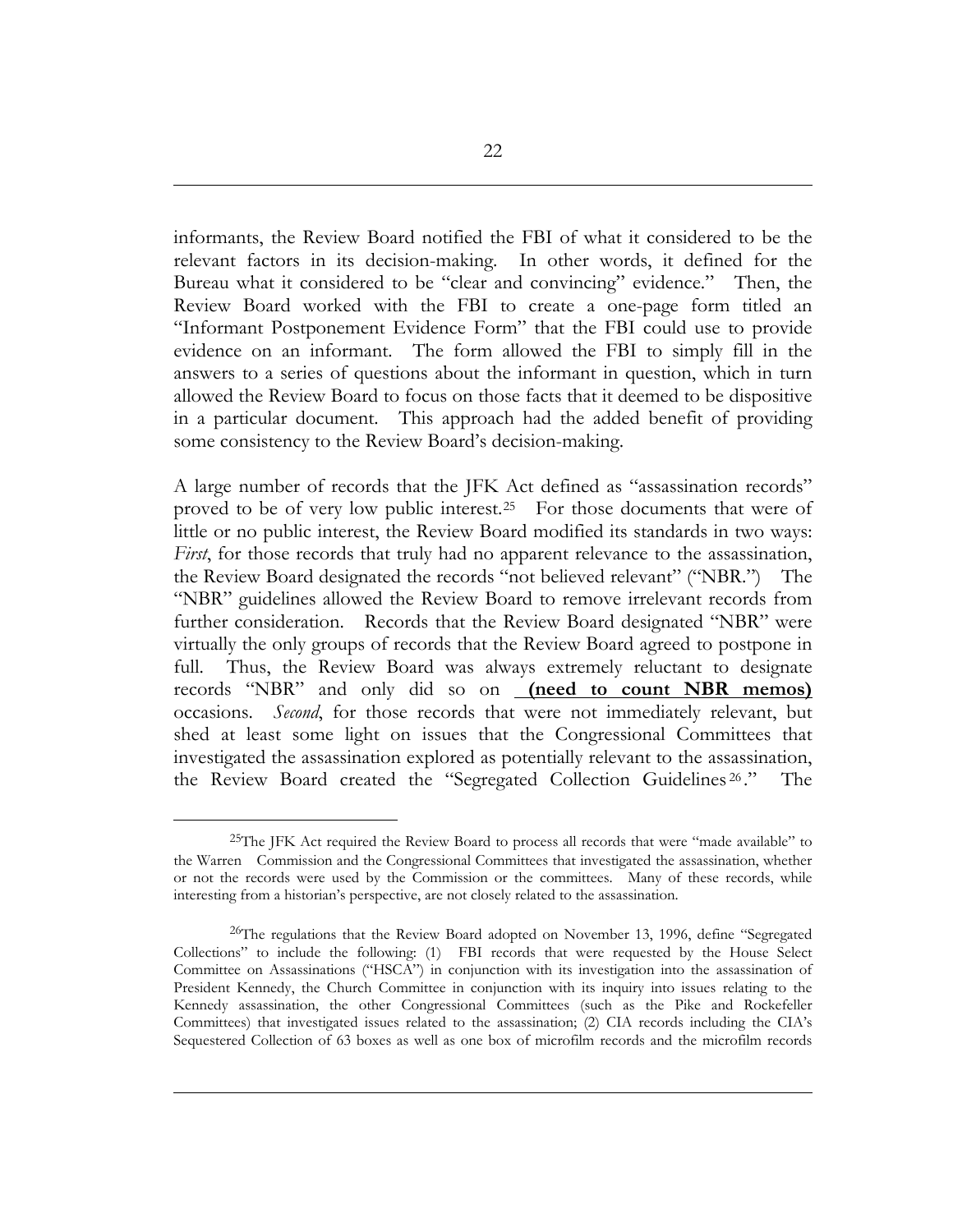Segregated Collections records, although marginally relevant, were not appropriate for "NBR" designation, as the "NBR" Guidelines would have resulted in withholding records in full. Instead, the Board passed the "Segregated Collection Guidelines," which ensured that the Review Board staff would review every page of the marginally relevant records, but would not require agencies to present the same amount of evidence in support of postponements. Where the Review Board's standards differed between core files and Segregated Collection files, the guidelines set forth below note the distinction.

Thus, throughout its tenure, the Review Board sought to be vigorous in applying the law, but, in order to complete its work, found it necessary to employ a "rule of reason."

## B. Intelligence Agents

## Text of Section  $6(1)(A)$

*. . .clear and convincing evidence that the threat to the military defense, intelligence operations, or conduct of foreign relations of the United States posed by the public disclosure of the assassination record is of such gravity that it outweighs the public interest, and such public disclosure would reveal --*

*(A) an intelligence agent whose identity currently requires protection*

### 1. CIA Officers

*a. Review Board Guidelines*. Names of CIA Officers who are still active or who retired under cover in potentially risky circumstances were generally protected. Names of officers who were deceased or whose connection to the CIA was public knowledge were generally released throughout the collection.

<sup>(</sup>box 64) and several boxes of CIA staff "working files."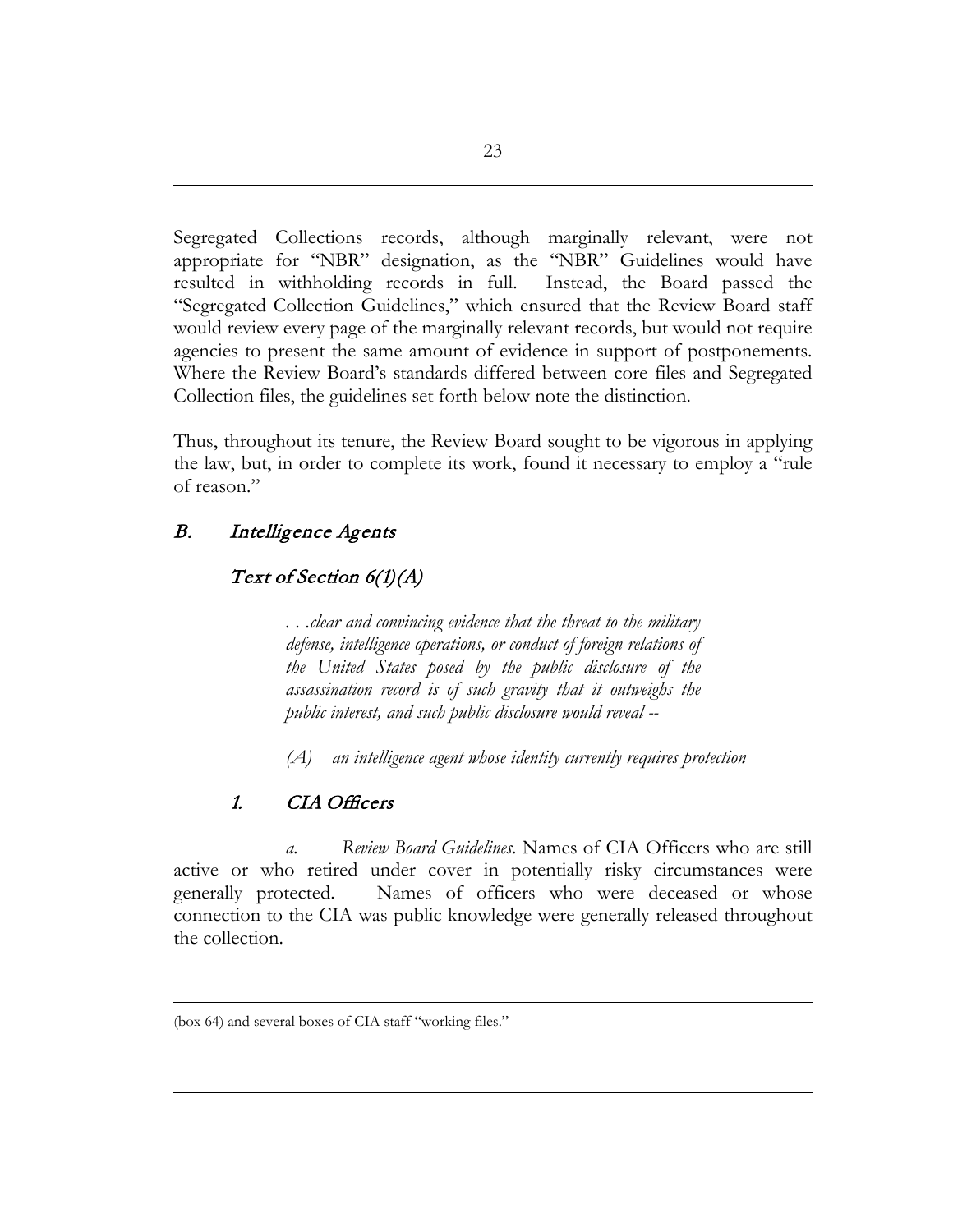"CIA Employee" was used as substitute language, though when available, useful, and appropriate an alias or pseudonym was substituted.

*b. Commentary*. Review Board members confronted CIA employee names in the first CIA document they reviewed but did not close the issue until two years later. The drawn out review of CIA employee names points to some of the challenges that existed in the process and to the seriousness with which those involved, both on the Review Board and at the Agency, approached the task at hand.

CIA began by defending the protection of employee names as a matter of policy. First, since many employees are "under cover," CIA argued that the maintenance of that cover is critical to gathering intelligence. CIA contended that the identification of a name can identify the cover provider and jeopardize operations. Second, although the majority of names are of retired CIA employees, CIA is bound by a confidentiality agreement to protect the relationship. Many of these former employees objected to release of their former Agency affiliation, complaining that it violates this agreement and suggesting that such release might jeopardize business relationships or threaten personal safety. Initially, CIA wished to argue these as general principles for the protection of all employee names. But the Review Board determined that the merits of these arguments could only be determined on a case-by-case basis. Gradually the CIA began to provide supporting evidence of the postponement of individual names.

CIA's initial refusal to provide evidence on individual names was met, not with the wholesale release of names by the Board, but with a firm but patient insistence that the Agency meet the requirements of the Act. Names of a few individuals who were of central importance to the JFK story were released early in the process, but for others the Board gave the Agency a number of additional opportunities to provide specific evidence. For example, December 1995 was the first name day, a Board meeting at which the Agency was to provide evidence for names encountered in records during the previous six to seven months. But CIA offered a generalized blanket response. Realizing that the personal safety of individuals could be at issue, Board members gave CIA more time to provide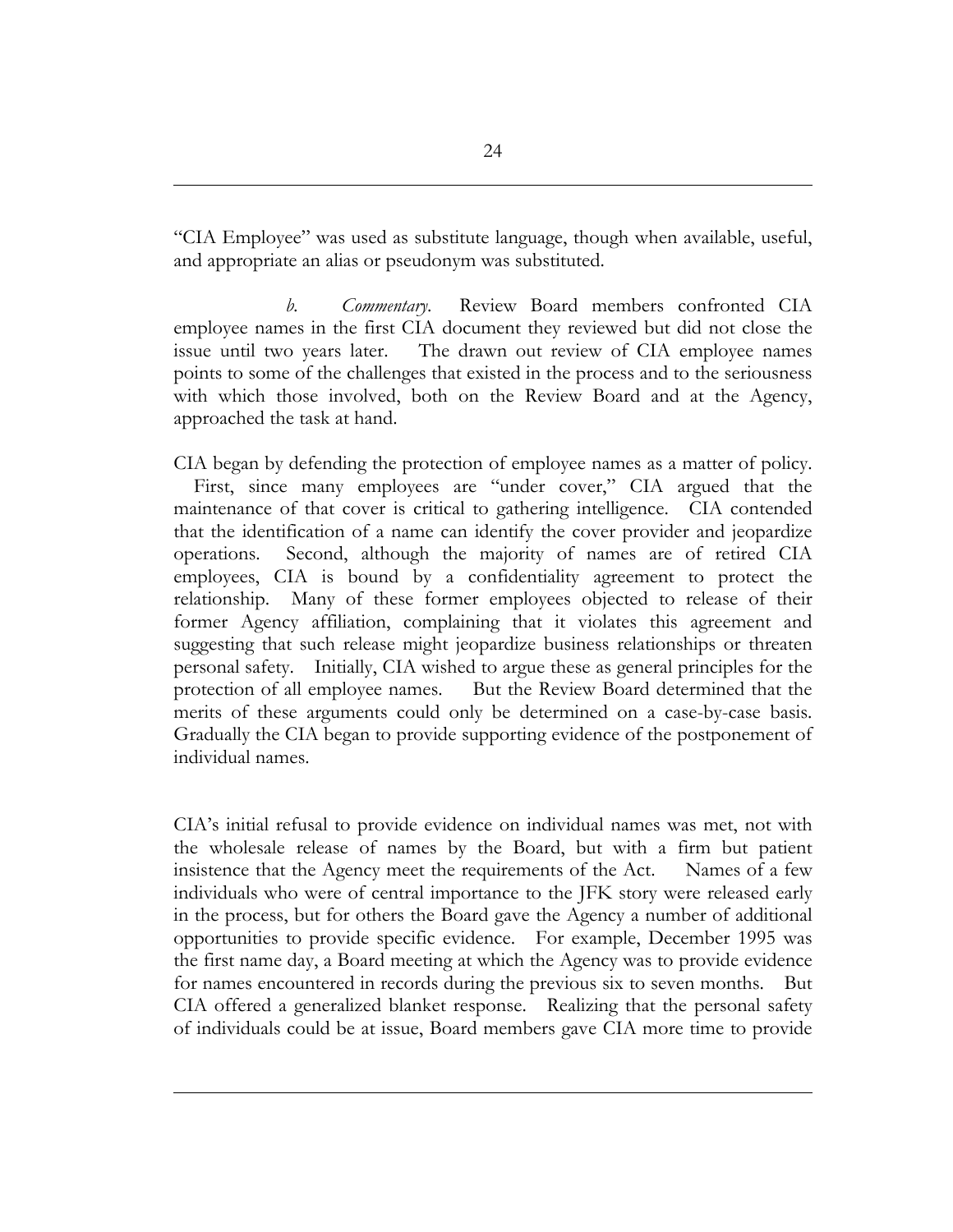evidence. Other name days were set in May 1996 and May 1997. As deadlines for submission of evidence approached, CIA agreed to release some of the names, but in most cases, continued to offer less than satisfactory evidence on those they wished to protect. By May of 1996 the position of the Board on names of CIA employees was as follows: There is a presumption that the true name of a CIA employee should be opened. However, the presumption shifts to protect, if the individual retired under cover or abroad or if the individual objects to the release of his or her name when contacted. (CIA agreed to attempt to contact former employees.) . The name may also be postponed if the Agency is able to identify an ongoing operation in which the individual has been involved or if it can be demonstrated that the person is still active for the Agency. In instances when the individual was important to the Assassination story further evidence was required to sustain a postponement. The Board gave the Agency until May 1997 to provide evidence on the remaining names. Over the year, the list of pending names grew as review expanded from the Oswald 201 file to the Sequestered Collection.

When the name issue was finally resolved in July 1997, the names were viewed in two categories: those with high public interest and those with a reduced level of public interest. High public interest names included all those that appeared in the 201 file and those that appear frequently in the collection and/or considered important to understanding the assassination. Progress had already been made. Fifty-eight of the 83 names in the 201 file that had been pending at some point were released by this date. CIA had begun to provide specific and convincing evidence on names. The Board voted to protect a number of names and released a few additional names. Those names with lower public interest outside of the core collection were postponed with a reduced level of scrutiny than those more central to the assassination story.

Thus, the Review Board considered the names of CIA officers on a case-by-case basis when the individuals were seen as having high public interest as part of the story of the Assassination of President Kennedy. High public interest was determined by a substantive connection to the assassination story or by the appearance of the name in CIA's core assassination files, notably Oswald's 201 file. The Board demanded specific evidence of the need to protect the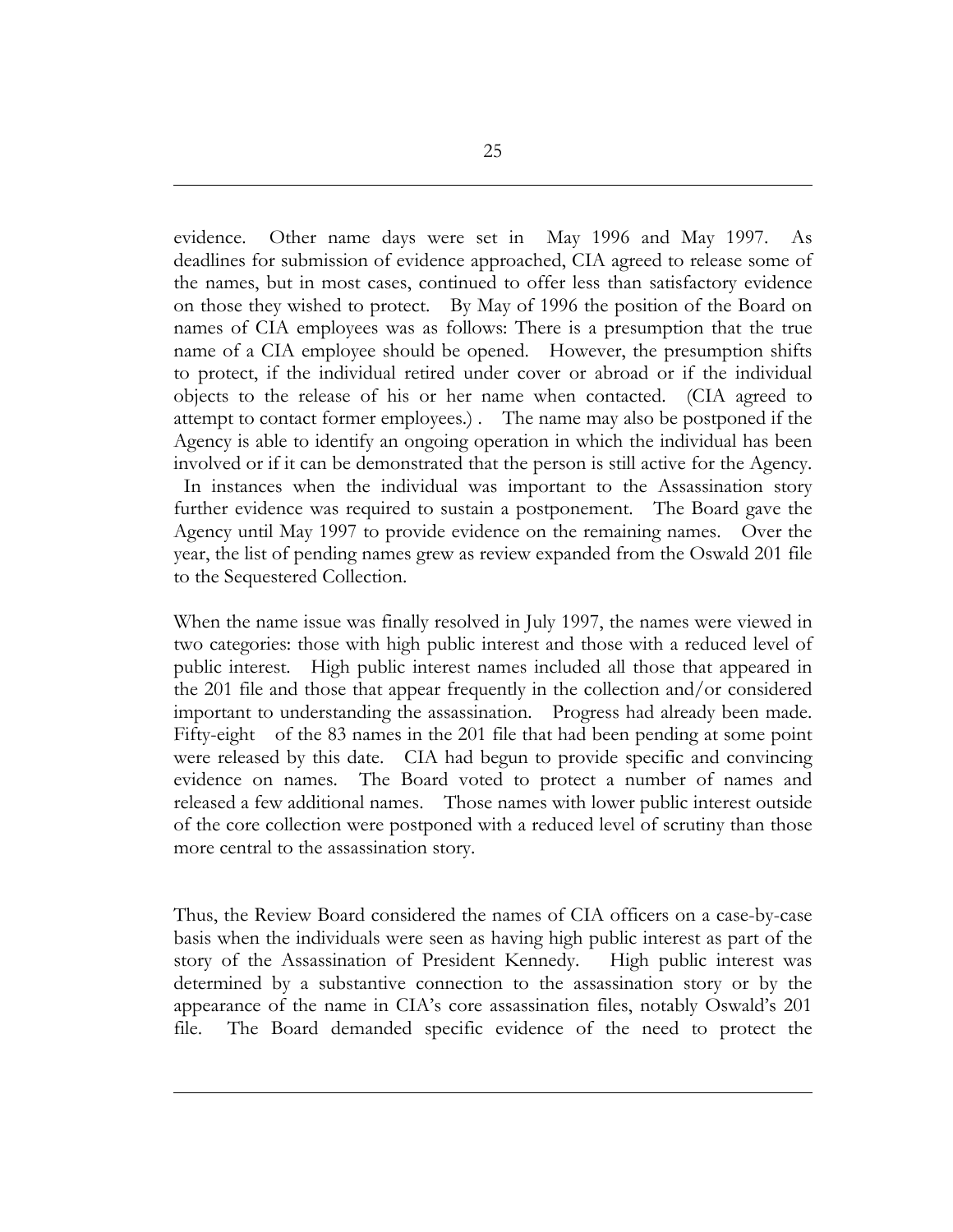individual. It was presumed that employee names would be released if their identities were important to the assassination story unless the CIA could provide convincing evidence of the need for protection. This evidence

included the current status and location of the individual and the nature of the work he or she did for the Agency.

This approach was the most practical given the limited time and resources available to complete review of the files. The Review Board would have preferred to review each name at the same high level of scrutiny. On the other hand, the CIA was compelled to release many more names than they would have desired. Though protracted and selective, Board review of CIA employee names forced the CIA forced to take a careful look at them and weigh the need to postpone each name, and it allowed the Review Board to carefully weigh evidence on names of import.

# 2. "John Scelso" (Pseudonym)

*a. Review Board Guidelines.* The true name of the individual known by the pseudonym of John Scelso was protected but will be opened in full on either May 1, 2001 or three months after the decease of the individual, whichever comes first.

*b. Commentary.* The postponement of the true name of John Scelso was an instance when public interest was very high, but the evidence to support postponement outweighed it. John Scelso was a throw away alias used by the CIA employee who was head of WH3 during the period immediately after the assassination of President Kennedy. His name appears on hundreds of documents, many of which were the product of the Agency's extensive post-assassination investigation that spanned the globe. The Board was inclined to release Scelso's true name, but the Agency argued strongly against release. As an interim step, "Scelso" was inserted as substitute language. CIA provided evidence on the current status of the individual, shared correspondence sent by him, and even arranged an interview between him and a Review Board staff member. At the May 1996 Board meeting, Board members determined that the evidence was persuasive, but still wanted to insure that his true name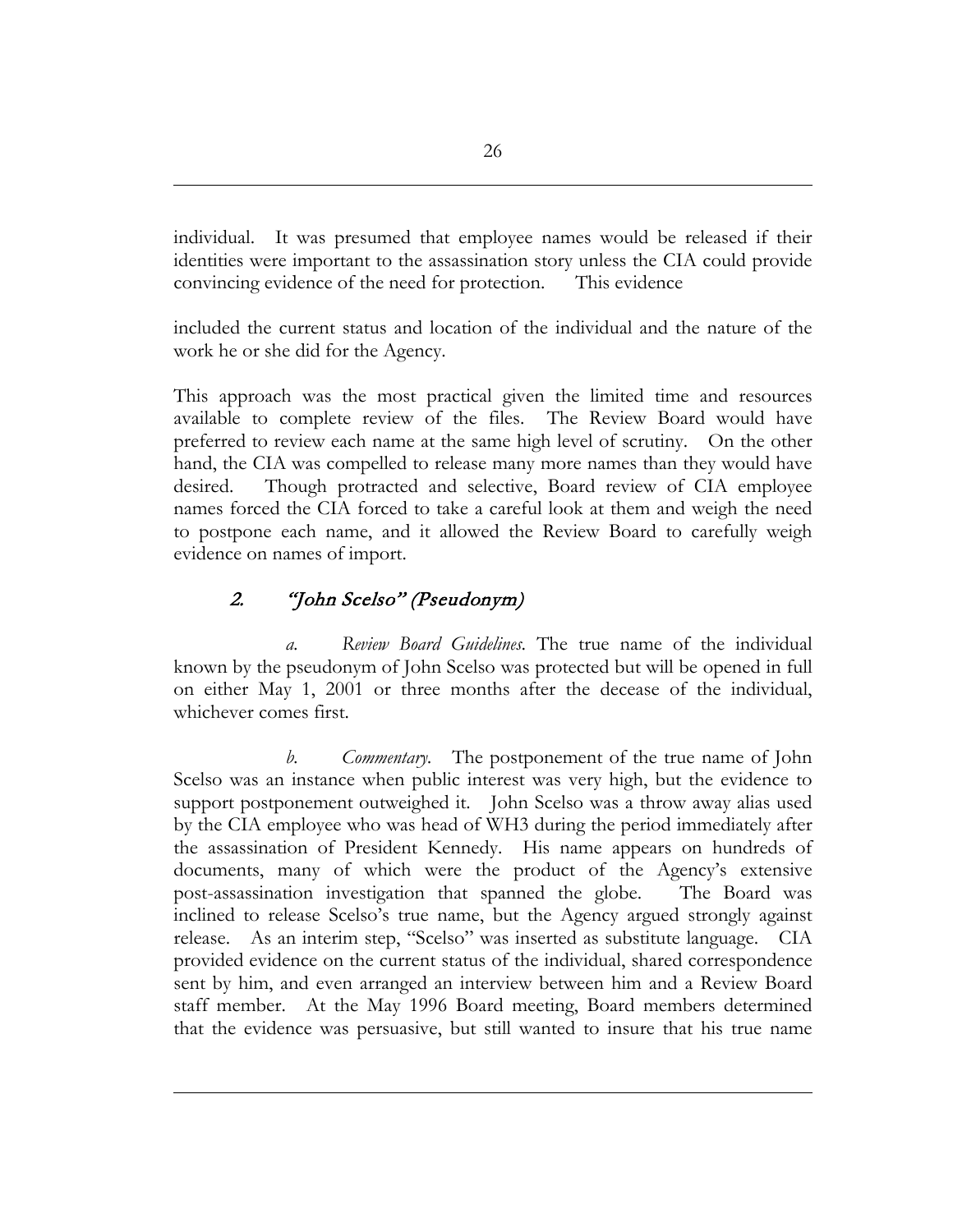would be revealed as soon as was prudent. Their solution was the release in five years or upon his decease.

## 3. Information that Identifies CIA Officers

*a. Review Board Guidelines*. Identifying information was approached using the same standards applied to true names. If it was determined that the identity of the officer required protection, specific identifying information was protected, but generic information released.

*b. Commentary.* This postponement was viewed as part of the CIA officer issue. Only that identifying information that was specific enough that it might reveal an identity that merited protection was redacted.

## C. Intelligence sources and methods, and other matters relating to the national security of the United States

# Text of Section  $6(1)(B)$  and  $(C)$

*. . .clear and convincing evidence that the threat to the military defense, intelligence operations, or conduct of foreign relations of the United States posed by the public disclosure of the assassination record is of such gravity that it outweighs the public interest, and such public disclosure would reveal --*

*(B) an intelligence source or method which is currently utilized, or reasonably expected to be utilized, by the United States Government and which has not been officially disclosed, the disclosure of which would interfere with the conduct of intelligence activities; or*

*(C) any other matter currently relating to the military defense, intelligence operations or conduct of foreign relations of the United States , the disclosure of which would demonstrably impair the national security of the United States;*

## 1. CIA Sources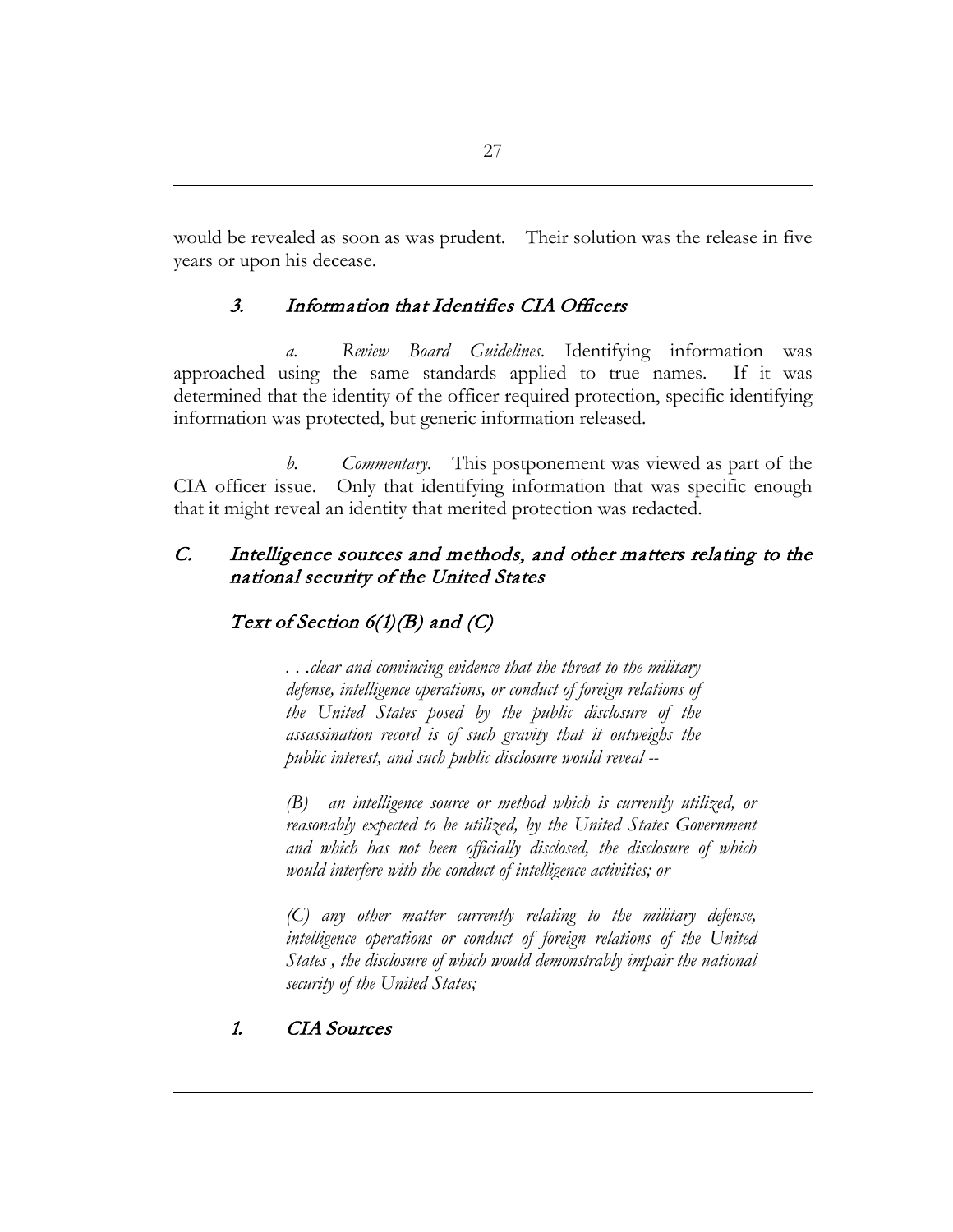*a. Review Board Guidelines.* Sources, Assets, Informants and the Identifying information that describes them were reviewed under standards similar to those for CIA officers. Names that carry a high level of public interest were subjected to close scrutiny. The Board protected the identity of foreign nationals unless they are of high public interest in relation to the assassination story, in which case CIA was required to provide specific evidence of the need to postpone. Sources, assets and informants in this country were protected if CIA could demonstrate that ongoing operations could be jeopardized or individual harmed by release of a name. If none of these criteria could be met the name was released. In addition, names of individuals whose connection to the CIA was a matter of public knowledge, especially if previously released in US government records, were released.

*b. Commentary*. The Board's decision to protect the name of Sources, assets, and informants in cases where the identity of the source is of reduced public interest was based on two factors: the concern that, since CIA sources generally live outside the Untied States, they risk harm if their identities were revealed. In records where the identity of the source is of possible public interest in relation to the assassination story or is important to understanding information related to the assassination, the CIA was required to provide additional evidence to support the protection of the source's identity.The Board protected the sources for ten years except in cases where it might be inferred that the source was committing treason. In these cases, the name and identifying information for the source was protected until 2017.

### 2. CIA Pseudonyms

*a. Review Board's Guidelines*. Pseudonyms were released with only a few exceptions. In some instances pseudonyms were used as substitute language for the individual's true name.

*b. Commentary*. Very early in the review process it was determined that, since pseudonyms were a sort of throw away identity, they could be released. The Agency offered little resistance to this release, a decision that CIA may have regretted in some instances later in the review. However, on the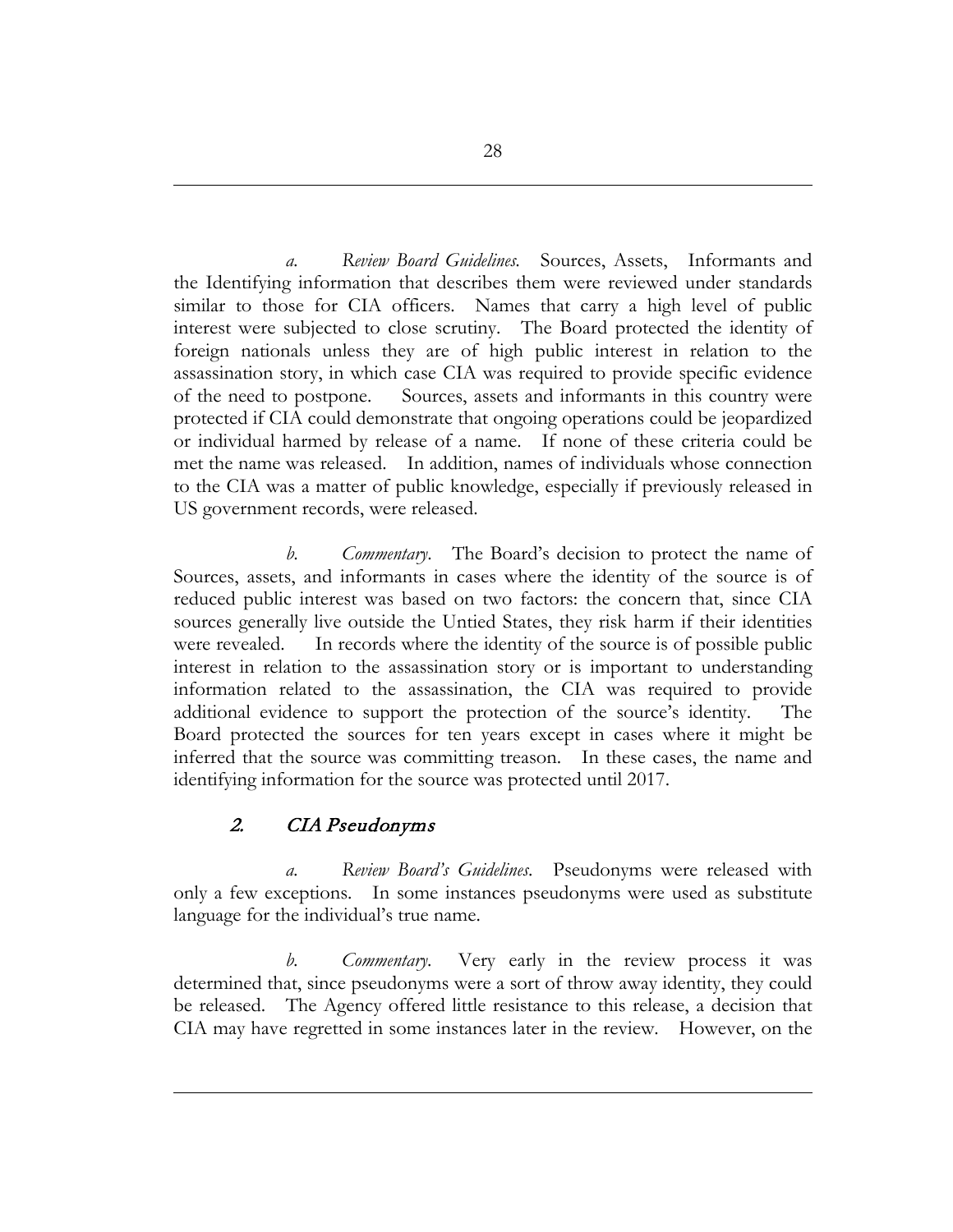few occasions when CIA was able to demonstrate that release of a pseudonym was particularly sensitive, the Board sustained the postponement.

# 3. CIA Crypts

*Review Board Guidelines.* Crypts or digraphs are generally releasable within the JFK collection and in related records. All US government crypts are released. "LI" crypts, especially those in the core files, are generally releasable. "AM" crypts are generally releasable. For all other crypts, the digraph is usually protected and the rest of the crypt is released. A few exceptions to these guidelines exist. For these, CIA was required to present specific evidence of the need to protect.

*b. Commentary*. Early phases of the review of crypts highlighted the cultural differences between the Agency and the Review Board. For the Agency, crypts were an operational method that required protection despite the fact that CIA had years ago replaced most of the crypts at issue. For the Review Board, crypts, having been conceived as a code to obscure an identity or an operation discussed in a document, could presumptively be released without compromising the identity or the operation. Some push and shove in the early months of Board deliberations brought the two entities to a middle ground where CIA yielded to the release of most crypts and digraphs in the JFK context and the Review Board acknowledged that some sensitive crypts required protection.

Early in the review process the CIA argued for the protection of all crypts, even those such as ODENVY- the crypt for the FBI- which were no longer used and which had been inadvertently released in other records. The Board quickly rejected this postponement. For other crypts, the burden of proof was on the Agency, and CIA began to identify the crypts for the Board. Those that might be sensitive were tabled at the early meetings so that CIA could provide additional information. At one point CIA complained that the research necessary to identify all the crypts was cumbersome. But since the Act requires that agencies provide clear and convincing evidence, CIA continued to reveal the identities to the Board. Next, after the release of a number of LI-crypts -LI was the digraph for Mexico City at the time of the assassination- CIA argued for the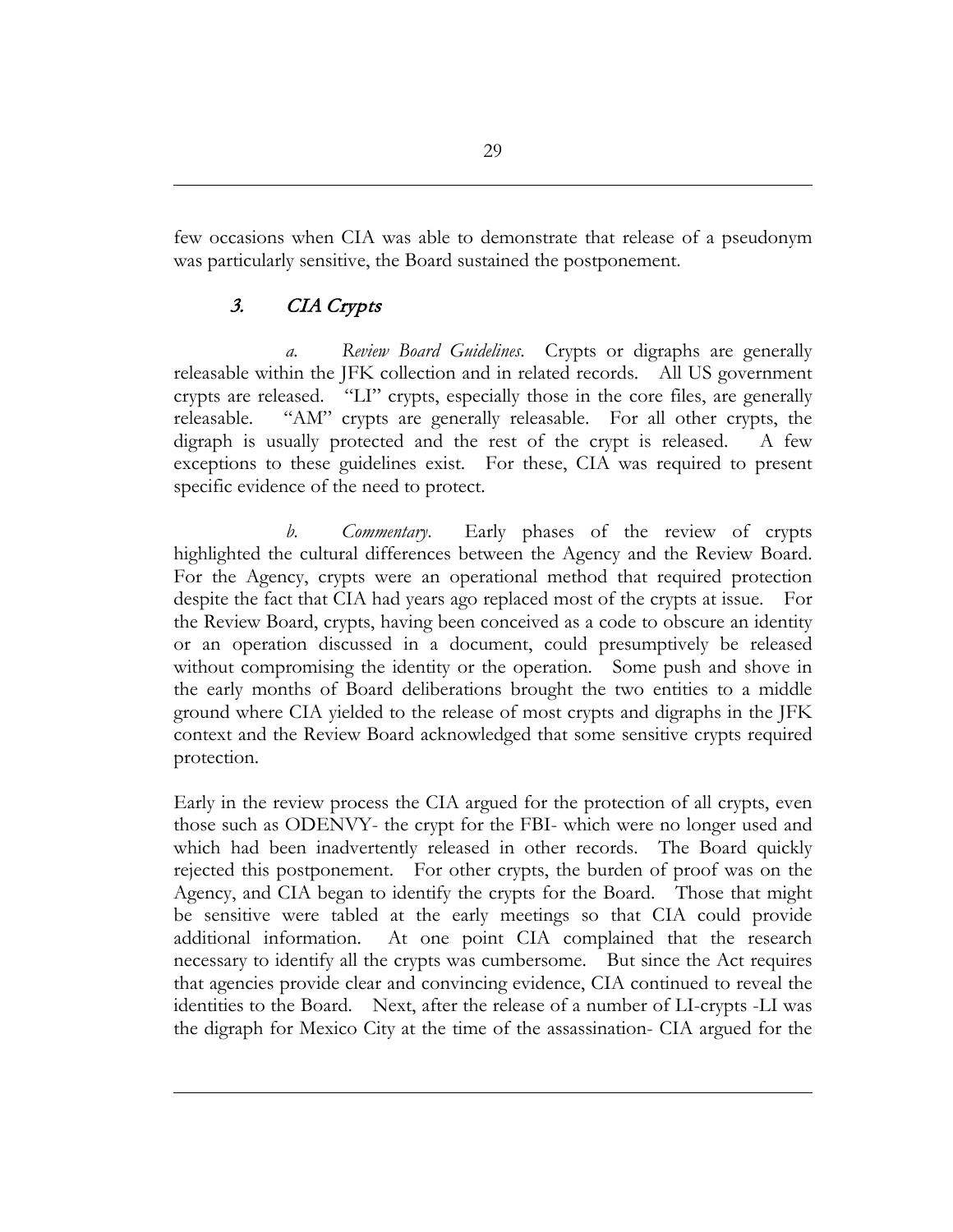postponement of all "LI" series crypts on the grounds that mosaicing would allow researchers to piece together the puzzle and discern the identity being protected by the crypt. The Board rejected this argument, and CIA provided more detailed evidence for crypts they considered more sensitive. When faced with crypts that refer to sensitive operations, the Board opted for a contextual treatment of crypts. Crypts for some sensitive operations were released in many circumstances, but in other contexts when release of the crypt may reveal the sensitive operation, they were postponed.

The crypt-by-crypt review was productive and necessary for core records, but soon it became clear that this approach would not be possible for the entire collection since hundreds or thousands of different crypts appear in the assassination related records of the CIA. The solution was the postponement of the digraph and release of the rest of the crypt for crypts outside of the LI, AM, and OD series. Thus, the majority of crypts in the collection were released in full or released with the digraph protected. Sensitive crypts for which CIA has provided convincing evidence are protected in full; For AM and LI crypts in non-core files, the digraph may have been protected when [a] the crypt appears next to a true name that has been released; [b] when the crypt appears next to specific identifying information; [c] when convincing evidence has been provided of the need to protect.

### 4. CIA Slugline

*a. Review Board Guidelines*. The slugline is releasable according to the same criteria applied to crypts and digraphs.

*b. Commentary*. The slugline is a routing action indicator, composed of crypts, that appears just a couple of lines above the text in CIA cables. At the very beginning of the review process, the CIA had argued to postpone the slugline even when the crypts in the slugline were released elsewhere. An example can be found in the slugline RYBAT GPFLOOR. RYBAT is a crypt that means secret, and GPFLOOR was the crypt CIA gave to Oswald in the post-assassination investigation. In a number of records CIA was willing to release the RYBAT indicators at the top and bottom of the record and GPFLOOR when it appeared in the text but defended postponement of the slugline RYBAT GPFLOOR. This was a knee jerk reaction by CIA. When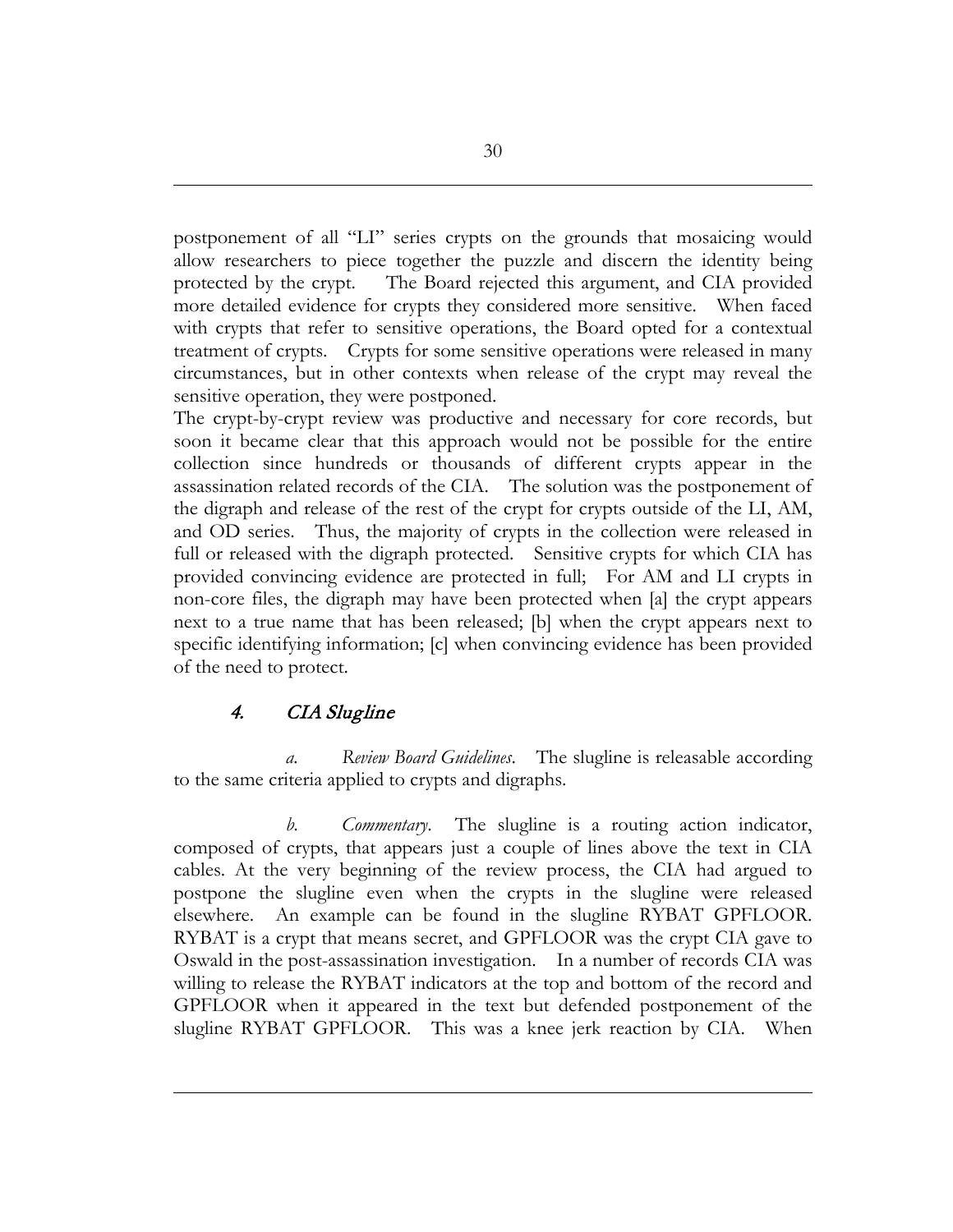asked why it should be postponed the response was a simplistic, CIA cannot reveal the slugline. The Agency had no reason to protect the slugline other than habit, and when the Act forced the CIA to consider this aspect of their culture of secrecy, the only reasonable response was release.

### 5. CIA Surveillance Methods

*a. Review Board Guidelines*. CIA surveillance methods, the details of their implementation and the product produced by them are generally releasable in the context of the JFK story, except when convincing evidence has been provided that they are politically or operationally sensitive. When postponed, the language substituted for this type of redaction was "Surveillance Method," "Operational Details," or " Sensitive Operation."

*b. Commentary*. Since surveillance, notably teletaps and photo operations, were a central part of the Oswald Mexico City story, the Review Board addressed them early in process during review of Oswald's 201 file. CIA attempted to defend postponement of surveillance as a current method that requires continued protection. The Board's response was that the fact CIA has used the type of surveillance methods employed in Mexico City is common knowledge and that officially acknowledging the use of these methods in Mexico City in 1963 would reveal nothing about the type, scope or location of CIA operations today. The Board concluded that the public interest far outweighed any possible risk to national security and directed release of the information. However, in records that may have revealed sensitive aspects of an operation, those aspects were postponed if CIA was able to provide specific and convincing evidence.

### 6. CIA Installations

*a. Review Board Guidelines*. All CIA installations related to the Mexico City story are releasable from 1960 through 1969. All remaining installations are releasable in the context of the Assassination story from the date of the Assassination to the publication of the Warren Commission Report, with the exception of a few installations for which CIA has provided convincing evidence of sensitivity,. In Oswald's 201 file, again with the exception of a few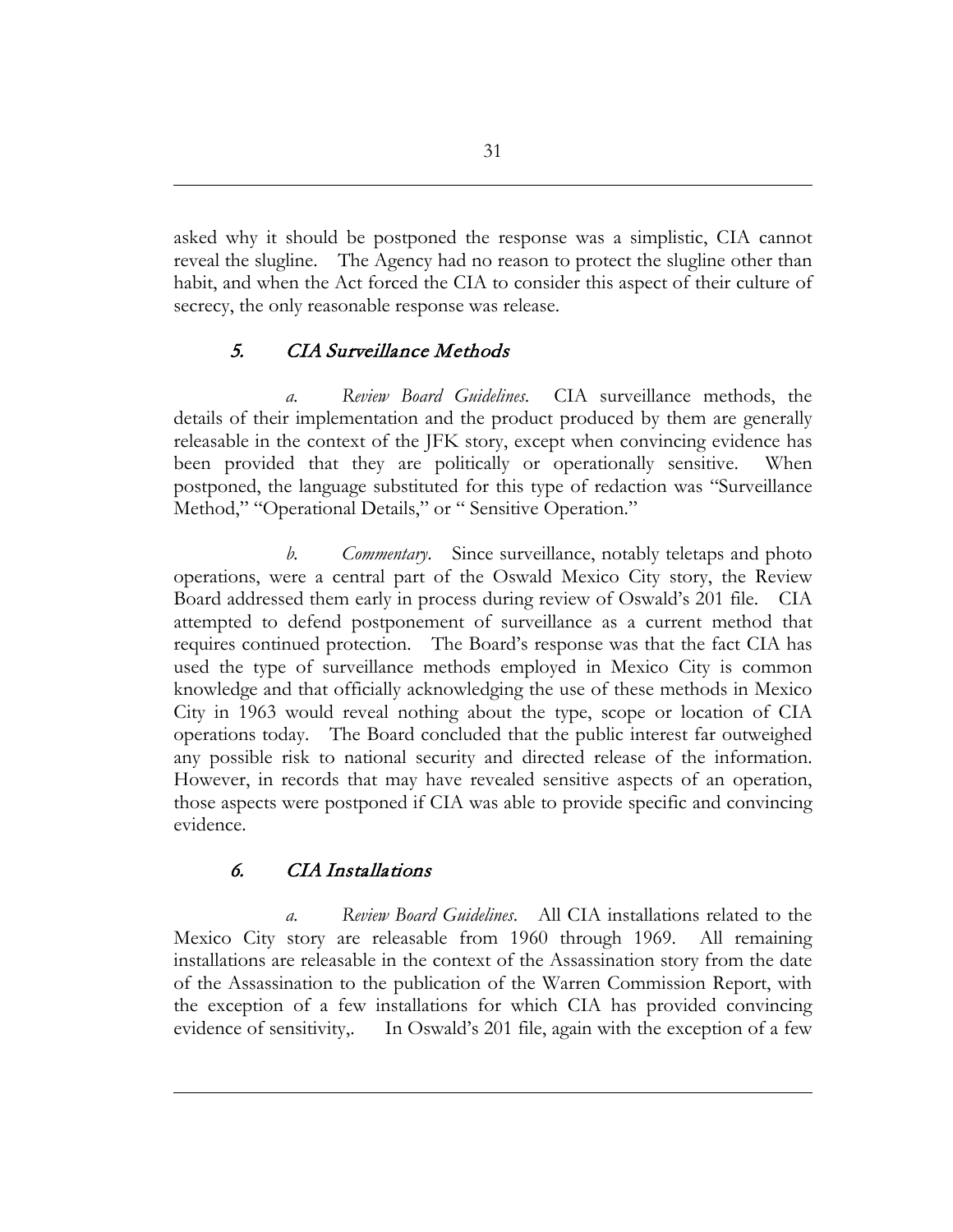installations for which CIA has provided convincing evidence of sensitivity, all installations are releasable from  $01/01/61$  through  $10/01/64$ . Outside of these time frames, CIA installations are protected.

*b. Commentary*. The Review Board chose substitute language for these postponements that will allow researchers to track individual CIA installations through the JFK collection without revealing the exact location of the installation. To accomplish this, the world was divided into five regions: Western Hemisphere, Western Europe, Northern Europe, East Asia/ Pacific, and Africa/ Near East/ South Asia. Then a number was added to refer to each different location in the region. Thus, substitute language such as "CIA Installation in Western Hemisphere 1" serves as a place holder for a particular installation in all CIA related records in the collection.

From the beginning the Review Board displayed an inclination to release CIA installations. During first phase of review of CIA records, Review Board members examined documents related to the Mexico City story. In this context, they voted to release CIA installations over only minor objections from the Agency. But as the context broadened to the world wide sweep that the CIA made after the assassination, the location issue became more contentious. CIA argued for postponement but produced only a minimal amount of evidence to defend the postponements. Responding to CIA's insufficient evidence, the Board voted for the release of all CIA installations that appeared in records they reviewed at the January 1996 meeting. CIA responded by assembling an appeal package. The suggestion of appeal sharpened the debate. Anticipating an appeal, Board members stressed the importance of communicating to the White House their frustration with the sketchy evidence initially provided. They wanted to make informed responsible decisions but were hampered by incomplete information. And the Board worried that precious time might be squandered on the review of just a few records if they could not obtain complete evidence in a timely manner. Further, since CIA records were among the first reviewed, Board members were concerned that their handling of CIA issues would be scrutinized by other agencies. Ultimately, the Agency provided a complete evidence package that convinced the Board members of the sensitivity of a small number of CIA installations. However the Board believed that public interest related to the assassination story weighed heavily for release of CIA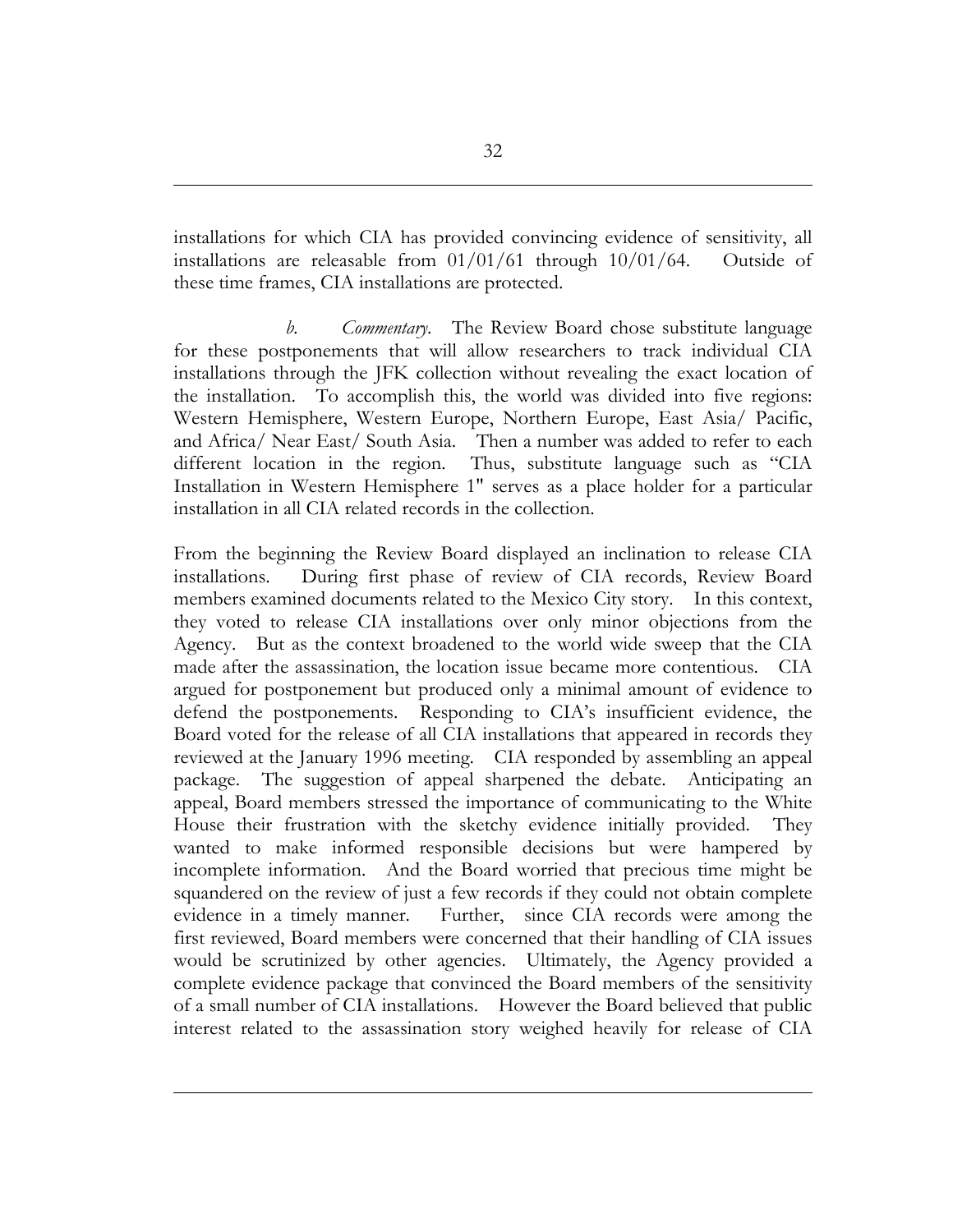installations during a period of time that has arguable relevance to that story. Board members didn't want to make this an "Oswald issue," so they established a time frame broader than the Oswald story. With the noted exceptions, CIA installations referenced in the 201 file were released from  $01/01/61$  through 10/01/61 and those that appear in the rest of the collection the were released from the date of the assassination to the end of the Warren Commission.

The installation issue exemplifies two recurring themes in the review process. The first is that layers of evidence that were slowly added by the Agency. The CIA would initially provide only minimal evidence of a postponement. Without clear and convincing evidence, the Board voted to release the information. The CIA then responded with a more comprehensive evidence packet sometimes accompanied by a threat of appeal to the president. While this pattern was frustrating and slowed the early stages of the review process, the larger issues were sorted out and addressed. CIA's reluctance to share complete information may have been driven by a concern that they were sharing secrets beyond the immediate assassination story or a fear that the Review Board might not act responsibly with the information. But the submission of evidence became more dependable when CIA understood that the Board would use the evidence as mandated by the act and that such evidence must be produced if postponements were to be sustained. The second theme is that appeal to the president loomed large but was something that both the Agency and the Review Board wished to avoid. The Board was willing to review additional evidence even though they had given CIA ample opportunity to present it before they reviewed the records. This was motivated by a desire to accomplish a responsible review, but possibly also by a wish to avoid an appeal to the president. CIA provided the additional evidence, and often released additional information. The release may have been an admission that the information was not as sensitive as they had argued, but it may also have been an attempt to avoid appeal to the president. The check provided by appeal to the president was never utilized in the review of CIA records, but it did influence the review of those records.

### 7. CIA Prefixes (Cable, Dispatch, Field Report)

*a. Review Board Guidelines*. Cable Prefixes, Dispatch Prefixes and Field Report Prefixes were released when the installations to which they refer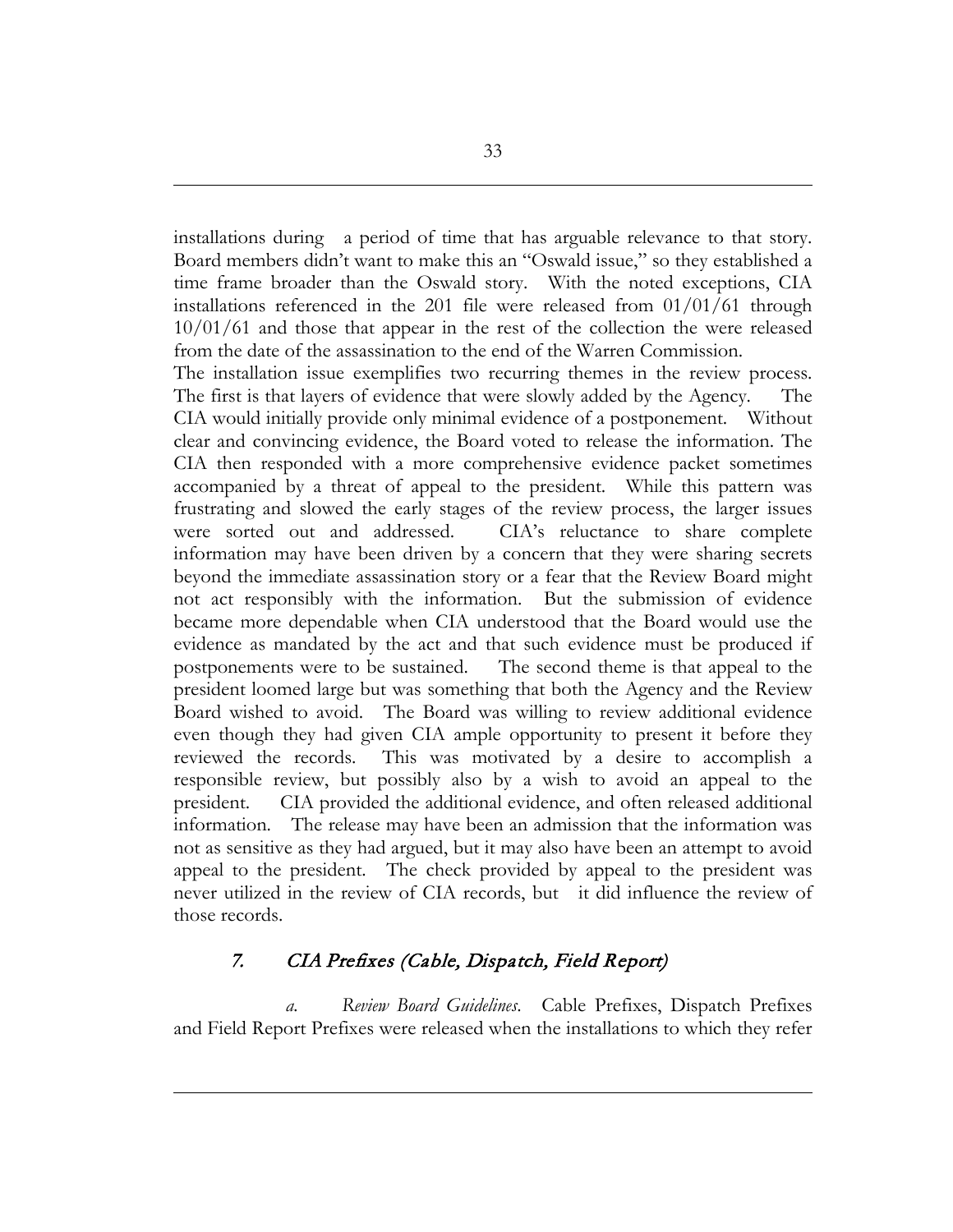were released and protected when the installation to which they refer were protected. Substitute language for cable prefixes parallels that was applied to CIA installations, for example: "Cable Prefix for CIA Installation in Western Hemisphere 1." Language for the other prefixes was "Dispatch Prefix" and "Field Report Prefix."

*b. Commentary*. There was little specific debate on cable, dispatch and field report prefixes. They were considered during deliberations on the CIA installations to which they refer.

# 8. CIA Job Titles

*a. Review Board Guidelines*. CIA Job titles were released except when their disclosure might reveal the existence of an installation that is protected or the identity of an individual that requires protection.

*b. Commentary*. CIA job titles were not generally viewed as requiring postponement, but the context in which they appeared did on occasion demand the redaction of the job title to protect other information that was protected.

# 9. CIA File Numbers

a. Review Board Guidelines. All file numbers that refer to Mexico City, except those for which CIA has provided convincing evidence of their sensitivity, are releasable. All remaining country identifiers ( the first segment before the hyphen) are protected with the exception of all "15" and "19" files. 201 file numbers are generally releasable in the context of the JFK assassination story.

*b. Commentary*. The release of file numbers, particularly 201 file numbers, was another type of postponement that was released early in the review process with little resistance by the CIA. And as with pseudonyms, there were occasions later in the process when the Agency wished to sustain 201 numbers. On the rare occasion, the Board did sustain this type of postponement when the CIA was able to provide convincing evidence of a need to protect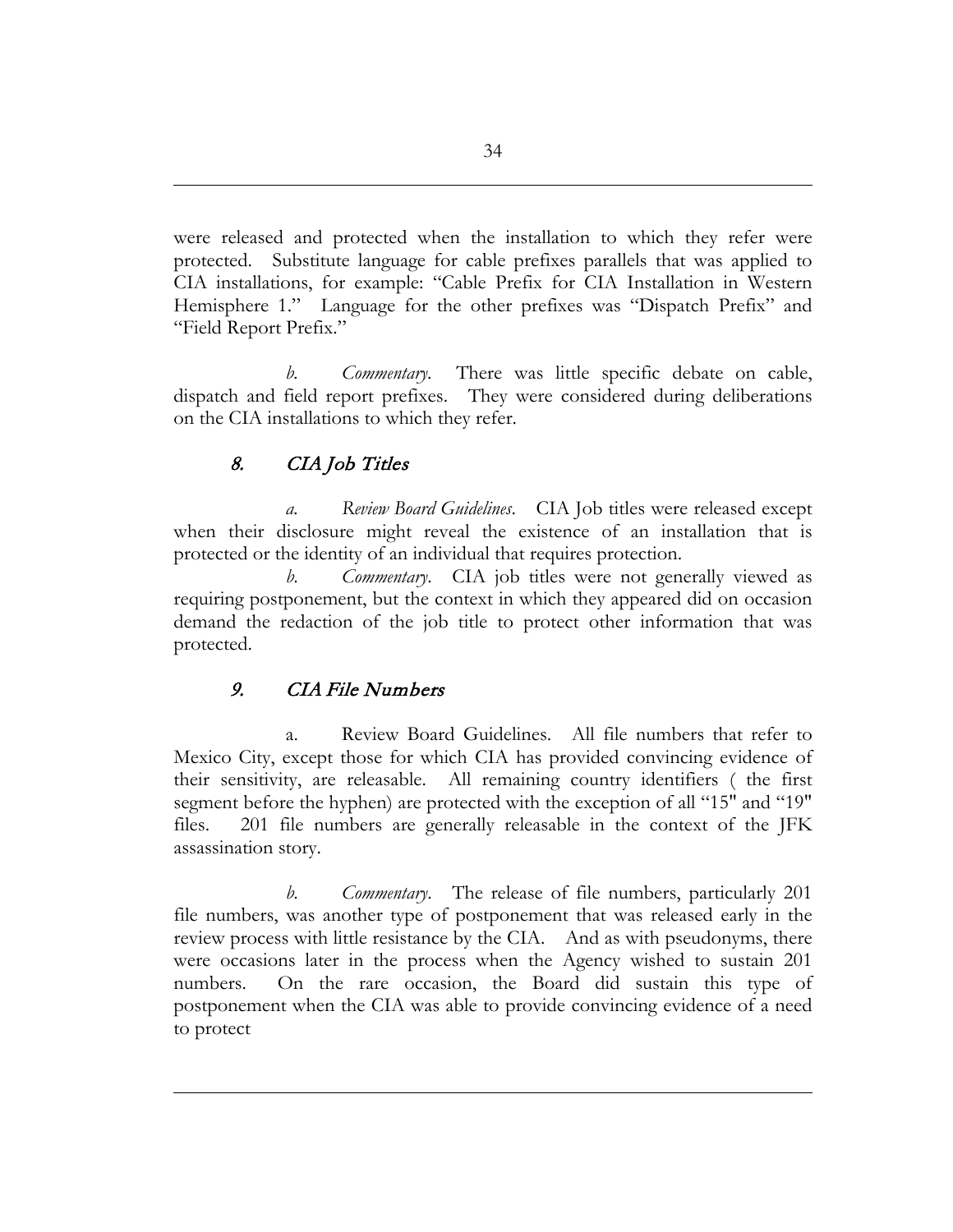#### 10. CIA Domestic Facilities

*a. Review Board Guidelines*. References to domestic CIA facilities which are a matter of official public record were released. Domestic facilities not publicly acknowledged were protected if CIA provided evidence of their sensitivity or if they are of peripheral interest to the assassination story.

*b. Commentary*. Very few CIA domestic facilities were at issue in the review of CIA Assassination records. The vast majority are a matter of public record. For those that the Board postponed, they did so grudgingly, only after the CIA supplied strong evidence of a need to protect.

#### 11. CIA Official Cover

a. Review Board Guidelines. Official Cover was treated differently In records that were generated by Executive Branch agencies such as the CIA, than it was In documents created by Congressional entities, such as the HSCA. In Congressional documents, cover information was released unless the information might reveal details of the scope of official cover or important details about the mechanisms of official cover that were not generally known to the public. In Congressional records, information was released if the CIA or another agency of the Executive Branch was able to demonstrate that it has taken affirmative official action to prevent the disclosure of such information in the past and that its release in a particular record would cause identifiable damage to national security. In Executive Branch documents and in documents derived from Executive Branch documents, substitute language such as "official cover" or "details of official cover" was used in lieu of the actual cover or the details of official cover. The cover status of certain high-profile individuals was released when disclosure has previously been permitted by affirmative official acts of the Executive Branch of the US government. Cover status of other individuals was disclosed only to the extent that they were important to the assassination story, subject to review on a case-by-case basis.

*b. Commentary*. When the issue of official cover was first considered by the Review Board, Board members viewed it as an open secret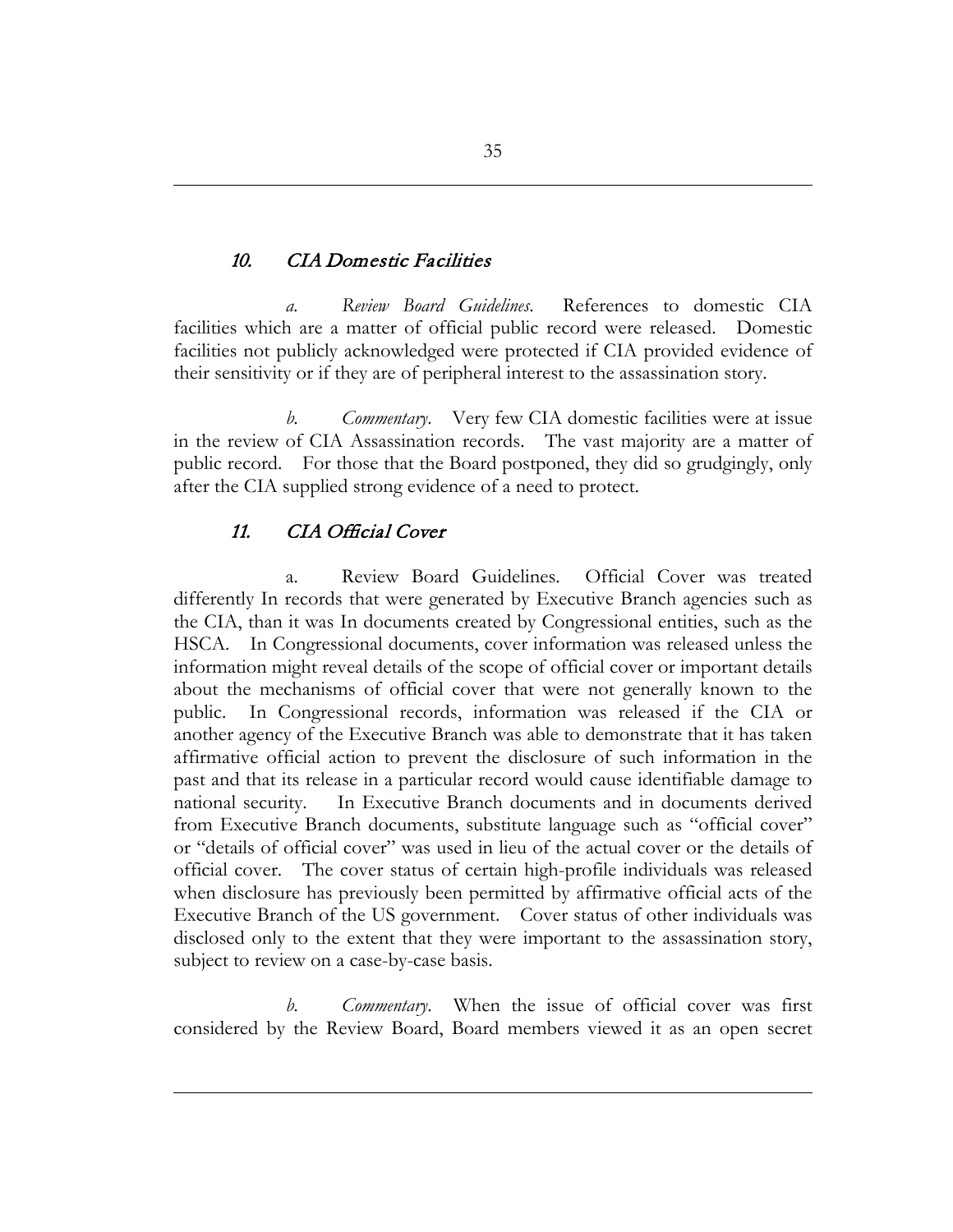which they were prepared to release in JFK records. The Agency had a much different perspective ans was prepared to defend this issue to the President. After a long process of briefings and negotiations, the above solution was reached, a solution which is, frankly, a fig leaf through which anyone who knows the specifies of official cover can see.

#### 12. Alias Documentation

*a. Review Board Guidelines*. The details of alias documentation were protected, but the existence and use of such documents was released. Thus, the specific pieces of identification that the CIA made available to its people and the means of producing that identification were redacted.

*b. Commentary*. The CIA defended the postponement of alias documentation as a currently utilized intelligence method that is vital to performance of intelligence operations. Further, the Agency argued that release of this information would add little, if anything, to the assassination story. Largely accepting this argument, Review Board members viewed the specifics of alias documentation to be of reduced public interest in terms of the Assassination story and did not insist that the Agency provide specific evidence on each piece of identification. Though releasing the names of a small percentage of the of the items of alias documentation might be possible without threatening the performance of CIA operations, the Board weighed the resources that would be required to research each item against the low pubic interest and concluded that such an effort would not be productive.

### 13. Human Sources in FBI Foreign Counterintelligence (Assets)

*a. Review Board Guidelines.* The Review Board evaluates the need to postpone the identity of human sources in foreign counterintelligence operations on a case-by-case basis. Where the human source was a *foreign national*, the Review Board generally agreed to protect the individual's identity *unless* the individual's name is already known to the foreign government at issue. Where the human source was a *United States citizen interacting with foreign government officials,* the Review Board sometimes released the identity of the individual if the public interest in the informant was high. Where the human source was a *United*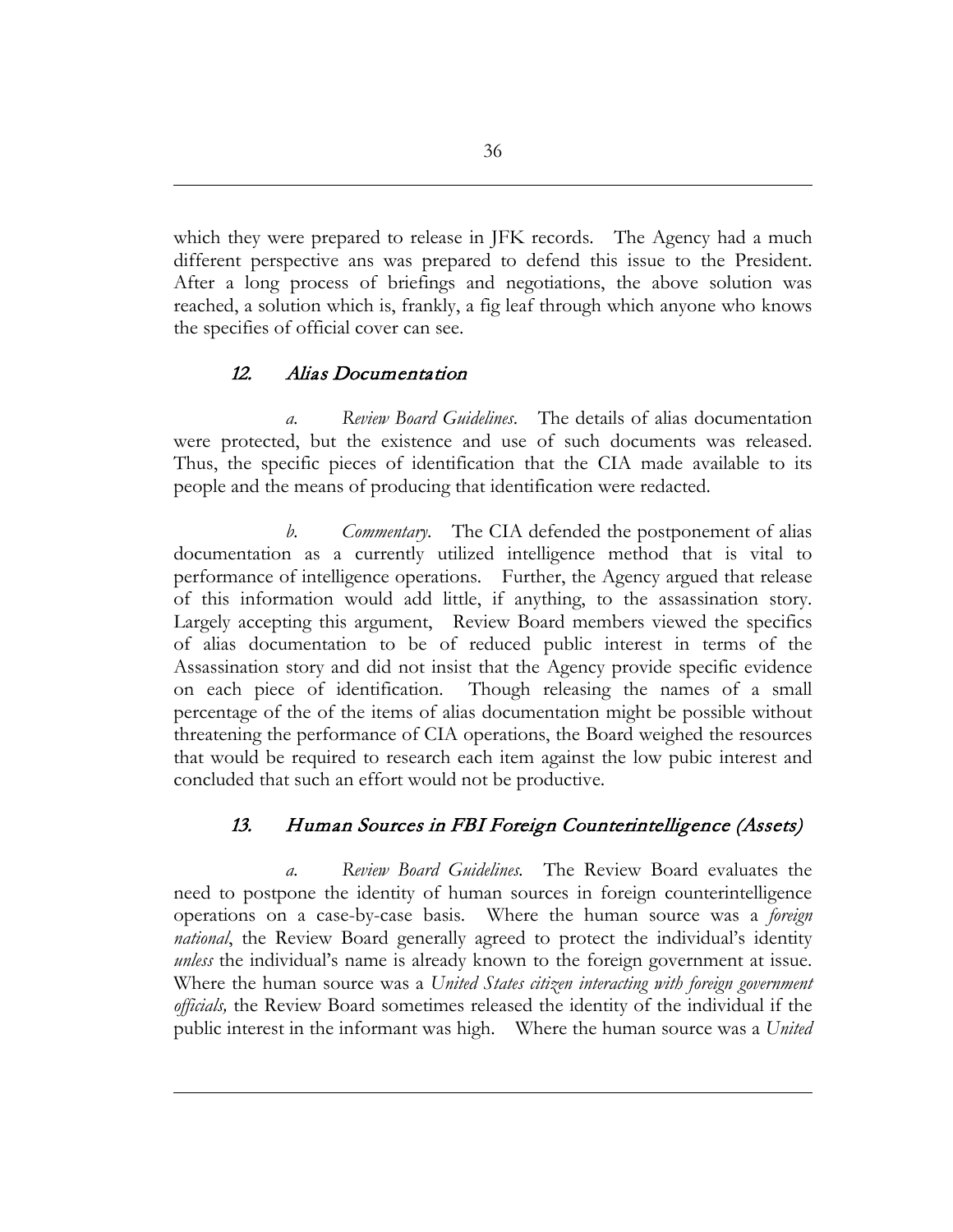*States citizen interacting with other United States citizens*, the Review Board tended to treat the source more like other domestic informants.

*b. Commentary.* In its position paper, the FBI defined "intelligence source" as "any individual who has provided or is currently providing information pertaining to national security matters, the disclosure of which could reasonably be expected to result in damage to the FBI's intelligence and counterintelligence-gathering capabilities."

The FBI offered the following arguments in support of its request to keep intelligence sources' identities secret: (1) Review Board disclosure of intelligence sources would harm the FBI's ability to develop and maintain new and existing sources, because sources would reasonably believe that the Government would reveal their identities. (2) Review Board disclosure of intelligence sources may subject the sources, their friends, and their families to physical harm, ridicule, or ostracism.

The Review Board's interpretation of the "clear and convincing" evidence standard required it to reject the FBI's general policy arguments, and instead required the FBI to present asset-specific evidence of harm that explained the particular harm that the FBI expected the asset to face if his or her identity was disclosed. As a general rule, the Review Board usually protected the identities of foreign nationals who could be prosecuted in their home countries for espionage. Likewise, where the asset was a

a United States citizen interacting with foreign government officials, the Review Board considered whether the individual was in a position of trust with the foreign government and whether he or she might be in danger if the relationship with the FBI were disclosed. Unlike the above-referenced scenarios, the source who was a *United States citizen interacting with other United States citizens* was generally evaluated according to the Board's domestic informant standards.

# 14. FBI Foreign Counterintelligence Activities

*a. Review Board Guidelines*. As a general rule, the Review Board believed that most aspects of the FBI's foreign counterintelligence ("FCI") activities against Communist Bloc countries during the cold war are well-known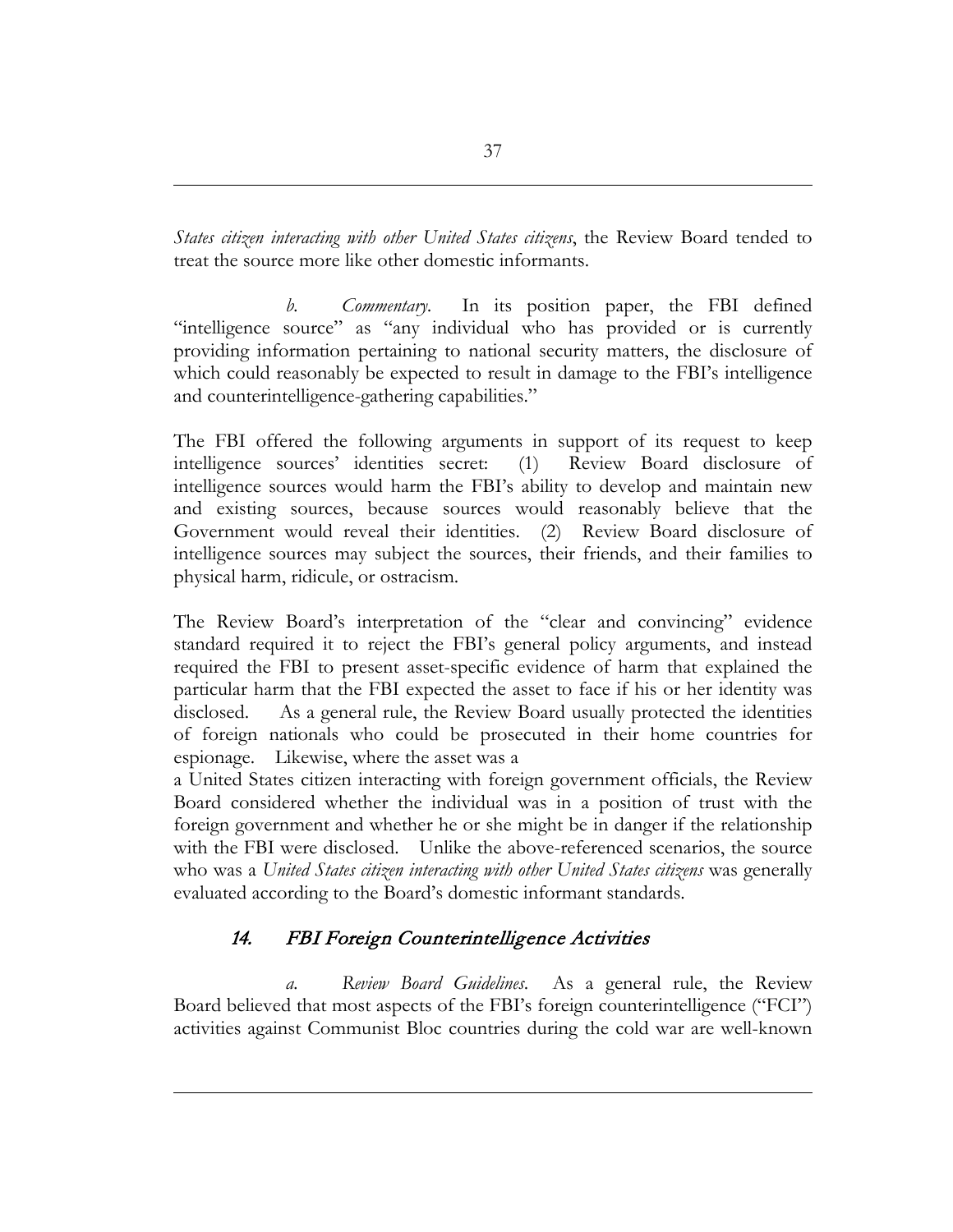the public, are of high public interest, and are not eligible for postponement pursuant to  $\S$  6(1)(B)-(C) of the JFK Act.

*b. Commentary and Overview of FCI Appeals*. The FBI's assassination records contain information that reveal many of the FBI's foreign counterintelligence activities during the cold war period. Beginning in late 1995, the Review Board considered how it could release as much information as possible without jeopardizing operations that still require protection.

In March and April of 1996, the Review Board considered and voted on a group of FBI records relating to the FBI's FCI Activities. In response to the Review Board's "Requests for Evidence" on the FCI records, the FBI had provided its "position paper" on FCI activities. In its position paper, the FBI defined "intelligence activities" as "intelligence gathering action or techniques utilized by the FBI against a targeted individual or organization that has been determined to be of national security interest." The FBI's primary argument in support of its request for continued secrecy for intelligence activities was that disclosure of specific information describing intelligence activities would reveal to hostile entities the FBI's FCI targets, measures, and priorities, thereby allowing hostile entities to develop countermeasures.

Sections 6(1)(b) and (c) of the JFK Act provided the standard for postponement. In addition, the JFK Act's legislative history instructed the Review Board to consider a variety of factors related to the need to postpone disclosure of intelligence sources and methods, including the age of the record, whether the use of a particular source or method is already well-known by the public, . . . and whether the source or method is inherently secret, or whether it was the information it collected which was secret.[27](#page-37-0)

<span id="page-37-0"></span>The Review Board considered the FBI's evidence and weighed it against the public interest in the records. After careful consideration, the Review Board decided to release foreign counterintelligence information in seventeen (17) records. The Board's primary reason for releasing the records was its belief that the FBI's evidence did not enumerate specific harms that would result from

<sup>27</sup>S. Rep. No. 328, 102 Cong., 2d Sess. 2977 (1992).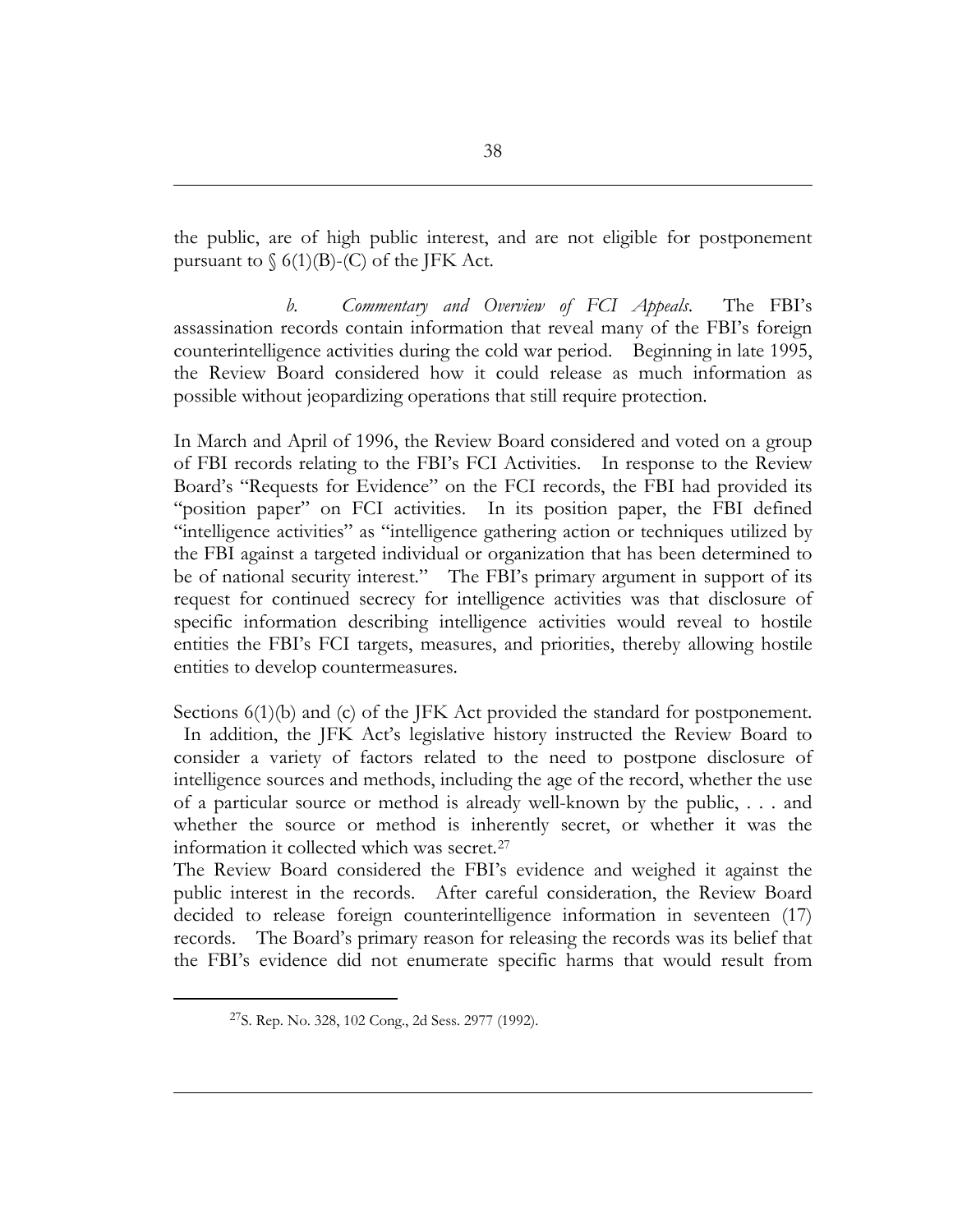disclosure.

On May 10 and 28, 1996, the FBI appealed to the President 17 records -- all relating to the FBI's surveillance of officials and establishments of four Communist countries -- the Soviet Union, Cuba, Czechoslovakia, and Poland - during the 1960s. The FBI's overarching arguments were that disclosure of the information would reveal sensitive sources and methods that would compromise the national security of the United States, and that disclosure of the targets of the surveillance -- the four Communist countries -- would harm the foreign relations of the United States.

The FBI sought to postpone five types of source and method capabilities: tracing of funds, physical surveillance (lookout logs), mail cover, electronic surveillance, and typewriter and fingerprint identification. The Review Board's response briefs to the President dealt with each source or method in turn. Specific details regarding the appeal of each issue are discussed below.

In response to the FBI's overarching argument that disclosure of the information would reveal sensitive sources and methods and compromise the *national security*, the Review Board responded that if the national security would be harmed by release of this information, the harm would have already occurred, since the FBI had already released both the identities of the target countries *and* the sources and methods that the FBI used in its operations. In response to the FBI's arguments that disclosure of the targets of the surveillance would harm the *foreign relations* of the United States, the Review Board responded in three parts: *one,* the information that the FBI sought to protect is widely available in the public domain, from both official government sources and secondary sources, so if foreign relations are harmed by disclosure of the information, then the harm has already occurred; *two,* the FBI simply did not prove its argument that it may have violated international law or "diplomatic standards" by employing the sources or methods at issue as the FBI did not cite the laws or treaties to which it referred and the Review Board could not locate any laws or treaties that were in effect at the time that the records were created; and *three,* despite the FBI's assertion to the contrary, the Review Board had evidence that other governments *do* acknowledge that, in past years, they conducted foreign counterintelligence operations against other countries.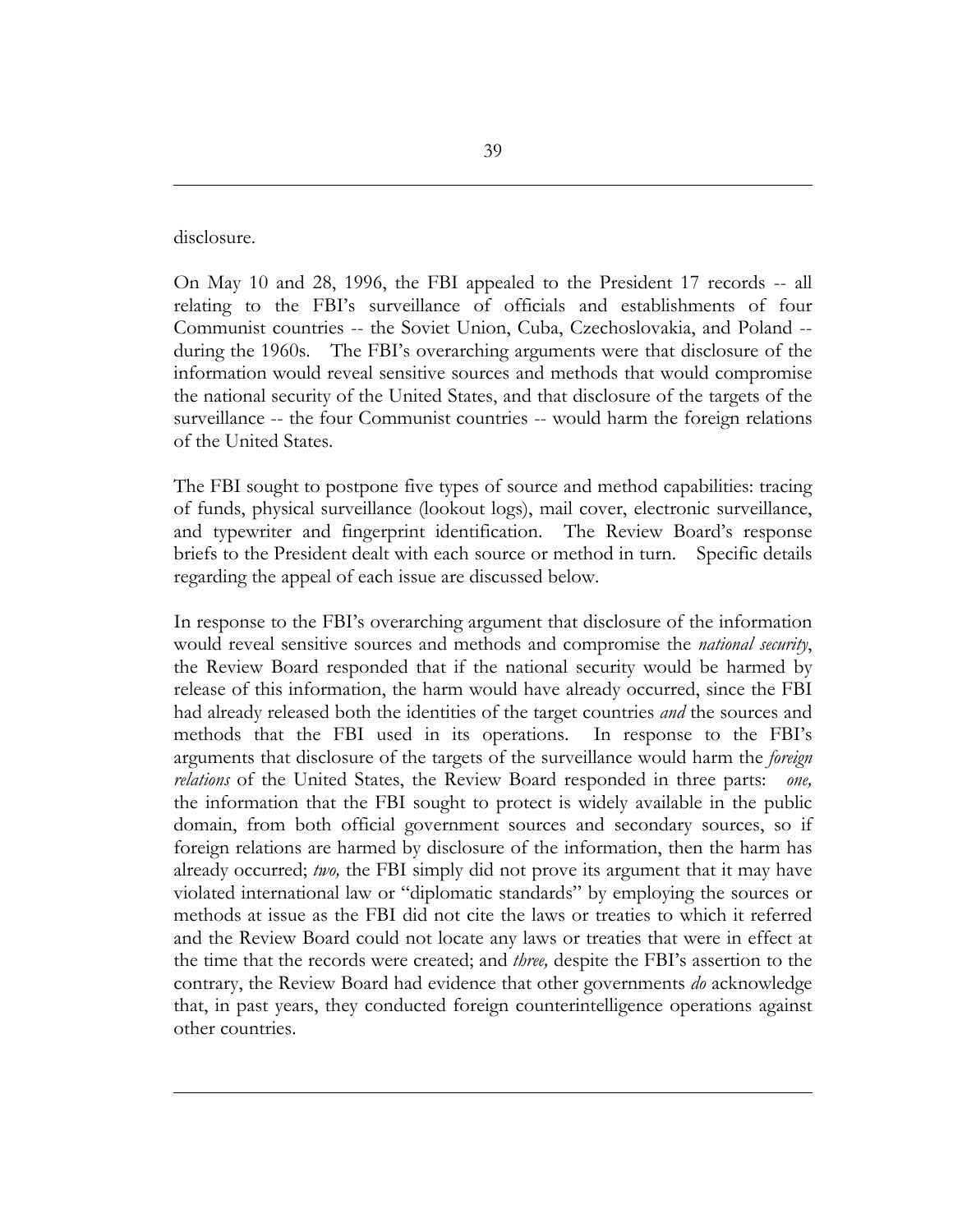The Review Board believed that the FBI and the State Department had not provided evidence of a "significant, demonstrable harm" to current foreign relations or intelligence work. Thus, the Board asked the President to deny the FBI's and the State Department's requests for postponement. The White House did not expressly rule on the appeals. Instead, after several meetings involving representatives from the Review Board, the FBI, and the White House, the White House directed the FBI to provide the Review Board with specific evidence in support of its postponements. The White House requested the Review Board to reconsider the Bureau's specific evidence. The FBI, in turn, withdrew the first two of its pending appeals, including some records in which the Review Board voted to release information obtained from a technical source. After more negotiations, the Review Board and the FBI agreed that the Bureau would generally treat foreign counterintellingence activities against Communist Bloc countries as "consent releases." In those few cases where the Bureau believed that foreign counterintelligence activity against Communist-Bloc countries still required protection, the Bureau submitted for the Board's determination postponement-specific evidence.

To the extent that the information in the proposed redaction did not meaningfully contribute to the understanding of the assassination, the Review Board allowed the FBI to postpone direct discussions of FCI activities against *non*-Communist Bloc countries. With regard to the FBI's "Segregated Collections," the Review Board stated,

It is presumed that the FBI will, at least partially, carry over its post-appeal standards for disclosing foreign counterintelligence activities targeting Communist-bloc nations. To the extent that the HSCA subjects reflect foreign counterintelligence activities against other nations that have not been addressed by the Review Board in the "core" files, the FBI will be allowed to redact direct discussion of such activities, unless the information in the proposed redaction meaningfully contributes to the understanding of the assassination.

### 15. Information that Reveals the FBI's Investigative Interest in a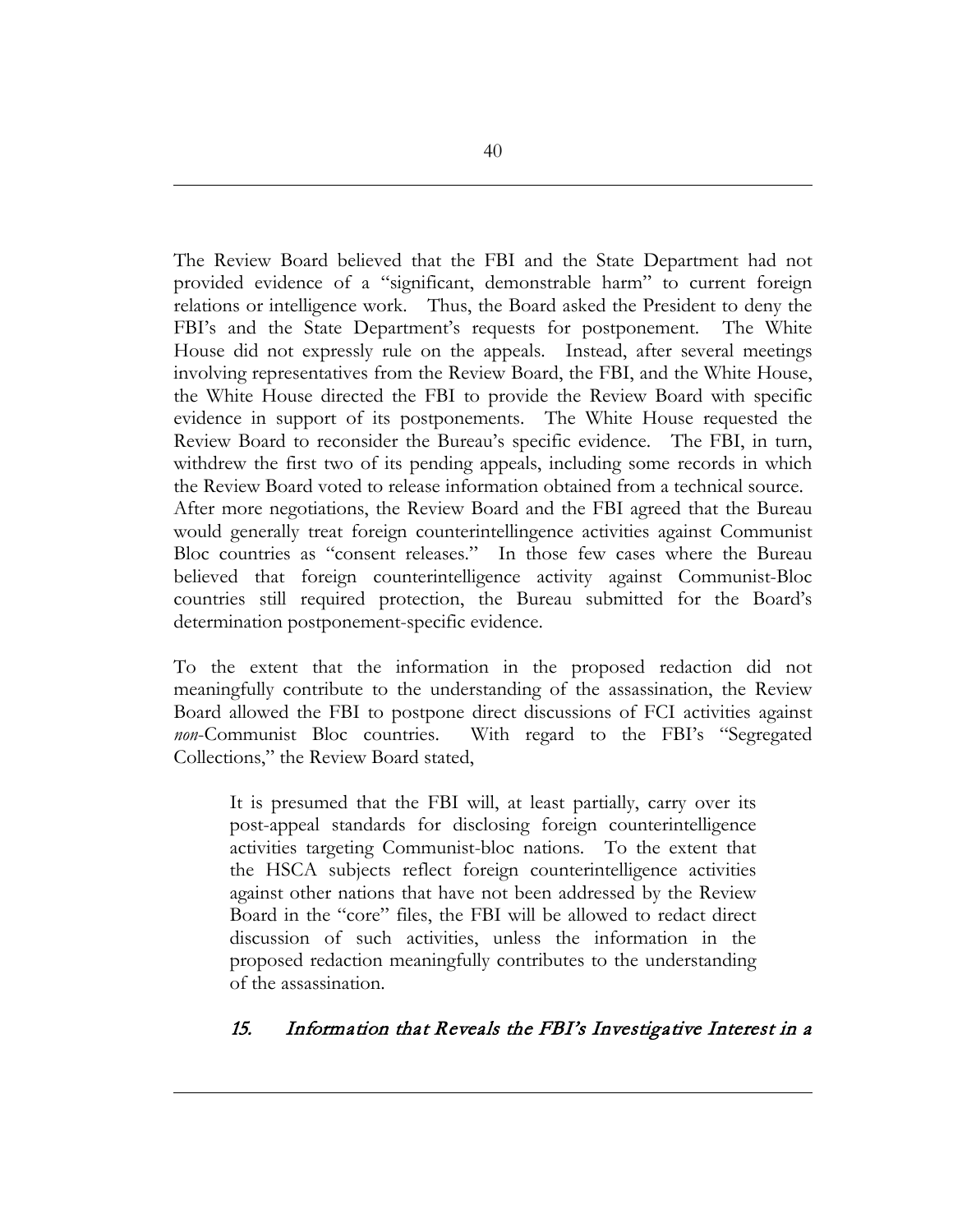## Diplomatic Establishment or Personnel of a Diplomatic Establishment

*a. Review Board Guidelines.* The Review Board released information that reveals that the FBI has an investigative interest in Communist Bloc countries' diplomatic establishments and personnel. For example, the Review Board routinely released case captions such as "FCI-R" (foreign counterintelligence-Russia), "FCI-Cuba," "FCI-Czechoslovakia," and "FCI-Poland."

On the contrary, the Review Board generally agreed to protect information that reveals that the FBI has an investigative interest in a non-Communist Bloc foreign diplomatic establishment or in foreign personnel.

b. *Commentary.* In the FBI's May 10 and 28, 1996, appeals to the President, the overriding issue was whether the FBI could, in 1996, keep secret its investigative interest in the diplomatic establishments and personnel of Communist Bloc countries. For a full discussion of the Review Board's decision-making with regard to the FBI's foreign counterintelligence activities, *see* section 15(b) above.

# 16. Technical Sources in FBI Foreign Counterintelligence

*a. Review Board Guidelines.* The Review Board released nearly all general information and some specific information (or operational details) regarding non-current technical sources on Communist Bloc targets.

"General" information is information that the FBI obtains from its technical sources on Communist Bloc countries' diplomatic establishments and personnel, including transcripts from electronic surveillance. "Specific" information is information regarding installation, equipment, location, transmittal, and routing of technical sources. The Review Board evaluated "specific" information about technical sources on a case-by-case basis, agreeing to sustain postponements provided that the FBI proved that the "operational detail" at issue is currently utilized and not officially disclosed.

As a general rule, the Review Board agreed to postpone until the year 2017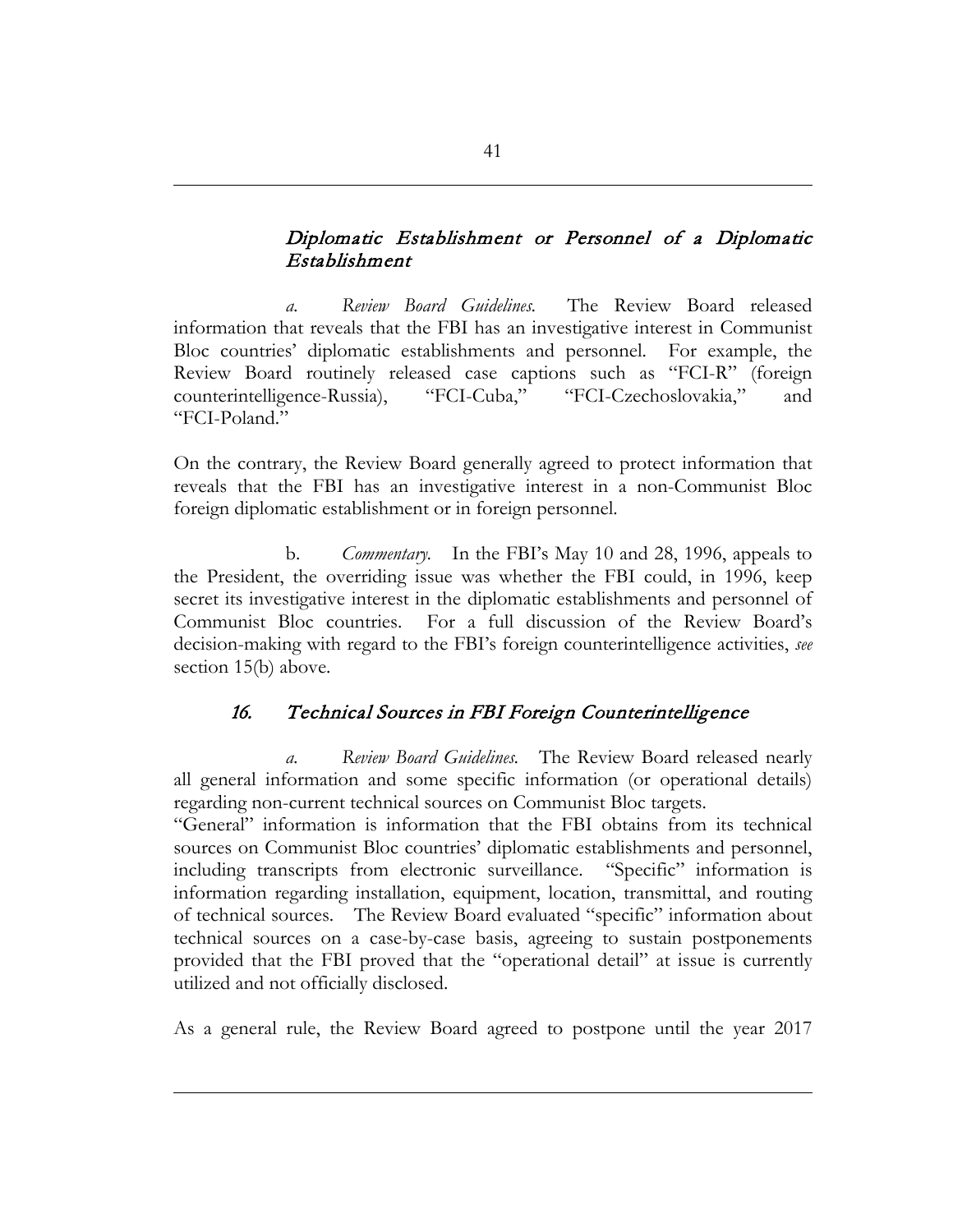symbol and file numbers for technical sources provided that the source is still properly classified pursuant to the current Executive Order.The Review Board released classified symbol and file numbers for technical sources if the number has been previously released in a similar context, or if the source is of significant interest to the public. The Review Board agreed that the phrases, "source symbol number" and "source file number" would be adequate substitute language.

For that material that does not contribute in a meaningful way to the understanding of the assassination, the Review Board released as much information as possible about the FBI's use of technical sources in its foreign counterintelligence activities against non-communist bloc countries. The Review Board did, however, often protect the identity of the country that was the target of the FBI's surveillance. The Review Board was more willing to protect specific details regarding installation, equipment, location, transmittal, and routing of technical sources where the FBI can proved, (1) that the source currently requires protection, and (2) that the Government has not officially disclosed the source.

*b. Commentary.* The JFK Act directed the Review Board to release information that specifically identifies "listening devices on telephones." The Act states that these are an "intelligence source or method" that should *not* be postponed in circumstances where they are "already well known by the public."[28](#page-41-0)

The Review Board believed that The FBI's use of non-human sources or methods (*e.g.,* electronic surveillance and "black bag jobs") in foreign counterintelligence operations against Communist Bloc countries diplomatic establishments and personnel is, in many aspects, a matter of official public record. The FBI appealed to the President a number of Review Board decisions involving non-human sources or methods. The Review Board staff called to the attention of the President those prior disclosures that it believed were relevant to deciding the issues on appeal.

<span id="page-41-0"></span><sup>28</sup>S. Rep. No. 328, 102d Cong., 2d Sess. 28 1992) (emphasis added).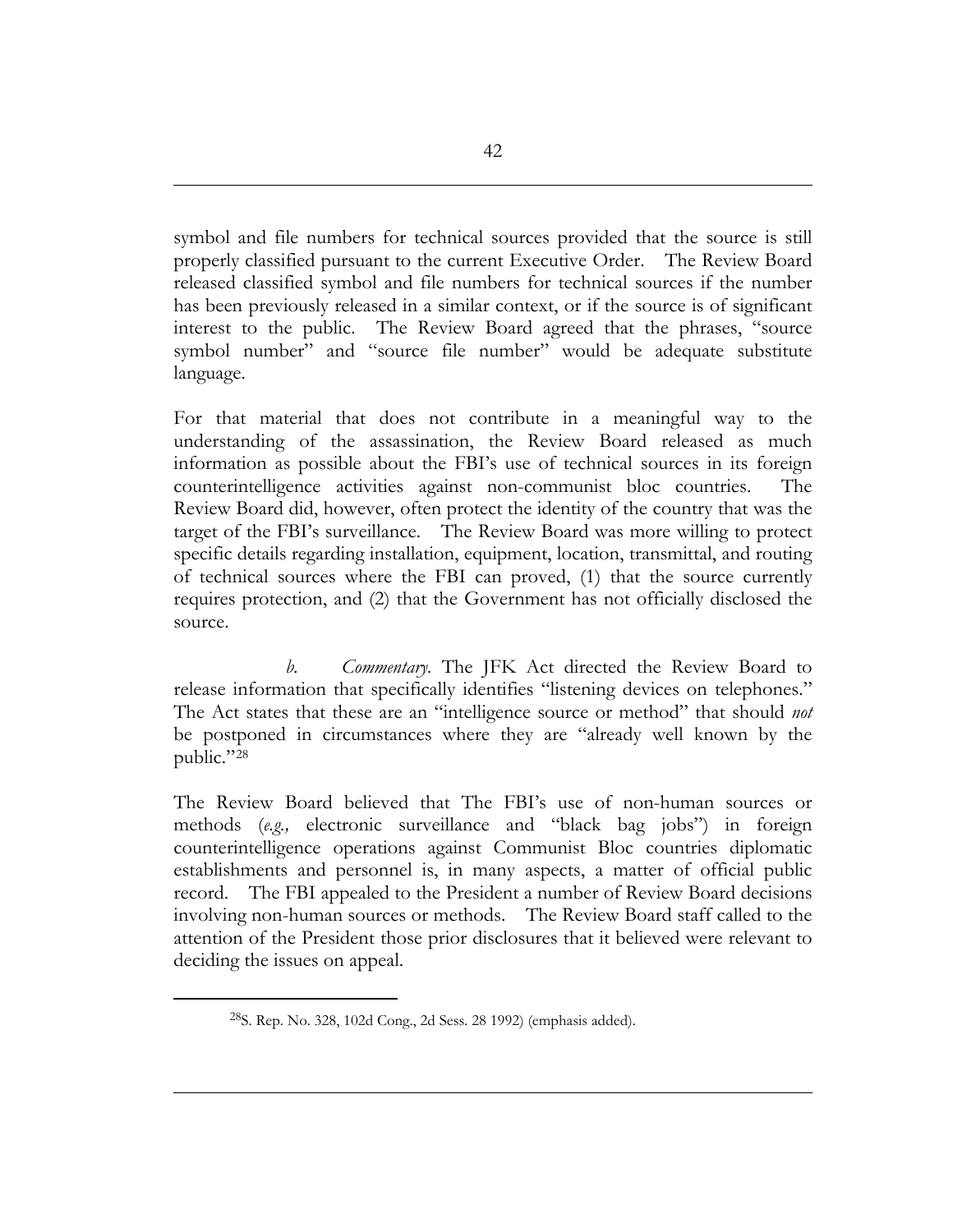In its May 10, 1996, appeal of the Review Board's decisions on FCI records, the FBI requested that the President override the Review Board's decisions to release information that related to electronic intercepts of telephone and teletype communications involving Communist Bloc officials. In its appeal briefs, the FBI argued that its decisions regarding the targets of its electronic surveillance are secrets. The Review Board collected a large body of evidence proving that, at least with regard to Communist-Bloc countries, the Government has already acknowledged that the FBI conducted extensive technical surveillance of foreign establishments during the 1960s. In fact, the official public record and secondary sources revealed information regarding wiretaps and electronic surveillance against foreigners and foreign establishments that was more specific than information that the FBI sought to protect.

### 17. Other Classified File Numbers in FBI Foreign **Counterintelligence**

*a. Review Board Guidelines.* The Review Board generally agreed to protect classified file numbers in FBI foreign counterintelligence files, provided the FBI could prove that the file number corresponded to a current and ongoing operation. However, where the classified file number had been released in other contexts, the Review Board voted to release the number.

*b. Commentary*. The Review Board agreed that file numbers corresponding to current and ongoing intelligence operations were entitled to protection under section  $6(1)(B)$  and (C). The only question, then, was whether the Review Board would allow the FBI to protect classified file numbers when the corresponding operation was no longer current. The Review Board took the position that non-current classified file were *not* entitled to protection. In its May 28, 1996, appeal on foreign counterintelligence recods, the FBI argued that if the Review Board released classified file numbers for terminated operations, that release would prompt Freedom of Information Act requests for the underlying files, "resulting inevitably in more and more information from the file being released." FBI's May 28, 1998, Appeal at 8. In its June 14, 1996, response, the Review Board stated simply that, "[m]aking it more difficult for researchers to file FOIA requests is not among the reasons for postponement provided by the JFK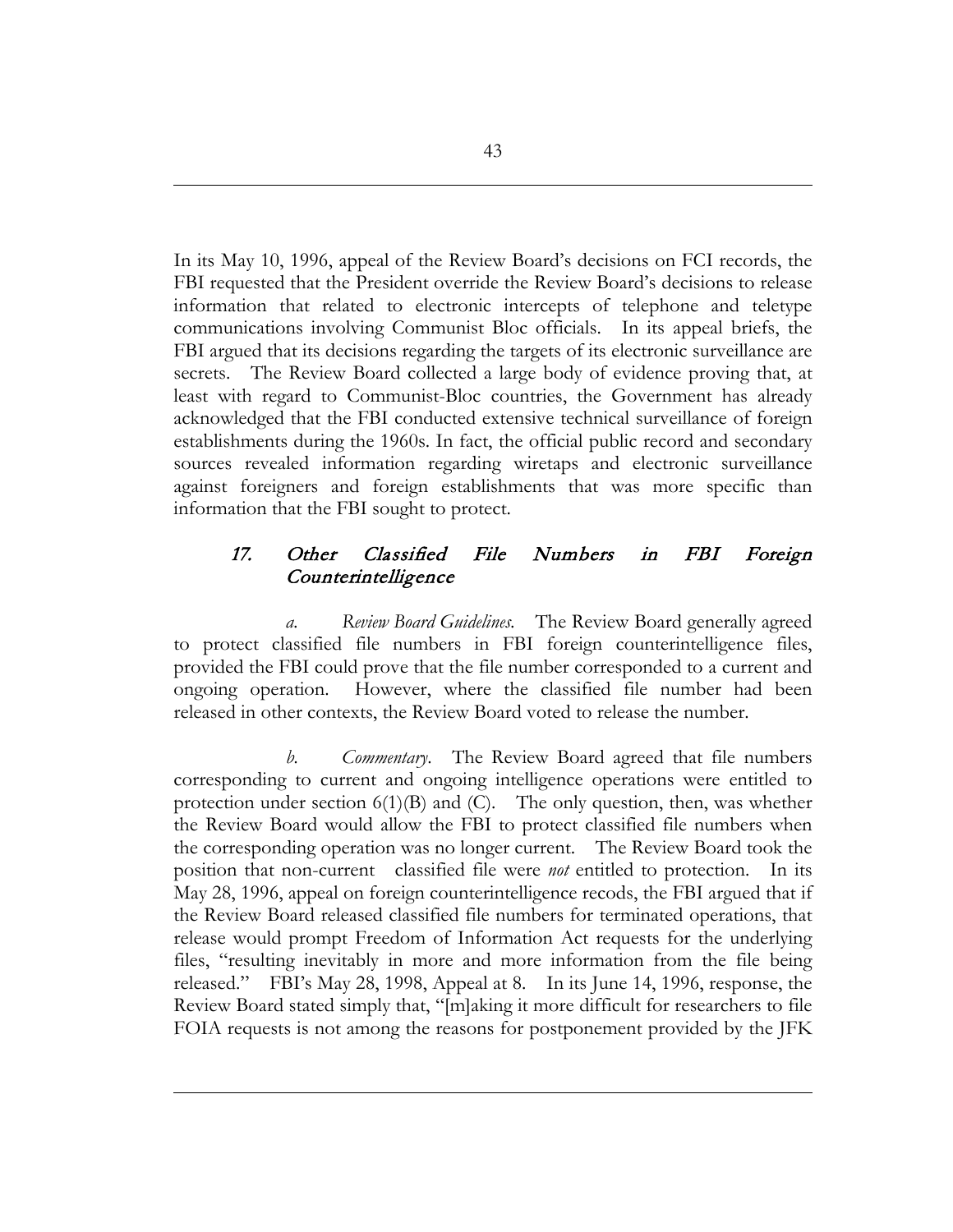Act."

#### 18. FBI Mail Cover in FCI Investigations

*a. Review Board's Guidelines*. The Review Board released information that revealed that the FBI conducted mail cover operations against the Soviet Embassy in the 1960s. The Review Board did not encounter a great number of additional records regarding mail cover operations. When the Review Board did encounter mail cover operations in other FBI records, it released the information at issue unless the FBI could provide evidence that the operation was still ongoing and required protection. The Review Board did not relax its standard in the Segregated Collection files.

*b. Commentary*. With regard to the FBI's use of mail cover, the Review Board had to decide whether and to what extent it should reveal the Bureau's use of this method in conducting foreign counterintelligence activities. The Review Board used the same reasoning it employed for other FCI activities -- mainly that foreign counteintelligence operations against the USSR and other Communist Bloc countries during the cold war no longer merit protection. Moreover, the Review Board believed that the public is already well aware that the FBI used the methodology of mal cover and thus, such operations should not be protected.

In its May 10, 1996, appeal to the President, the FBI asked the President to overturn the Board's decision to release information from two documents that the FBI alleged would reveal that the FBI engaged in a "mail cover" operation against the Soviet Embassy in Washington, D.C. in 1963. The Bureau argued that the "[h]ow, when where, and [the] circumstances" of its mail cover operation were among its most "closely guarded secrets."

The Review Board responded that the information that the Bureau sought to redact had already been released. The Church Committee disclosed the mail cover operation at issue -- the "Z-coverage" program -- twenty years ago. In addition, the Review Board produced three previously disclosed assassination records in which the FBI disclosed that the Soviet Embassy in Washington, D.C. was targeted under the "Z-coverage" program, a program that the document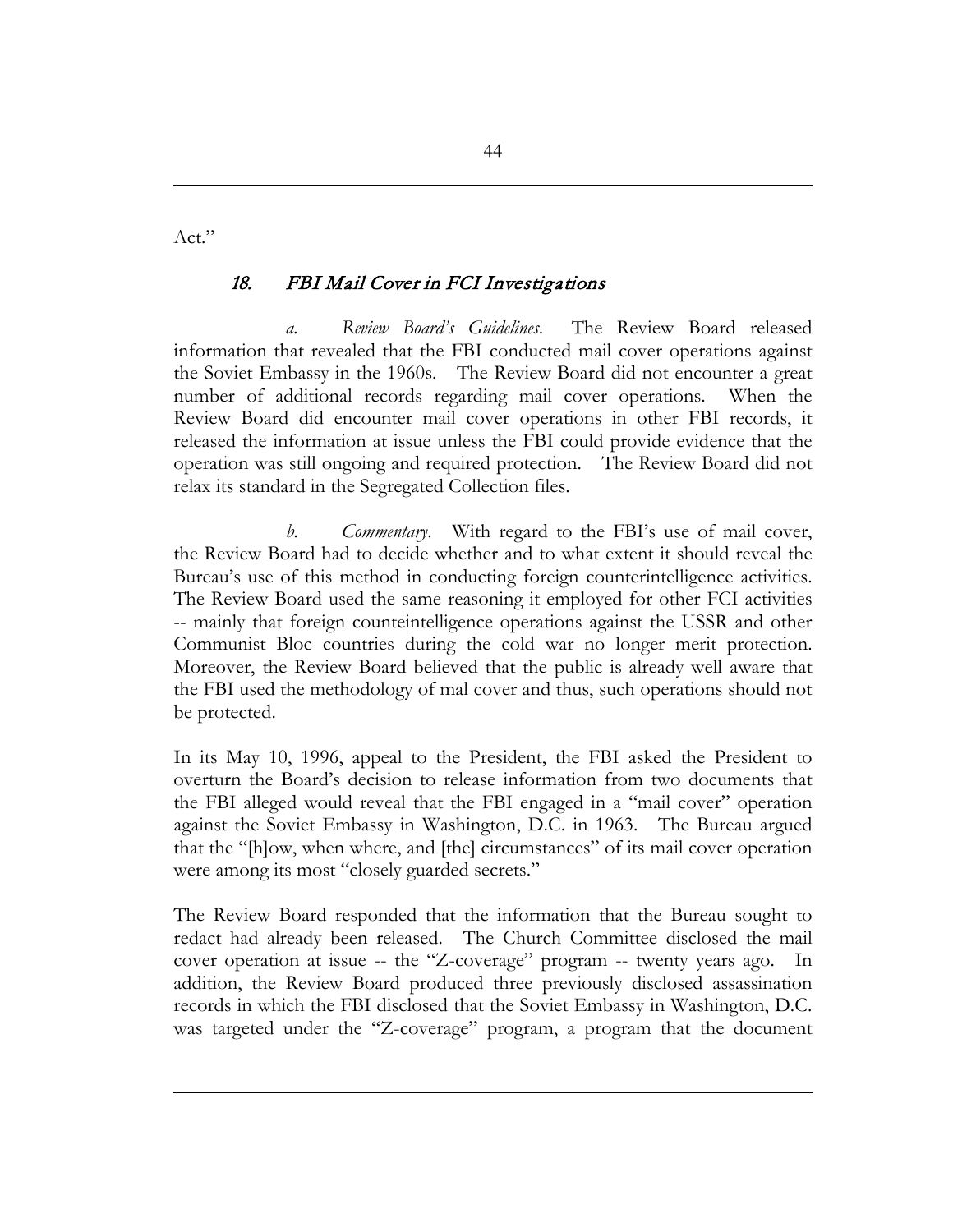discloses existed pursuant to an agreement with the Post Office. As with the other foreign counterintelligence records that the FBI appealed, the FBI ultimately withdrew its appeals and began to treat this type of information as a consent release.

## 19. FBI Tracing of Funds in Foreign Counterintelligence **Investigations**

*a. Review Board's Guidelines*. The Review Board released information that disclosed that the FBI was capable of tracking funds and examining bank accounts of Communist-Bloc enterprises.

*b. Commentary*. The issue that arose with regard to the FBI's tracing of funds was whether the Review Board should release the FBI's monitoring of financial records and bank accounts for the purpose of investigating espionage. The Review Board decided that since this method had previously been disclosed to the public by the United States Government, the information should not be protected. The Review Board voted to release FBI records regarding tracing of funds transferred to Oswald in Russia and records regarding the FBI's ability to track funds from diplomatic establishments.

In its May 10, 1996, appeal to the President, the FBI and the State Department asked the Presidented to overturn the Review Board's decision to release information from six documents related to the FBI's ability to track funds from diplomatic establishments. The FBI and the State Department argued, *first*, disclosure would reveal sensitive sources and methods, and *second,* disclosure would reveal that Soviet government bank accounts were the target of FBI counterintelligence activities.

The Review Board responded that the "sources and methods" employed in tracking of funds already has been disclosed, citing FBI documents that reveal the FBI's ability to trace funds as well as other federal government records that explained that the FBI engaged in covert examination of financial records and bank accounts in order to determine whether an individual is engaged in espionage. In addition, the Review Board noted that the FBI cannot now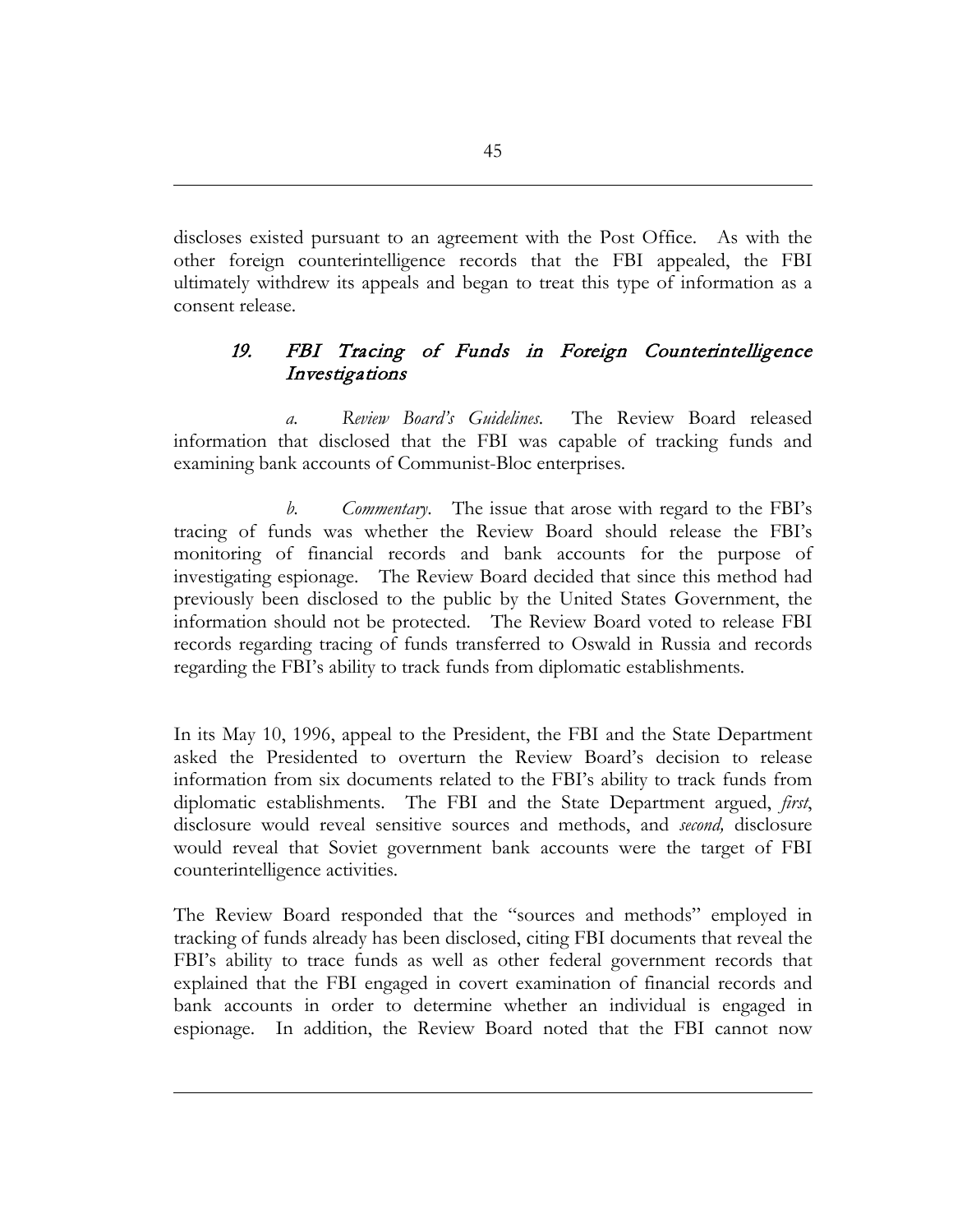classify that the Soviet government was the principal target of the Bureau's foreign counterintelligence activities in the United States, again citing FBI documents as well as a lengthy list of publicly available federal government publications that disclosed the FBI's interest in Soviet financial activities in the United States. In late 1996, the National Security Agency and the CIA removed whatever fig leaf remained covering the FBI's tracing of funds. In the NSA/CIA joint publication, *Venona: Soviet Espionage and the American Response*  1939-1957 (Robert Louis Benson & Michael Warner, eds., 1996), the agencies released records that explicitly stated that the FBI monitored Soviet bank accounts in the United States. The *Venona* releases also show that the Soviets knew about the FBI's monitoring of their finances in the 1940s.

The Review Board concluded that previous official disclosures of the FBI's ability to trace funds in foreign counterintelligence investigations prevented the FBI from making any plausible or convincing argument that the method was one that should remain secret.

#### 20. FBI Physical Surveillance

*a. Review Board Guidelines*. The Review Board released information that disclosed that physical surveillance is a method that the FBI employs in conducting investigations. Moreover, the Review Board specifically released information that the FBI conducted physical surveillance in its foreign counterintelligence investigations against Communist-Bloc countries.

*b. Commentary*. In the course of many FBI investigations, physical surveillance is not a classified operation and thus would not be protectable under section 6(1). However, as part of its May 10, 1996, appeal to President Clinton, the FBI requested the President to overturn the Review Board's decision to release on document because it revealed that the FBI conducted physical surveillance on the Soviet Embassy and that it kept a "lookout log" that recorded visitors to the Embassy.

The Review Board had voted to release the record because the FBI had not offered adequate evidence in support of its redactions.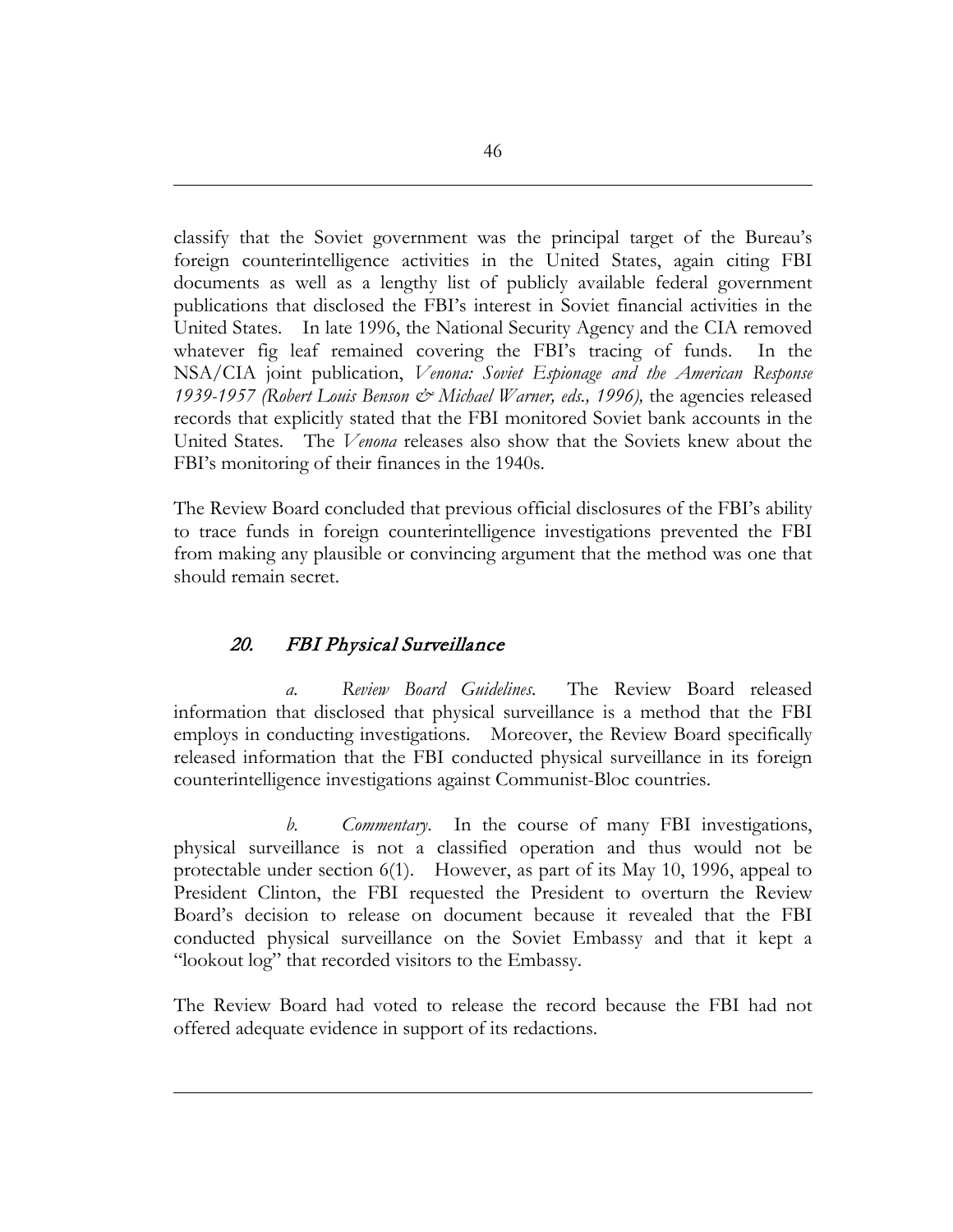The Review Board again stressed the statutory requirement that the FBI provide document-specific, clear and convincing evidence in support of its proposed redactions. In its May 23, 1995, brief, the Review Board also noted that not only had the FBI previously officially acknowledged the particular physical surveillance operation that the document at issue revealed, but that former Director Webster had publicly acknowledged that the FBI conducts physical surveillance and used the physical surveillance of the Russian Embassy as an example.

The Review Board concluded that previous official disclosures of the FBI's physical surveillance of the Soviet Embassy prevented the FBI from making any plausible or convincing argument that the method was one that should remain secret. The FBI ultimately withdrew its appeal of the Board's decision on "lookout logs." (Letter from FBI to Hon. Jack Quinn, 9/18/96)

The Review Board's also took the position that, even in documents where the Board might agree to protect the identity of a particularly sensitive target of the FBI's physical surveillance, the fact that the FBI uses the method of physical surveillance in conducting investigations is not secret and is not eligible for postponement.

# \*\*\* SPACE HOLDER FOR NSA SECTIONS to be provided by Michelle \*\*\*

# D. Personal Privacy

# Text of Section 6(3)

*. . .clear and convincing evidence that the public disclosure of the assassination record could reasonably be expected to constitute an unwarranted invasion of personal privacy, and that invasion of privacy is so substantial that it outweighs the public interest*

*1. Review Board Guidelines.* During the course of the Review Board's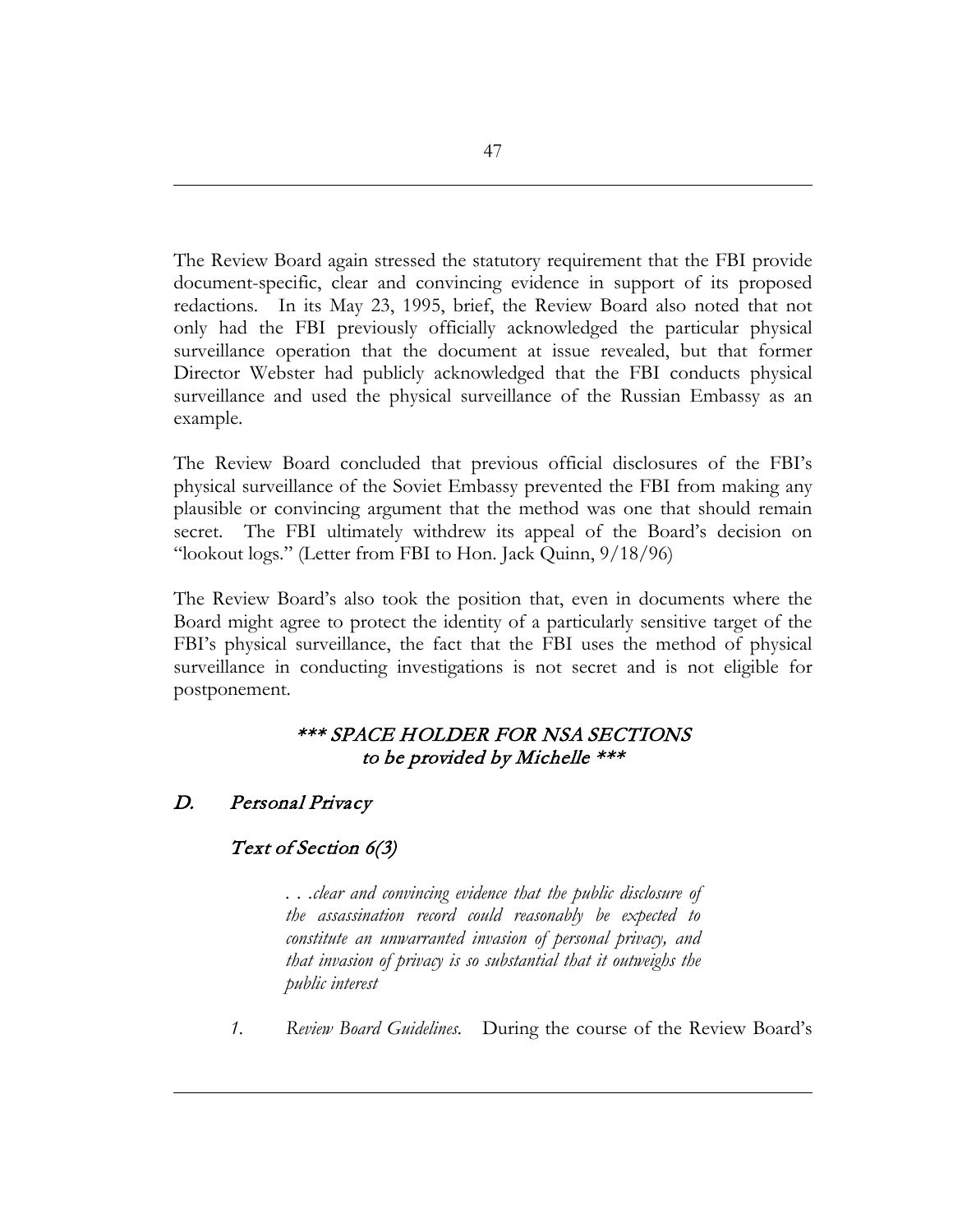work, the Board almost never agreed to sustain agency's requests for postponements on personal privacy grounds. The primary exception to the Review Board's policy to release records with privacy postponements is social security numbers. The Review Board determined that the public interest in disclosure of social security numbers was so small that any risk of harm would outweigh it. Accordingly, the Board routinely protects social security numbers throughout assassination records it reviews.

In the Segregated Collections, the FBI rarely requests that the Review Board sustain privacy postponements, and so the FBI unilaterally releases the information that would fall into the category of "personal privacy" information. In some Segregated Collection records, the Review Board agrees to postpone personal privacy information where agencies provide the Review Board with evidence that the person in question is alive, living in the same area, the public interest in the information is extremely low, and the individual would truly suffer a substantial intrusion of privacy if the Board releases the information. For example, the Review Board agreed to sustain the postponement of the identity of a 13 year old girl who was a rape victim. The girl in question was the niece of an organized crime figure (who was himself only of marginal relevance to the assassination story) and her story appeared in the organized crime figure's FBI file.

*2. Commentary*. The Review Board began its document review work in its closed meeting on January 25, 1995. At that meeting, the Review Board discussed personal privacy information in four Warren Commission records, but did not vote on the four records at that meeting, opting instead to defer final decision on the records. On March 6th and 7th, 1995, the Review Board staff presented to the Review Board a briefing book on personal privacy postponements. The Board's General Counsel provided the Board with a memorandum that identified several types of information that would potentially implicate privacy concerns. The Review Board discussed the scope and intent of section 6(3) and how the personal privacy provisions of the JFK Act might apply to eighteen (18) sample documents. At the end of the meeting, the Review Board again decided that it would defer a vote on the records and on the personal privacy postponements in general.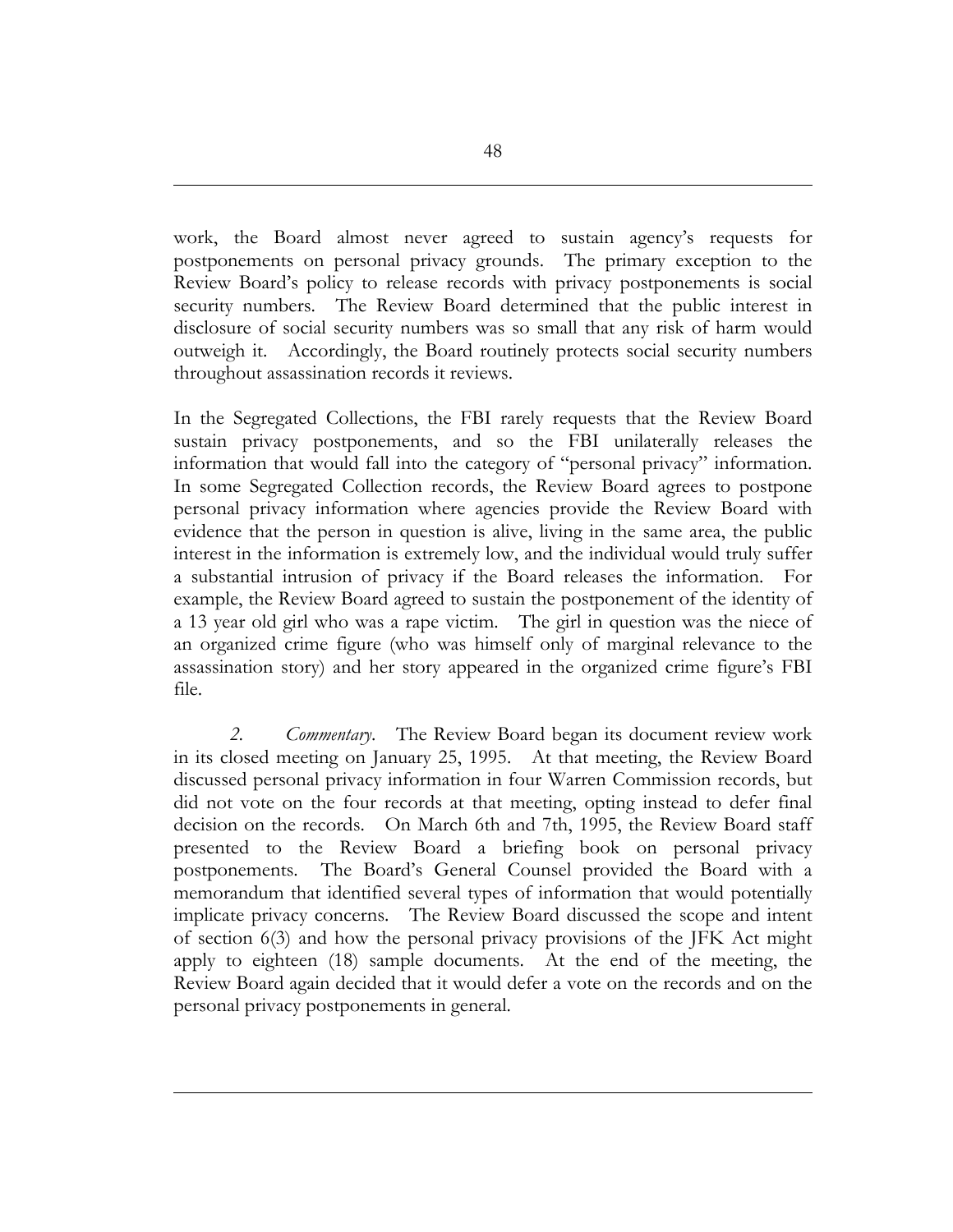Although the Review Board expected that it would encounter a number of personal privacy postponements, the FBI did not request many postponements citing section 6(3). The CIA never requested a privacy postponement.

In one case, the FBI appealed to the President the Review Board's vote to release information that the FBI requested be postponed on personal privacy grounds. (FBI 5/28/96 Appeal) The Review Board very carefully considered the privacy concerns involved and requested that the President issue a decision that would result in release of the important information in the record.

## \*\*\* SPACE HOLDER FOR NSA, SECRET SERVICE & MILITARY **SECTIONS**

to be provided by Michelle, Kim, and Doug \*\*\*

## E. Informant Postponements

# Text of Sections 6(2) and 6(4)

section (2).*. . .clear and convincing evidence that the public disclosure of the assassination record would reveal the name or identity of a living person who provided confidential information to the United States and would pose a substantial risk of harm to that person*

*section (4). . .clear and convincing evidence that the public disclosure of the assassination record would compromise the existence of an understanding of confidentiality currently requiring protection between a Government agent and a cooperating individual or a foreign government, and public disclosure would be so harmful that it outweighs the public interest;*

### 1. Informant Postponements Generally

*a. Guidelines.*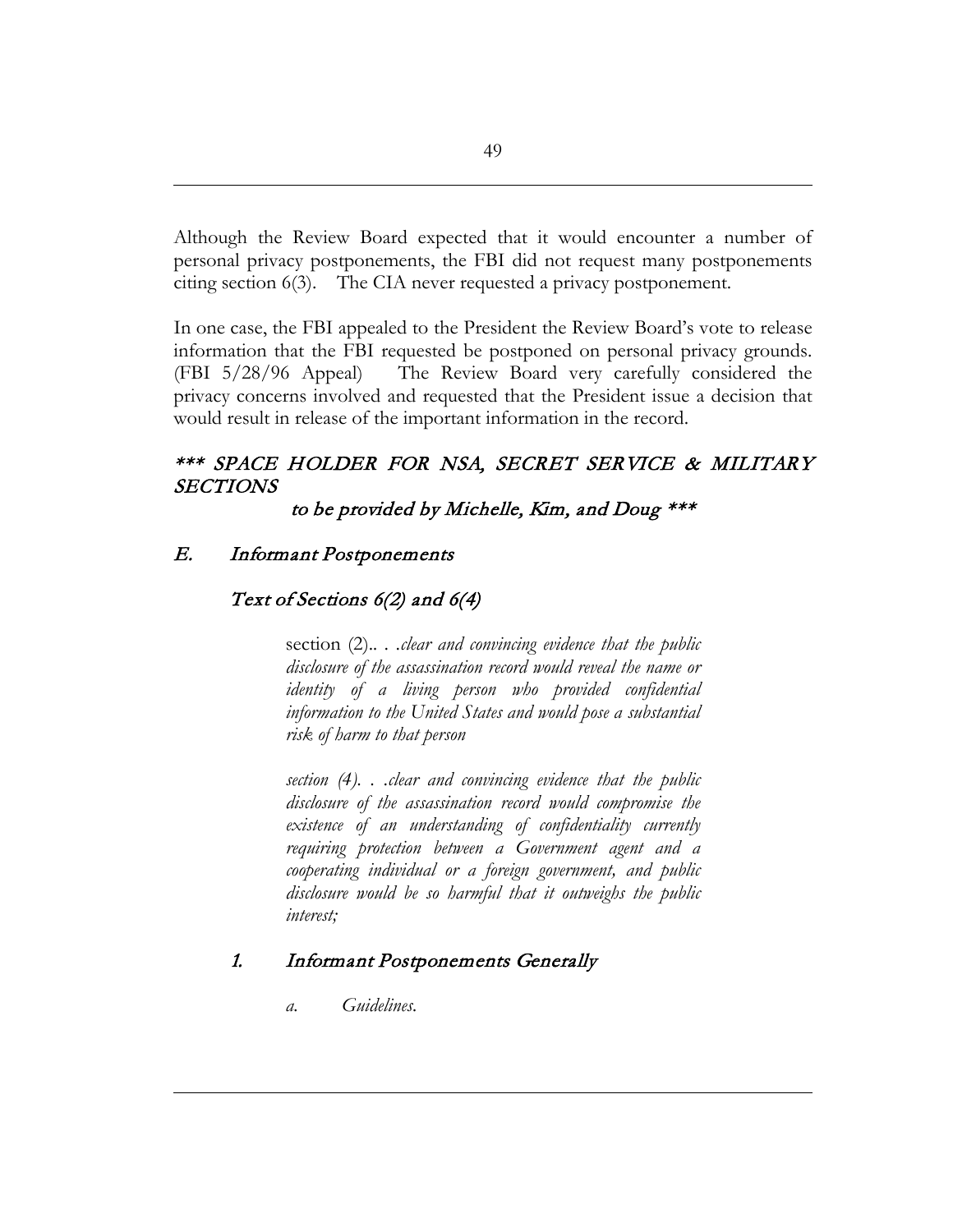As a general rule, the Review Board did not postpone information that would reveal the identity of an informant unless the FBI could provide, at least, evidence that the informant was alive and still living in the same area. The Review Board recognized two significant exceptions to the general rule. First, even where the FBI provided such evidence, the Review Board released informant identities if it found that the informant's identity was of high public interest. Second, the Review Board did, in some cases, allow postponement of informant identities even though the FBI could not provide evidence that the informant was alive and living in the same area if the FBI could prove that disclosure would subject the informant to an extremely significant threat of harm.

Where a person's relationship with the FBI had already been made public, the Review Board did not agree to protect the fact of the relationship between the Government and the individual.

*b. Commentary.*

#### *i. A Note on the Statutory Framework for Review of FBI Informant Postponements*

The FBI initially cited sections 6(2) and 6(4) in support of informant postponements. Section 6(2) clearly requires that the Bureau prove that the informant is living and that the informant faces a substantial risk of harm if the information is released. Because section 6(2) requires informant-specific evidence, the FBI decided to rely exclusively on Section 6(4) for informant postponements, and not Section 6(2) -- even though most of the records, as originally processed by the FBI, refer to both subsections in support of informant postponements.

#### *iii. History of Review Board's Decision-Making on Informant Postponements*

The Review Board first considered informant postponements in its meeting on May 2nd and 3rd, 1995. The FBI's initial evidence in support of informant postponements consisted of a briefing that FBI officials gave to the Review Board, followed by the FBI's "position papers" on confidential informant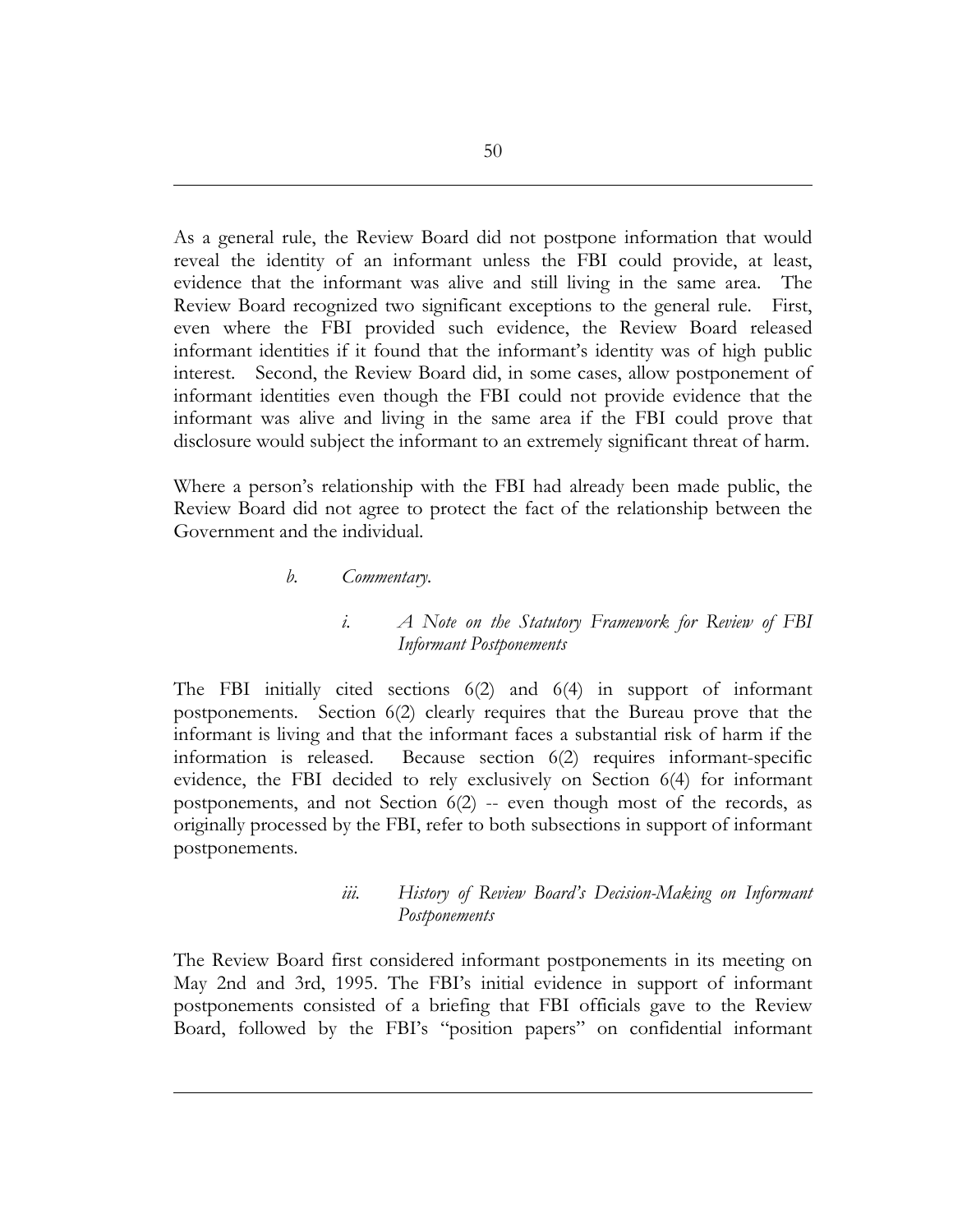postponements. In the position paper, the FBI distinguished among informants, explaining that informants differ depending on the type of information they provided to the FBI and the level of confidentiality that existed between the FBI and the informant at the time that the informant provided the information.

After hearing the FBI's general policy arguments, the Review Board informed the FBI that it interpreted the "clear and convincing" evidence standard to require the agencies to provide very specific evidence tailored to individual postponements.

In the summer of 1995, the Review Board considered four documents containing informant postponements. Three of the documents concerned symbol number informants. The fourth document disclosed the name of a deceased informant.

Because the FBI did not present document-specific evidence in support of its postponements, the Board voted to release the records. On August 11, 1995, the FBI appealed to the President the Review Board's decisions on those four records. The FBI argued that disclosure of informant information would result in the following harms: *first,* harm to existing informants; *second,* harm to the FBI's ability to recruit new informants and its ability to obtain cooperation from existing informants, and *third,* harm to the government's "word" since disclosure results in a breach of a promise of confidentiality.

In its response briefs to the President, the Review Board emphasized the JFK Act's clear and convincing evidence standard and explained that speculative harm does not provide sufficient grounds for withholding of information. addition, the Review Board offered examples of prior releases that had not resulted in expected harm. The FBI did agree to provide particularized evidence on three of the four documents. The FBI's evidence was to interview the informants to determine whether they would object to having their identities disclosed. Of course, all of the informants or their relatives objected to disclosure of their identities. Upon receipt of the FBI's evidence, the Review Board reconsidered the informant postponements and determined that it would release all information except for the numeric portion of the symbol numbers.

The Review Board's September 28, 1995, letter to the FBI informing the FBI of its decisions on the documents provided useful and specific guidance as to what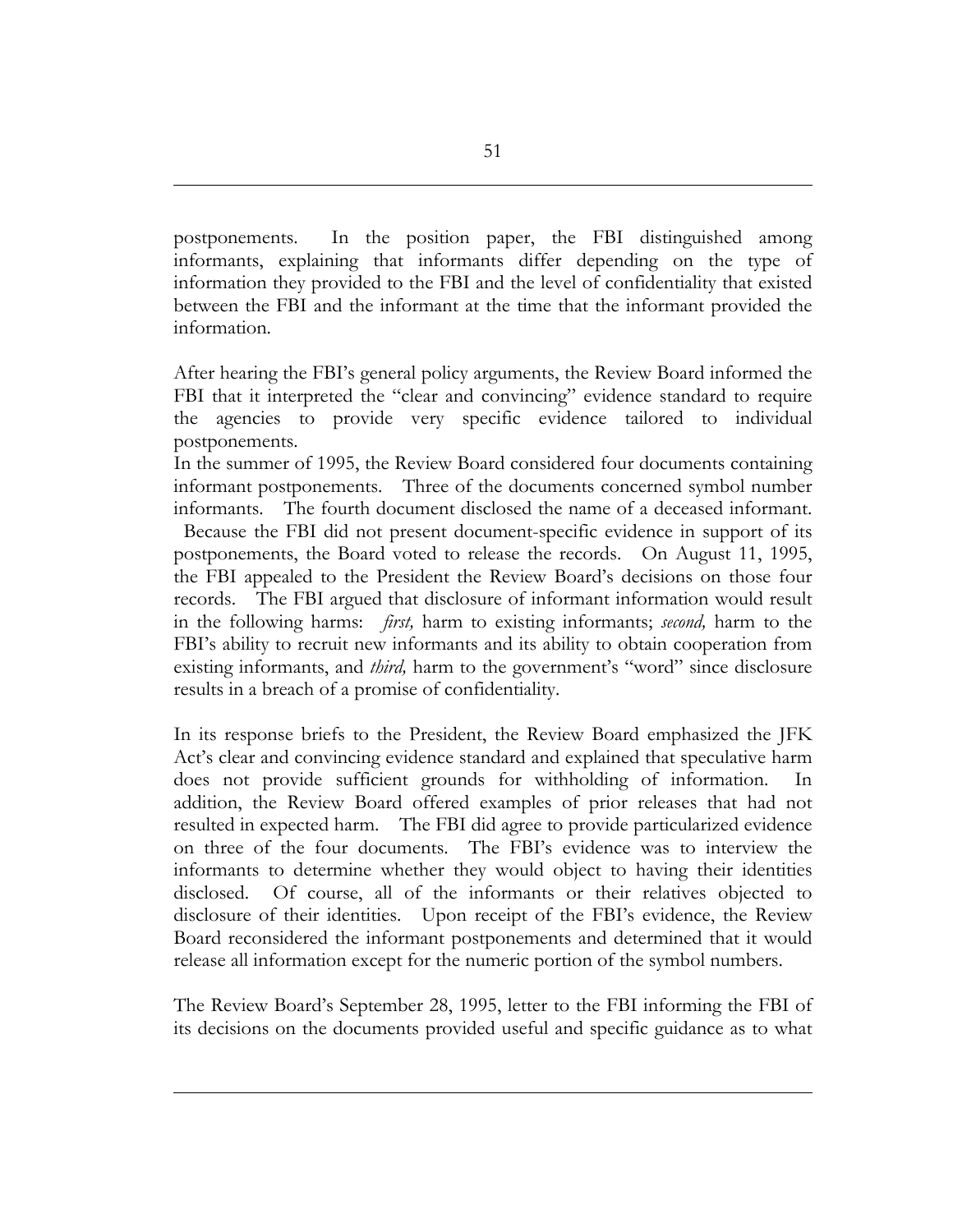type of evidence the Review Board was looking for -- interviewing informants would not be necessary, nor would the Review Board find it useful. Instead, the Review Board needed to know whether informants were still alive and whether the informant file contained corroborating evidence of harm that would befall the informant if identity were disclosed. Ultimately, the FBI was able to satisfy the Review Board's requests for evidence on informant issues by providing information that was available at FBI headquarters.

After the FBI appealed the Review Board's decisions on four informant records, the FBI eventually came to eliminate general policy arguments from its evidence submissions and began to provide evidence in support of informant postponements on standard forms titled "Informant Postponement Evidence Form" (attached as Exhibit D). Once the Review Board received the FBI's specific evidence, it started to develop a group of guidelines for the review of informant postponements.

## *iv. Effect of Prior Disclosures*

If the name of an informant in a particular record had already been released in a context that *disclosed the informant relationship with the FBI,*, then the staff recommended that the Review Board release the name. If an informant symbol number in a particular record had already been released in a context where the same informant symbol number was providing the same information as in the record at issue, the staff recommended that the Review Board release the symbol number.

As a practical matter, both the FBI and the Review Board made an effort to track the names and symbol numbers of FBI informants whose relationships with the FBI had already been made public. When Review Board staff members encountered informant names or symbol numbers that were eligible for postponement, staff members researched whether the name or symbol number had already been released. Similarly, the FBI maintains and checks an informant card file that tracks those informant names and symbol numbers that have been publicly disclosed and in what contexts.

# 2. Individuals who provided information to the FBI, but who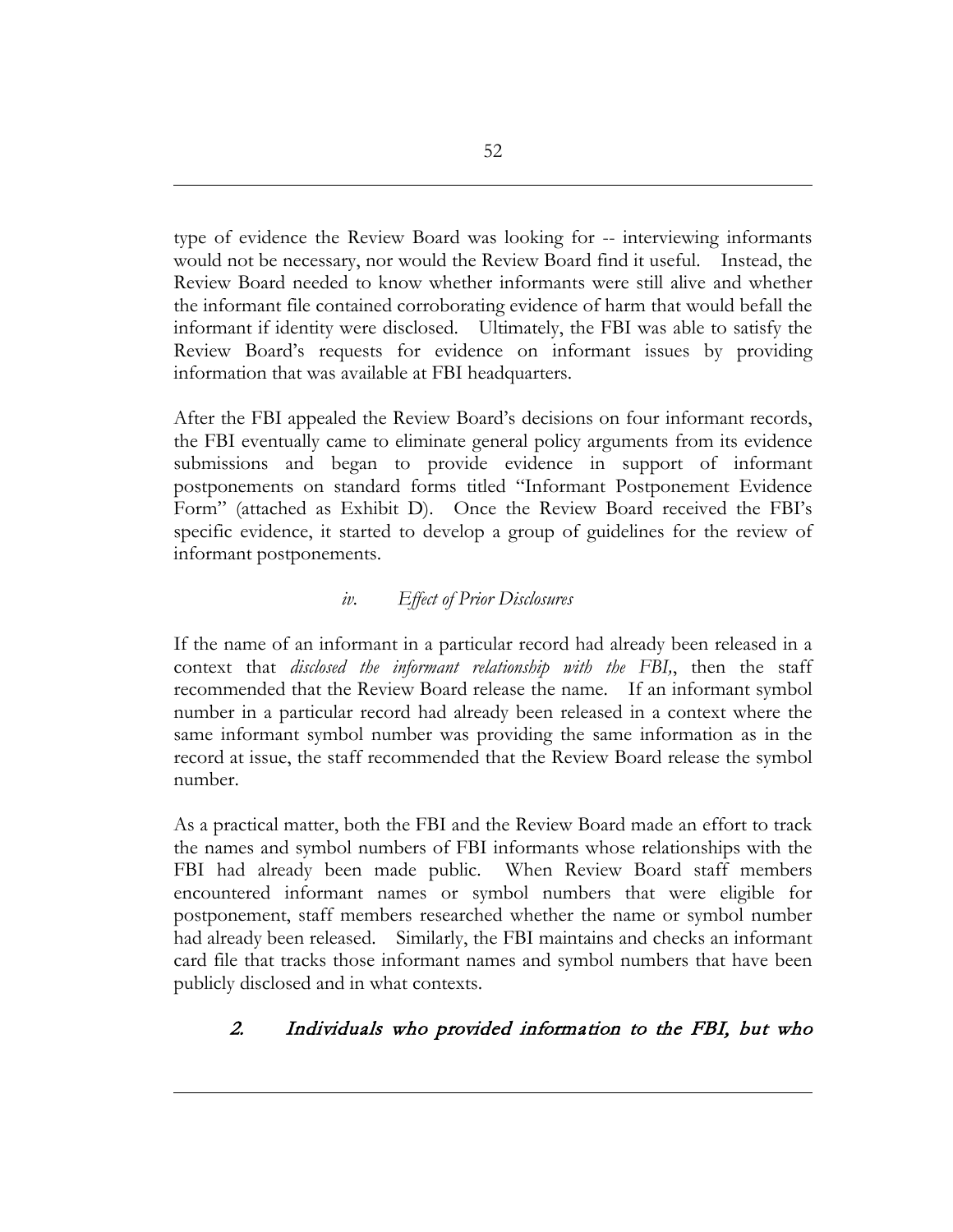## did not have an ongoing confidential relationship with the FBI

*a. Review Board Guidelines*. Where an individual provided information to the FBI and requested that the FBI protect his or her identity, *but the FBI provided no evidence of an ongoing confidential relationship with the individual*, the Review Board voted to disclose all identifying information about that individual.

*b. Commentary*. When the FBI first began to present evidence to the Review Board in defense of its attempts to protect its informants, it asked that the Review Board protect the identity of any individual who either expressly or implicitly requested confidentiality when providing information to the Bureau. Persons who provide information in exchange for express promises of confidentiality may include neighbors or other acquaintances of a subject of investigation, as well as employees of state and local governments, financial institutions, airlines, hotels, etc. . . . According to the FBI,

"Where such a promise is given, documents containing such information will contain the name of the person providing the information as well as language specifically setting forth the fact that confidentiality was requested. No file is opened on such persons and no symbol numbers are assigned to protect their identities."

FBI Memorandum, *FBI Informant/Confidentiality Postponements*, p. 3.

Initially, the FBI's policy was to protect "the identities of persons who gave the FBI information to which they had access by virtue of their employment," regardless of whether "their providing the information . . . involve[d] a breach of trust," provided that the person in question requested confidentiality. Moreover, the FBI implied that, even where a request for confidentiality is not explicit on the face of the document, the identities of such persons will be withheld in cases where their providing the information to the FBI involved a "breach of trust":(*e.g.*, a phone company employee who gives out an unlisted number.)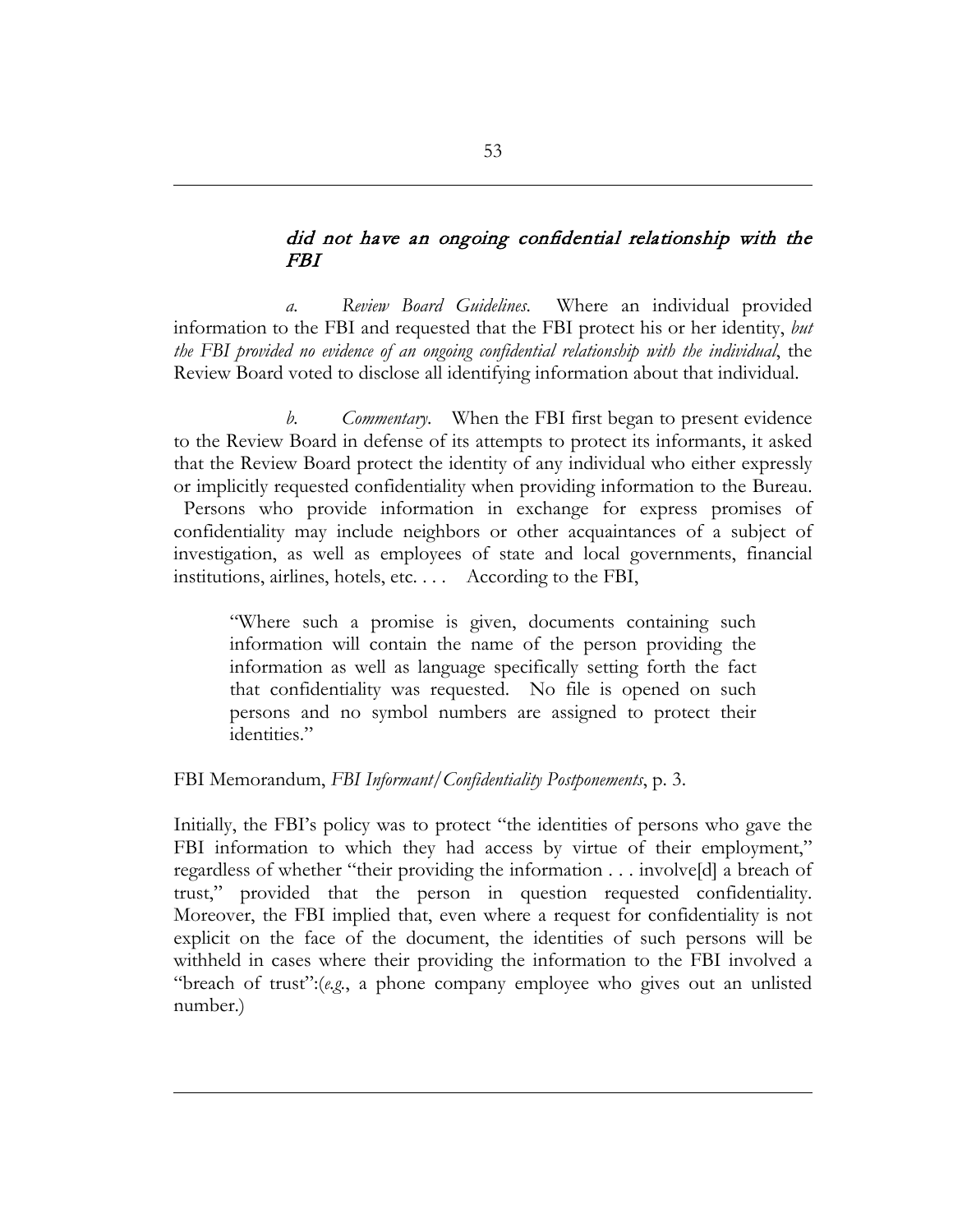The Review Board rejected the FBI's argument and voted to release the names pursuant to Section 6(4) of the JFK Act. Section 6(4) requires that the FBI provide clear and convincing evidence that disclosure would compromise the existence of an understanding of confidentiality currently requiring protection between a Government agent and a cooperating individual. That the individual lacks one of the Bureau's many informant designations (*e.g.*, potential security informant ("PSI"), potential criminal informant ("PCI"), panel source, established source, informant symbol number) suggests that the individual did not have an ongoing relationship with the FBI. To the extent that FBI believes that a particular "protect identity" source did have an ongoing relationship with the FBI, it may provide evidence to the Review Board of the relationship. Without the benefit of such evidence, the Review Board assumes that "protect identity" sources are not sources with an "understanding of confidentiality currently requiring protection." The Review Board learned that FBI agents often offer confidentiality as a matter of course to interviewees, whether or not the individual requests or requires confidentiality. Eventually, the Review Board and the FBI agreed that the FBI would release the names of these individuals unilaterally.

#### 3. Individuals who gave the FBI information to which they had access by virtue of their employment

*a. Guidelines.* The FBI unilaterally released the identities of individuals who gave the FBI information to which they had access by virtue of their employment, such as telephone company employees, utility employees,

*b. Commentary.* Until the summer of 1995, the FBI protected the identities of all persons who gave the FBI information to which they had access by virtue of their employment provided one of the two following circumstances existed: (1) the employee requested confidentiality, or (2) the employee's providing the information involved a breach of trust (*e.g.,* a phone company employee who gives out an unlisted number.) The Review Board believed that disclosure of the identities of such individuals would not subject the individuals to the type of harm that the JFK Act required to sustain informant postponements. Once the Review Board voted to release the identities of persons who gave the FBI information to which they had access by virtue of their employment, the FBI acquiesced and proceed to unilaterally release the identities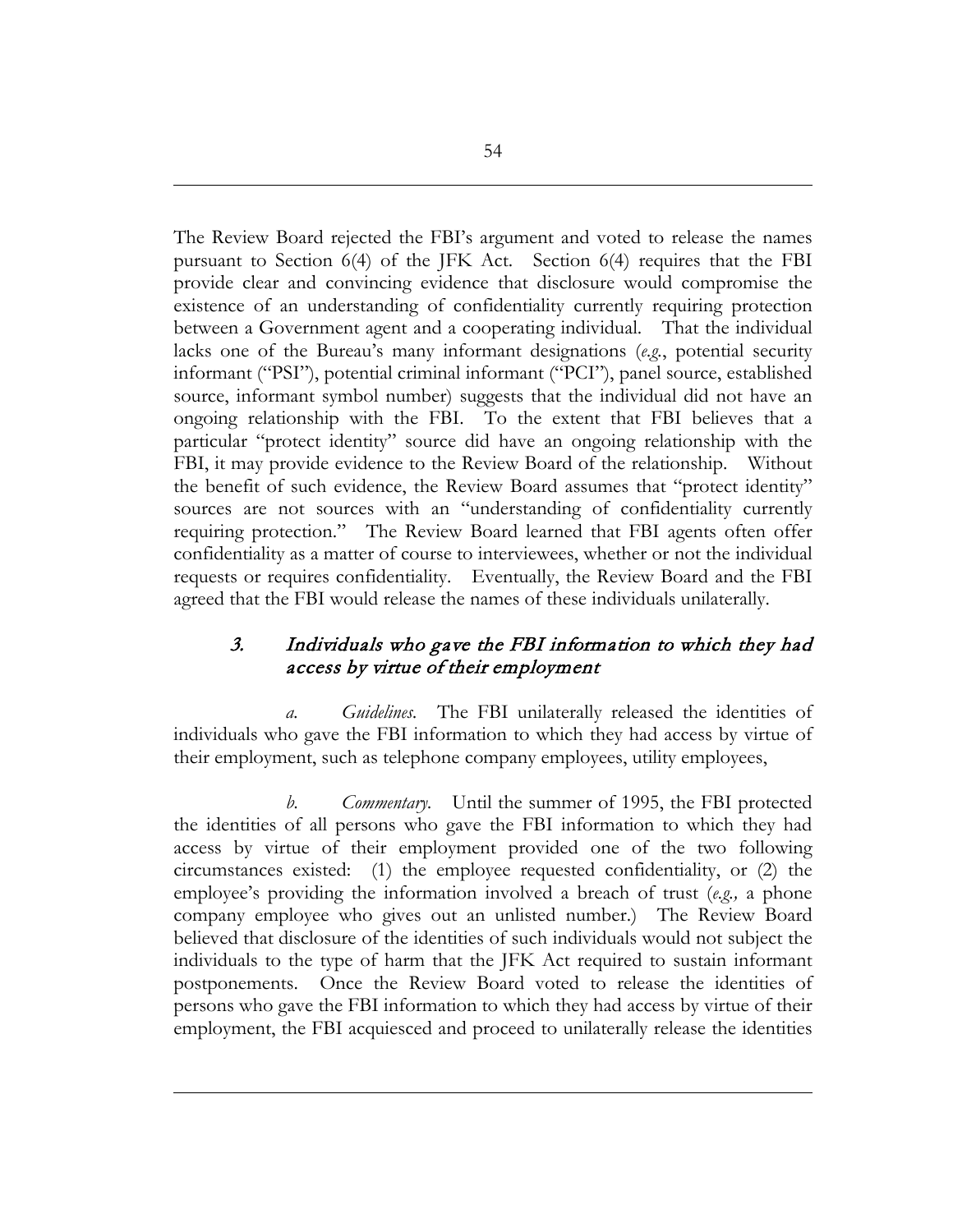of such individuals.

#### 4. Deceased Informants

*a. Guidelines.* With very few exceptions, the Review Board released the identities of deceased infromants in the core and related files.

In the "Segregated Collection" files, the Review Board did not require that the FBI provide evidence that an informant was alive to sustain a postponement *unless* the Review Board staff member had some reason to believe that the informant was deceased. Thus, unless the informant was of relatively high public interest, the Review Board voted to protect the informant's identity. In the cases where a staff member had a reason to believe that an informant was deceased, the staff did request the FBI to provide evidence concerning the informant and released the informant's identity if the informant was deceased.

*b. Commentary.* A "Named informant" is an individual whose name appears in assassination records and who had some type of ongoing confidential informant relationship with the FBI. The FBI records often refer to such informants as "PSIs" (potential security informants) or "PCIs" (potential criminal informants), but "established sources," "panel sources," and others might fall into the category of "named informants." The Review Board attempted to categorize informants according to the level of confidentiality that existed between the FBI and the informant. While the Review Board was often willing to sustain postponements of named informants when the FBI could demonstrate that the informant was still living, it believed that deceased informants were generally not entitled to protection.

However, in its response to the FBI's informant appeals, the Review Board did state that, in some rare cases, the FBI might be able to prove clearly and convincingly that a "confidential relationship" with an deceased informant currently required protection. For example, the FBI might be able to show that the relatives of a high-level organized crime informant could still be at risk of retaliation.

The Review Board debated extensively the issue of what constituted adequate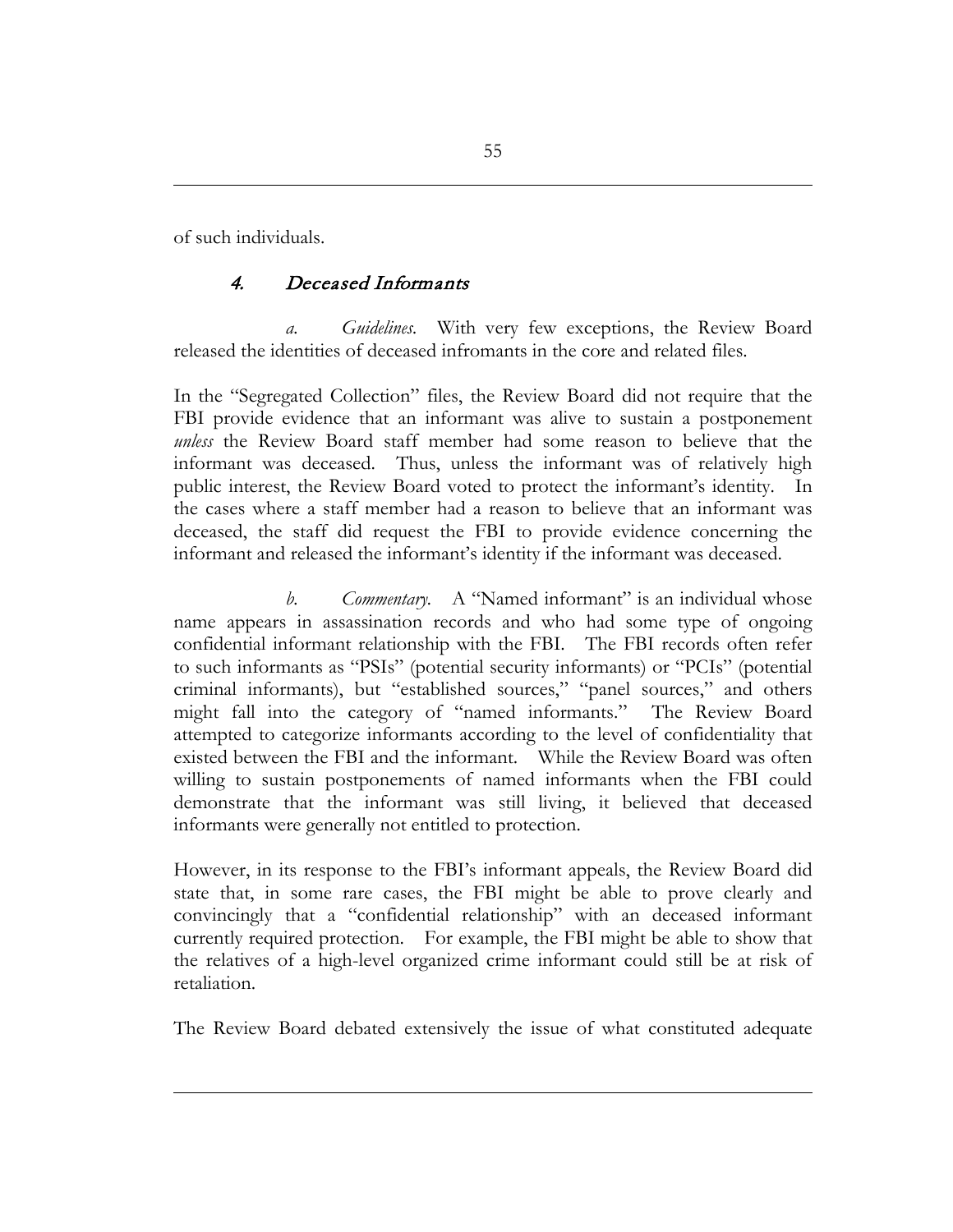evidence that an informant was currently living. Specifically, the Board had to determine what evidence was necessary to prove that someone who, according to a

search of the FBI's computer databases, is now living, is in fact the same individual named as an FBI informant.[29](#page-55-0)

Ultimately, the Review Board determined that the FBI must verify that the informant was still alive by matching the informant's name plus date of birth or social security number. The Review Board did not consider name alone or name plus general location to be adequate evidence that an informant was still living.

# 5. "Negative Contacts": Informants who provided no assassination-related information to the FBI.

<span id="page-55-0"></span><sup>29</sup>For a full discussion of the issue regarding "adequate" proof, *see* Memorandum from Philip D. Golrick to the Review Board, *Staff Recommendations on "Negative Contact" Informant Postponements*, May 13, 1996.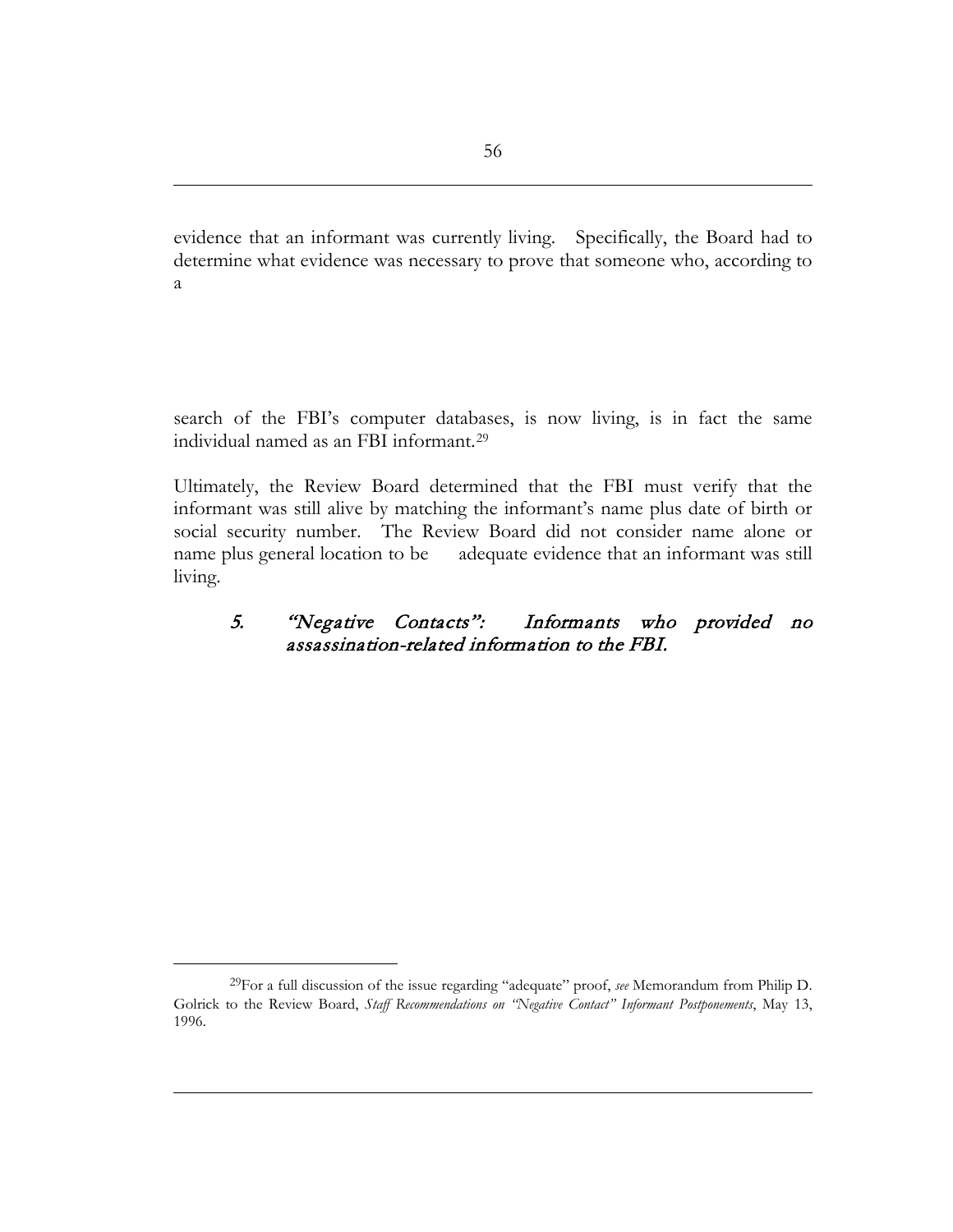*a. Review Board Guidelines.* When an FBI agent asks an informant for information on a particular topic and the informant reports that he or she has no information to provide, the FBI calls the contact a "negative contact." Where the FBI adequately identified the "negative contact" informant as still living,[30](#page-56-0) the Review Board agreed to postpone for 10 years "negative contact" named informants and all specific identifying information, such as street addresses, telephone numbers, and informant-specific portions of FBI case numbers and file numbers.

Where the FBI did not adequately identify the informant as still living, the Review Board voted to release the name and any accompanying identifying information. *See* 4. (Deceased Informants) above.

The FBI unilaterally released all unclassified "negative contact" (definition below) symbol number informants.

*b. Commentary.* In the FBI's early investigations into the assassination of President Kennedy, Director Hoover ordered special agents to ask all informants for relevant information. Even when informants reported that they knew nothing that would assist the FBI in its investigation, FBI agents filed reports in the assassination investigation file documenting the "negative contact."

As a result of Director Hoover's broad directive to agents to question all informants concerning the assassination, the assassination investigation file provides a reasonably comprehensive picture of the state of the FBI's informant network in late 1963 and early 1964. The FBI, of course, preferred that this overview of its informant operations not be disclosed to the public. The Review Board acknowledged that the public had little or no interest in knowing the identities of each "negative contact" informant. At the same time, the Review Board believed that the public did have an interest in having accurate information concerning the FBI's activities in the days and weeks following the

<span id="page-56-0"></span><sup>30</sup>An informant is "adequately identified as still living" if identified through current information with a living person with the same name and other specifically identifying information (*e.g.,* name and date of birth or social security number.)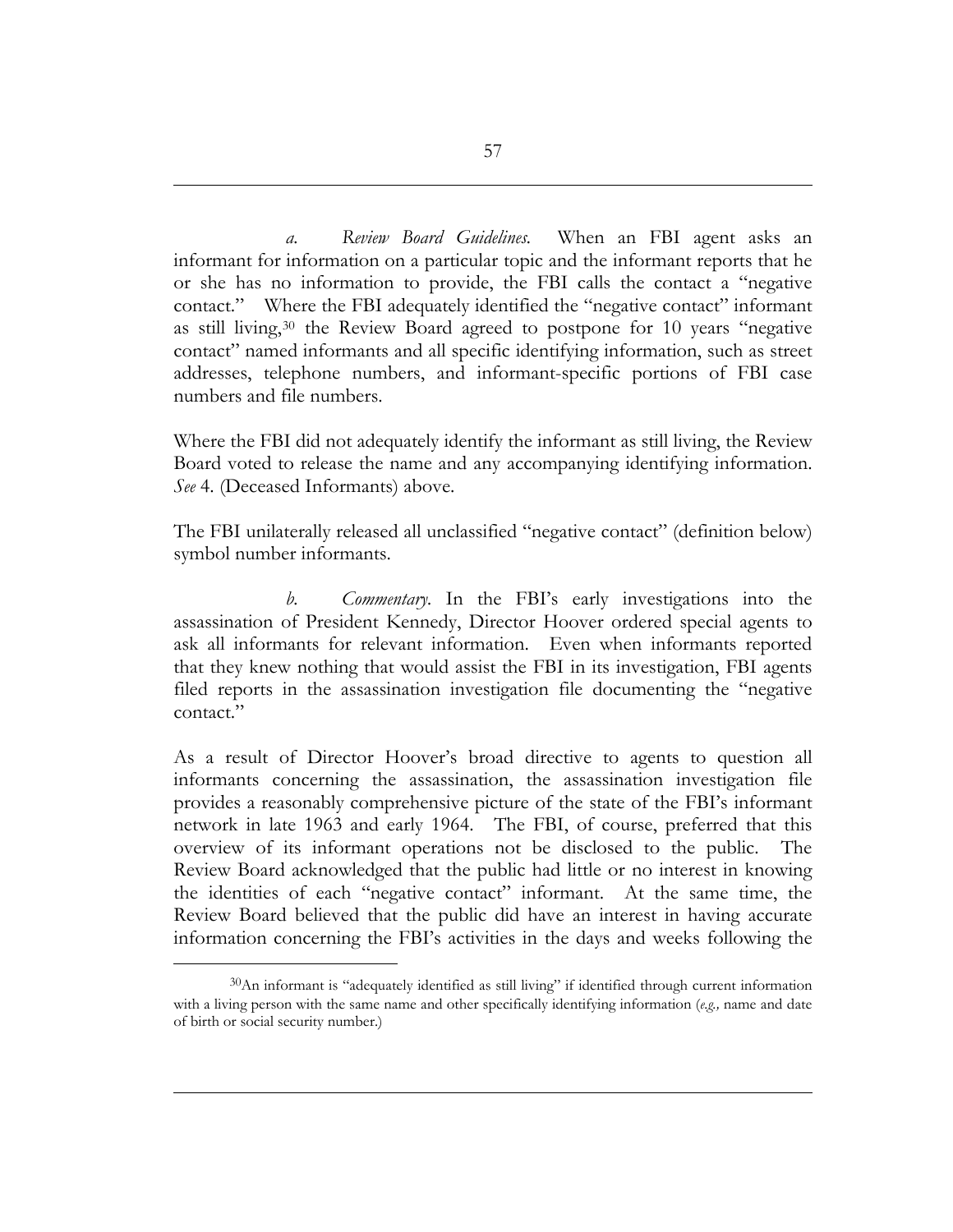assassination. As a compromise, the FBI agreed that it would unilaterally release all unclassified negative contact symbol number informants (on the theory that, with no additional information from or about the informant, no researcher could ever determine the identity of the informant) and the Review Board agreed that it would protect those "negative contact" named informants that were still alive (on the theory that, since they provided no information about the assassination, there was little value to be gained from disclosing the identities of hundreds of living FBI informants.)

#### **6.** "Positive Contacts": Informants who provided at least some assassination-related information to the FBI

*a. Review Board Guidelines*. "Postive contact" informants are informants who provided at least *some* assassination-related information. Where the FBI adequately identified the informant as still living, the Review Board adopted a case-by-case approach, considering the factors listed in the commentary below. When the Review Board voted to postpone the identity of a "positive contact" informant, it voted to postpone it for ten (10) years, and adopted appropriate substitute language. The Review Board released informant names if the informant was of particular relevance to the assassination.

Where the FBI did not adequately identify the informant as still living, the Review Board released the informant's name and any accompanying information. *See* 4. (Deceased Informants) above.

*b. Commentary*. The Review Board's decisionmaking with

regard to

"positive contact" informant postponements involved an evaluation of some combination of the following factors:

- the significance of the information that the informant provided to understanding of the assassination;
- · the importance of the identity of the informant to assessing the accuracy of the reported information; and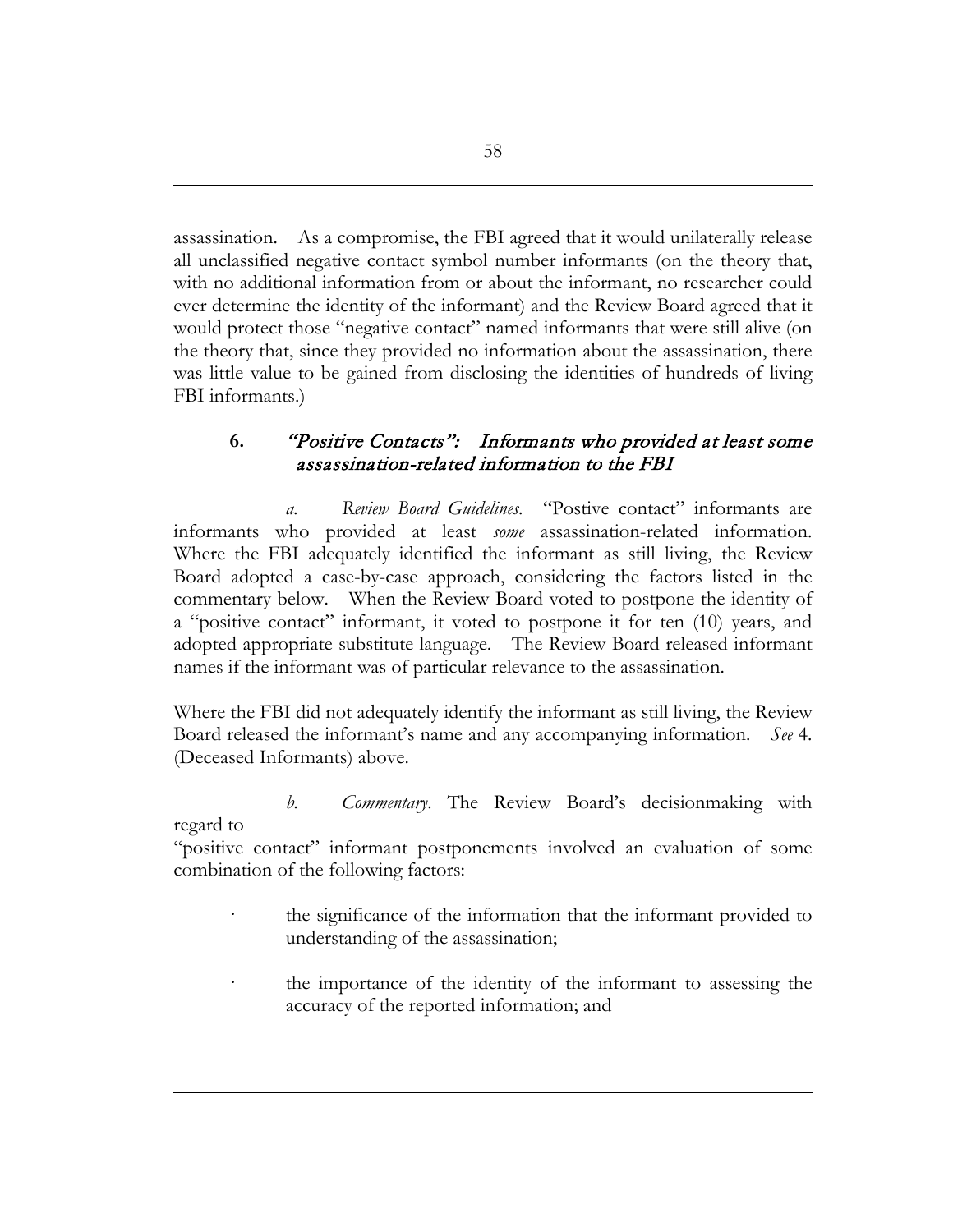- the significance of the threat of harm to the informant from disclosure, considering the following:
	- whether the informant is still living, and if so, whether the informant still lives in the same area;
	- the amount of time that has passed since the informant last provided information;
	- the type of information the informant provided;
	- the level of confidentiality that existed between the FBI and the informant at the time that the informant provided the information; and
		- any specific evidence of possible harm or retaliation that might come to the informant or his or her relatives.

Although no one factor was dispositive in every case, the Board considered certain factors to be more important than others in making decisions to release records. For example, if public interest in a particular document was high, the Board released informant names in the document even though the Bureau was able to provide evidence that would have otherwise justified postponement of the informant's identity.

In those cases where the Review Board agreed to protect an informant's name and specific identifying information, substitute language such as "informant Name," "street address," "informant file number," or "informant symbol number" replaced the redacted information.

# 7. FBI Informant Symbol Numbers and File Numbers

*a. Review Board Guidelines.* As a general rule, the Review Board routinely agrees to postpone for ten (10) years the "numeric" portion of informant symbol numbers and the "case number" portion of informant file numbers, *provided* that the informant's symbol number has not already been made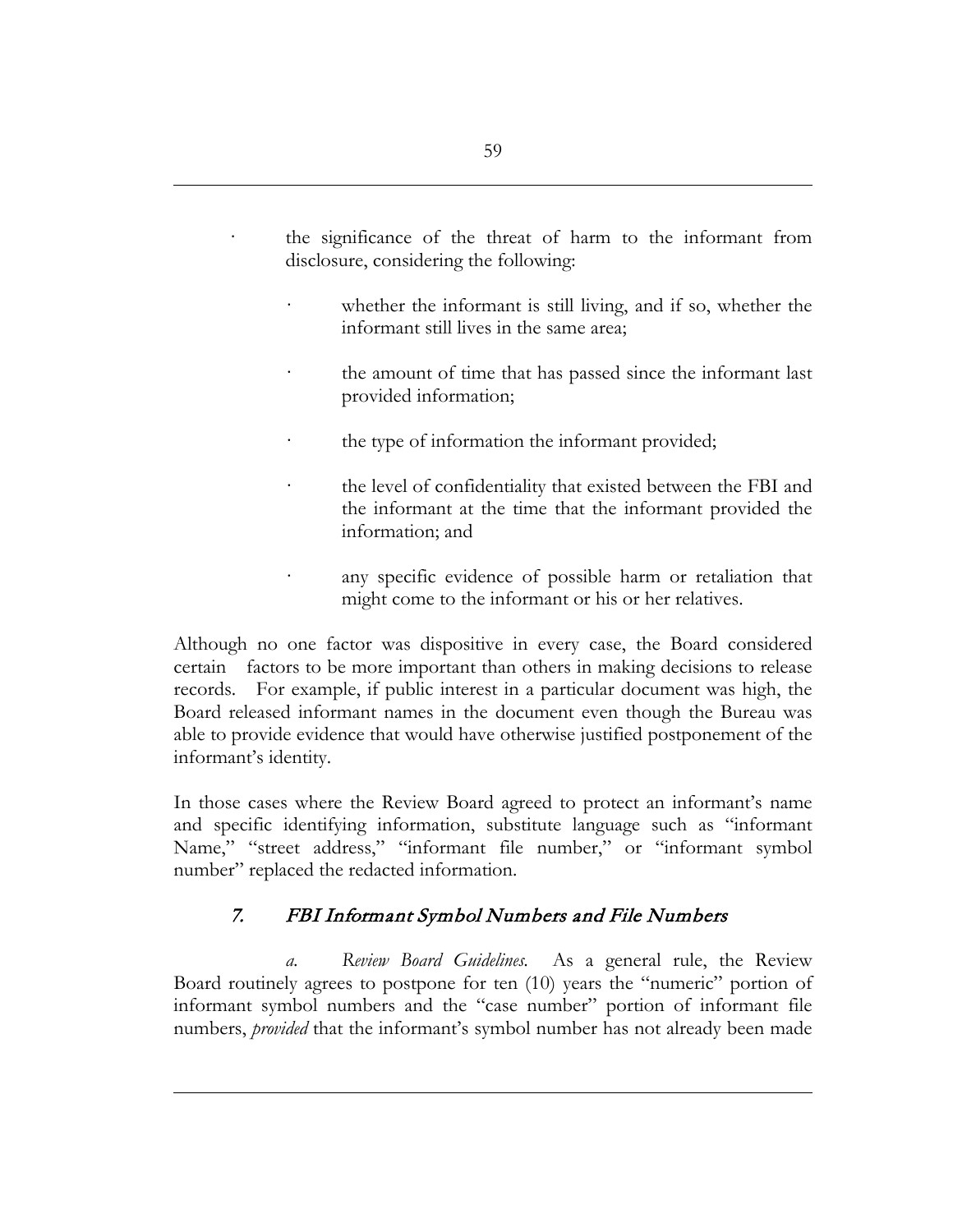public. The Review Board uses the phrases "informant symbol number" and "informant file number" as substitute language.

Routine exceptions to this rule occur in two types of documents: *First,* in documents that refer to an informant by both name and symbol (and/or file) number, the Review Board considers the symbol number to be specific information that might identify an informant*; Second*, the FBI agrees to unilaterally release the entire symbol number for "unclassified negative-contacts" -- those FBI informants who were asked about a particular subject, but had no "positive" information. (*see* 3. FBI Informants: Negative Contacts.)

The non-routine exception to the general rule arises in documents in which the unredacted information in the document *unambiguously* identifies the informant. Such documents are not routine because the Board will not agree to protect the numeric

portions of the informant's symbol and file number in a document that otherwise reveals the informant's identity.

*b. Commentary.* When the FBI has an informant who provides "valuable and sensitive information to the FBI on a regular basis" (*quoting,* FBI position paper), the FBI may assign a "symbol number" to the informant. The informant does not know his or her symbol number. Rather, the symbol number is an internal number that allows an FBI agent to write reports about the informant and information that the informant provides to the FBI without writing the informant's name. Most informant symbol numbers consist of three parts -- the prefix indicates the field office to which the informant reports (*e.g.* "NY" for New York, "DL" for Dallas, "TP" for Tampa), the numeric portion corresponds directly to a particular informant, and the suffix indicates whether the informant usually provides the FBI with information about criminal  $(C)$  or security  $(S)$  cases.<sup>[31](#page-59-0)</sup>

<span id="page-59-0"></span> $31$ In longer, formal FBI reports from field offices to headquarters, where many informants are used, the FBI adds yet another layer of security to the informant'sidentity by assigning temporary symbol numbers (T-1, T-2, etc. . . .). The Review Board never sustained postponements of these temporary numbers.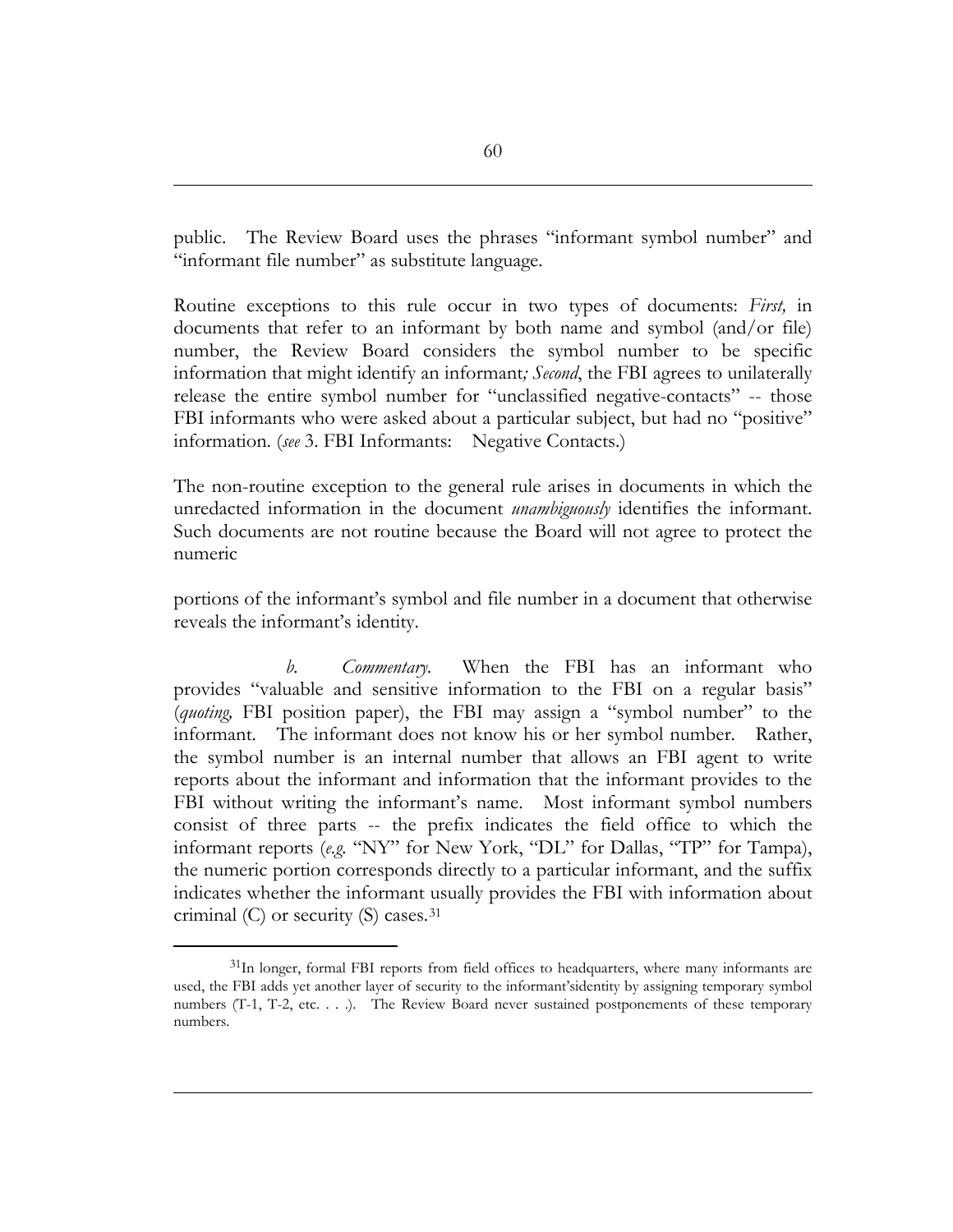The Review Board came to believe that, in the majority of the FBI's assassination records, disclosure of the numeric portions of the symbol number (and the numeric portions of the corresponding informant file) were of little public interest. Rather than require the FBI to research the status of every symbol number informant, the Review Board determined that it would allow the FBI to protect the numeric portions of informant symbol numbers and file numbers, reserving the right to request evidence on any informant the Review Board considered to be of significant public interest.

In support of its argument to keep the symbol and file numbers for informants secret, the FBI argued that the "mosaic theory" justified postponement of any portion of an informant's symbol number. The Review Board rejected the mosaic theory as the sole basis for postponement of symbol numbers, or for any other particular postponement issue, simply because the mosaic theory itself contains no limiting principle. However, the JFK Act requires the Review Board to balance any incrementally greater risk that the release of further information will lead to disclosure of (and harm to) the informant against the public interest in releasing the information. In striking this balance, the Review Board gave great weight to the public interest in the information provided. In the "core and related" files, the Review Board did not postpone the information provided by symbol number informants even though it would postpone the numeric portion of the symbol number.

The Review Board has consistently released the prefixes and suffixes of informant symbol numbers, even in cases where it sustains the "numeric" part of the symbol number. Thus, for the hypothetical symbol number "NY 1234-C," "NY" and "-C" would be released, even if the Review Board sustained postponement of the "1234." After the Review Board's action, researchers would know that the informant was run by the New York City field office and reported on criminal (rather than "security") cases, but may not know the informant-specific numeric portion of the symbol number.

In the "core and related" files, the Review Board did not postpone any part of a "T-symbol" number. Rather, the FBI began to unilaterally release these "temporary symbols" under the JFK Act after the Review Board's first few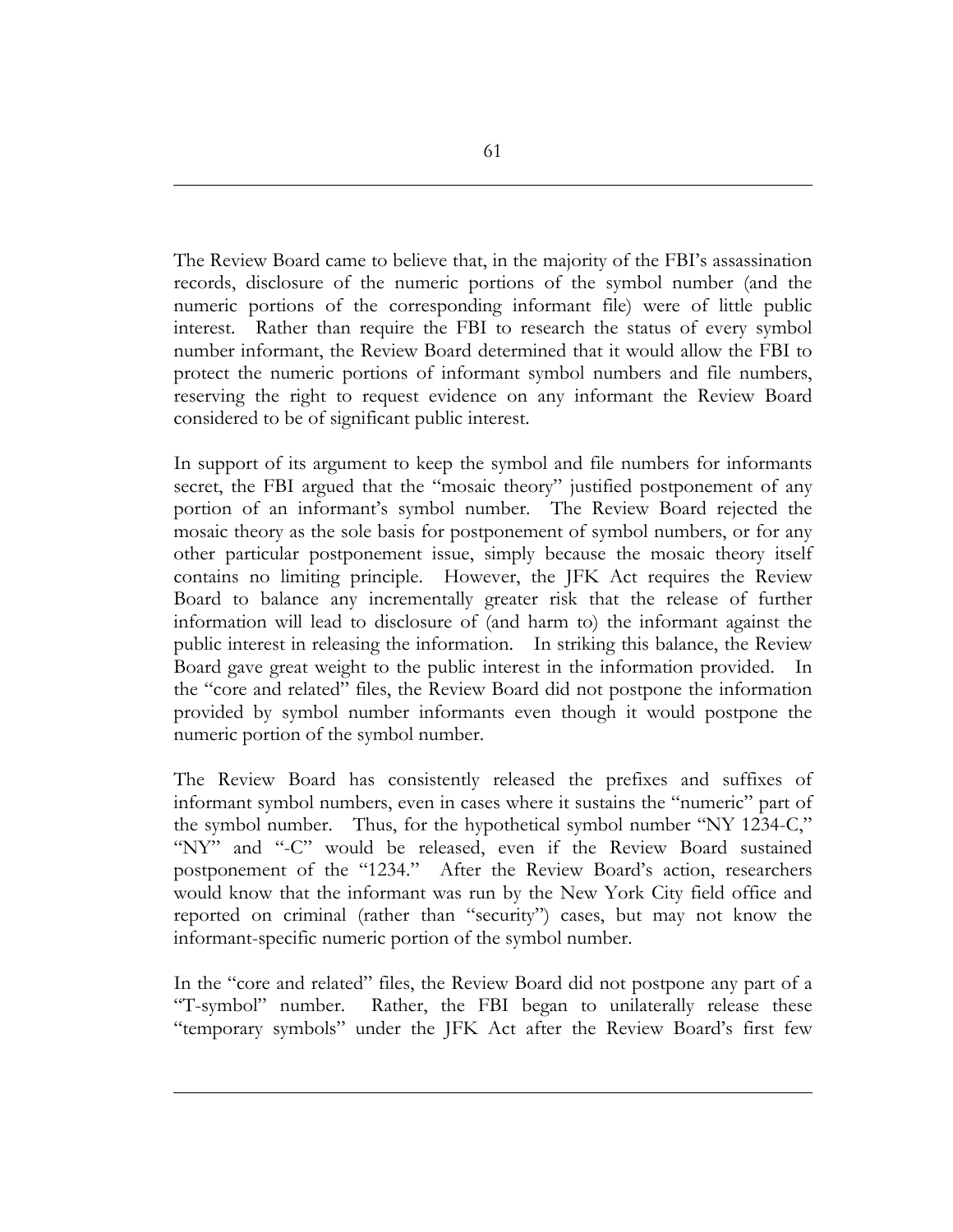discussions about informant postponements.

# F. Confidential Relationships Between Governments and Cooperating Foreign Governments

# Text of Section 6(4)

*. . .clear and convincing evidence that the public disclosure of the assassination record would compromise the existence of an understanding of confidentiality currently requiring protection between a Government agent and a cooperating individual or a foreign government, and public disclosure would be so harmful that it outweighs the public interest;*

# 1. Foreign Liaison Postponements in the FBI Files

*a. Review Board Guidelines.* Information that the FBI receives from cooperating foreign governments appears throughout the FBI's files. The official position of the FBI is that any foreign government information in FBI files is the property of the foreign government, and as such, the FBI cannot release the information without first obtaining the consent of the foreign government that provided the information. When the Review Board believed that information in FBI records truly was "foreign government" information, it worked with the FBI to approach the foreign governments and attempt to persuade the foreign government that it is in our countries' mutual interests to release liaison information in assassination records. When necessary, the Review Board requested the assistance of the State Department in approaching foreign governments.

In the "Segregated Collection" files, the Review Board recognized that the cost of releasing foreign government information far outweighed the benefits of releasing information of marginal relevance, as most of the "Segregated Collection" files are. Thus, the Board sustained postponements of foreign government information in the "Segregated Collection" files, provided the information was not assassination-related.

*b. Commentary.* Given that the FBI has a great deal of foreign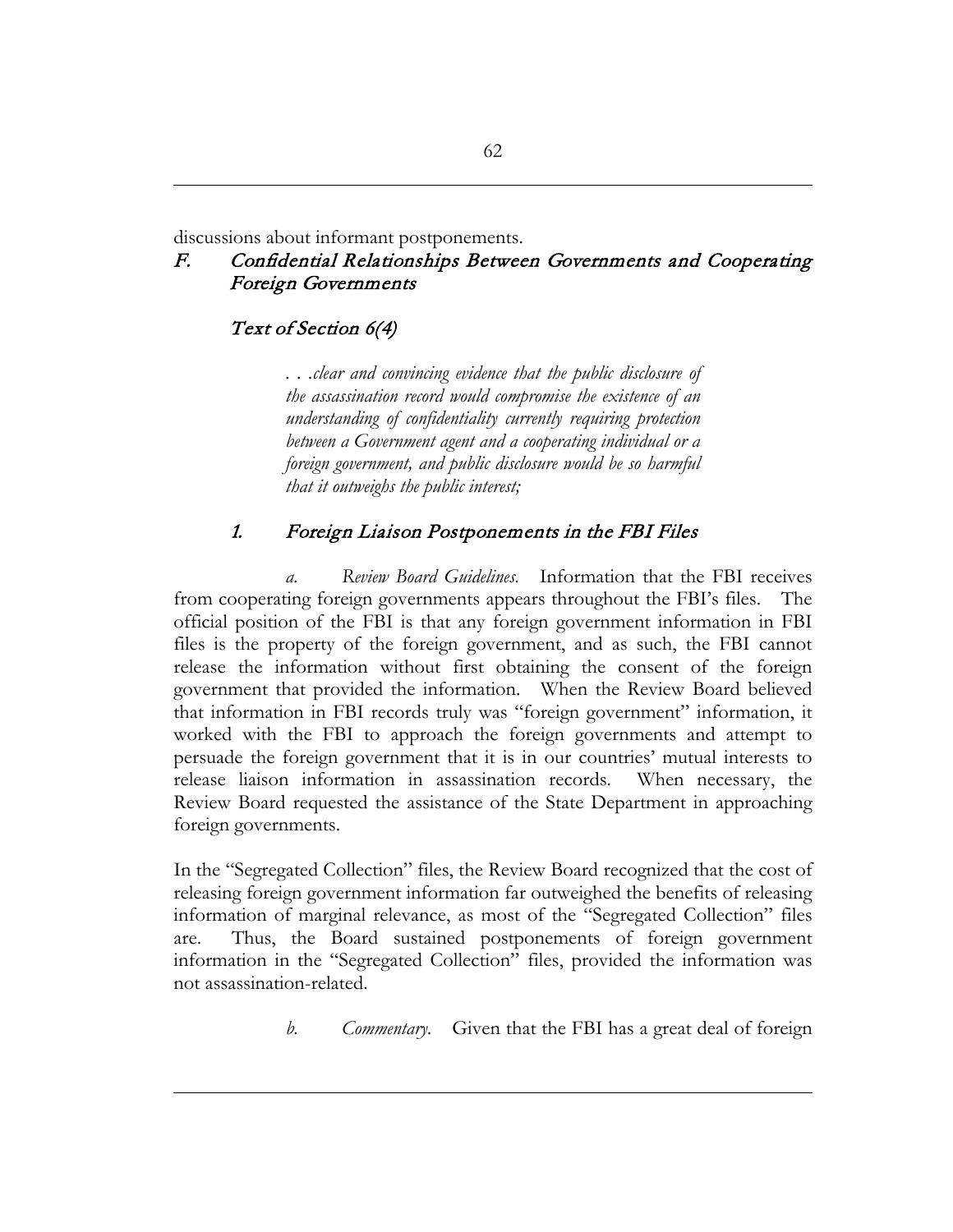government information in its files, the FBI asked the Review Board to postpone release of all such information because it adheres to the position that it does not have authority to release another government's information. The Review Board did not necessarily agree with the FBI's position that the United States cannot unilaterally release information received from another government.

On August 8, 1995, the FBI appealed to the President the Review Board's decisions to release five documents that contained foreign relations postponements. The FBI made three arguments in support of its postponements: *first,* the fact of the liaison relationship between the FBI and the foreign government in question was a classified secret; *second,* the FBI had never officially released documents demonstrating the nature of the relationship between the FBI and foreign government; and *third,* release of information about the relationship would cause dramatic harm to the United States' foreign relations with the foreign government in question.

Three days later, on August 11, 1995, the Review Board responded to the President that its research in publicly available sources supported the Review Board's decisions to release the five records at issue. In response to the FBI's first two arguments, the Review Board explained that the FBI had publicly announced its liaison relationship with the foreign Government at issue more than thirty years ago, and that the FBI *had already* released assassination records that described the FBI's liaison relationship with the foreign government. The Review Board offered a three part response to the FBI's third argument that harm would result from release of information about the liaison relationship: *first*, the FBI had not met the "clear and convincing evidence" standard because it had not identified a particular harm that would result, *second,* if foreign relations would be harmed as a result of release of information about the liaison relationship, the harm would have already occurred when the relationship was previously disclosed by the FBI; and *third,* harm to foreign relations was unlikely because the information in the documents is the type of information that we would expect Governments to share in law enforcement activities.

The FBI then consulted representatives of the foreign government to ask whether the foreign government would object to an official disclosure of the liaison relationship. The foreign government asked the FBI not to reveal the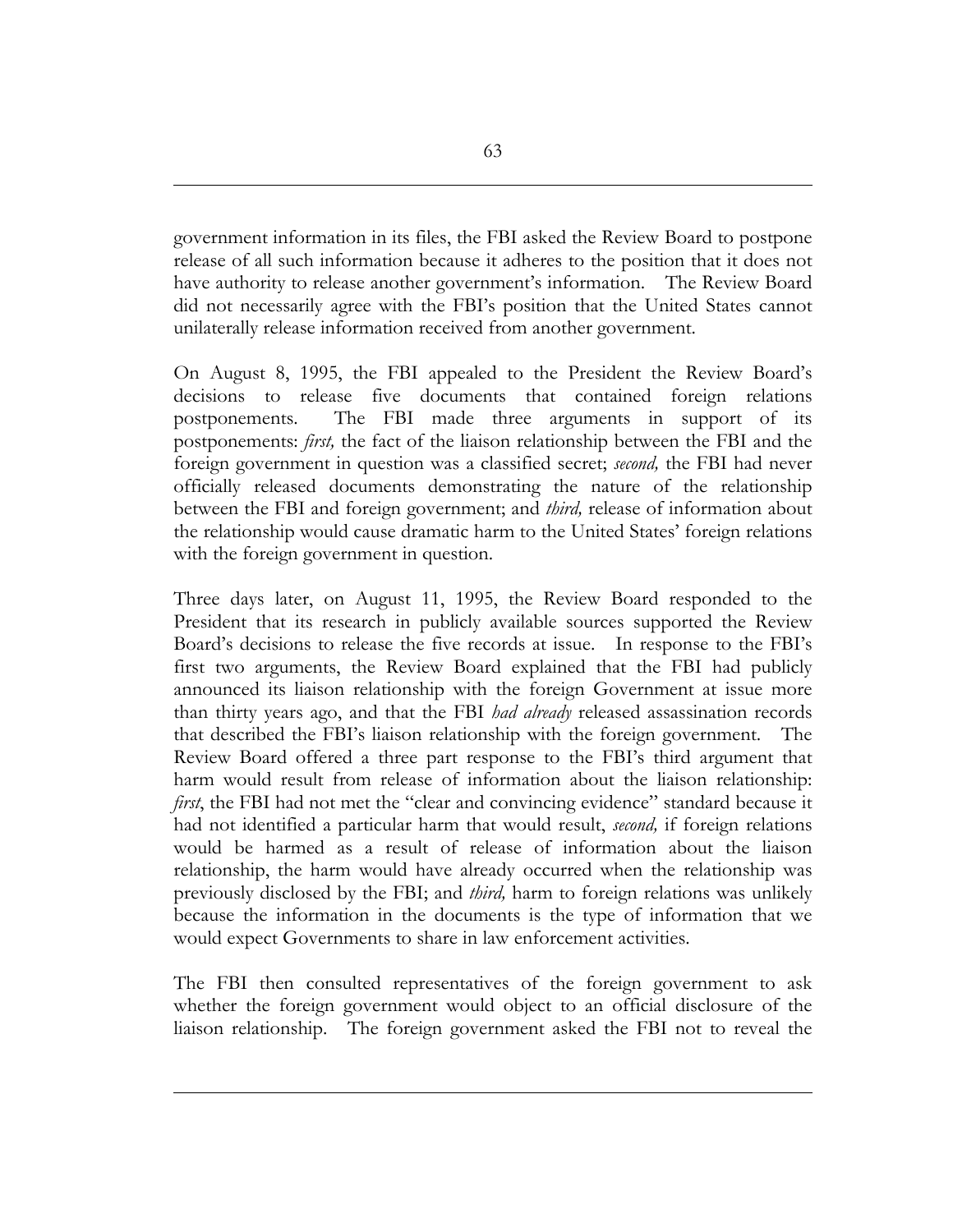relationship, and the FBI argued to the President that the United States should respect the request of the foreign government. The Review Board noted that, had the FBI released the records without consulting the foreign government, foreign relations would not have been harmed, but since the FBI did consult the foreign government, the FBI itself had created a foreign relations problem. Despite the paradox that resulted from the FBI's consultation with the foreign government, the Review Board took the position that the foreign government's desire that the FBI not release the information was a relevant factor in the balancing test but that, in this case, the public interest in disclosure outweighed the foreign government's unexplained desire to protect the information.

After the FBI and the Review Board briefed the issues to the President, representatives of the Review Board and the FBI met with the White House Counsel's Office. The White House asked the Review Board to reconsider its decisions on the documents on appeal, but also instructed the FBI to provide the Review Board with postponement-specific evidence in support of its claimed postponements. The Review Board and the FBI agreed to the White House request and entered into a Stipulation on August 30, 1995.

In an attempt to understand the position of the foreign government, the Review Board met with representatives of the State Department and the foreign government to discuss the documents at issue. As a result of the meeting, the foreign government agreed to release of the overwhelming majority of information in the documents. The Review Board agreed to sustain the one postponement that the foreign government requested, which was the name of the employee of the foreign government, recognizing that the identity of the individual was of little or no interest to the public.

After the appeals process had ended, the FBI maintained its position that it could not release foreign government information without the consent of the foreign government. The Review Board recognized that it simply did not have the time or the resources to pursue release of each postponement in the same way that it pursued release of the five appealed documents. Initially, the Review Board had hoped to approach each foreign government separately in an attempt to convince the governments that release of liaison information in assassination records would benefit both the United States and the foreign governments. In the end,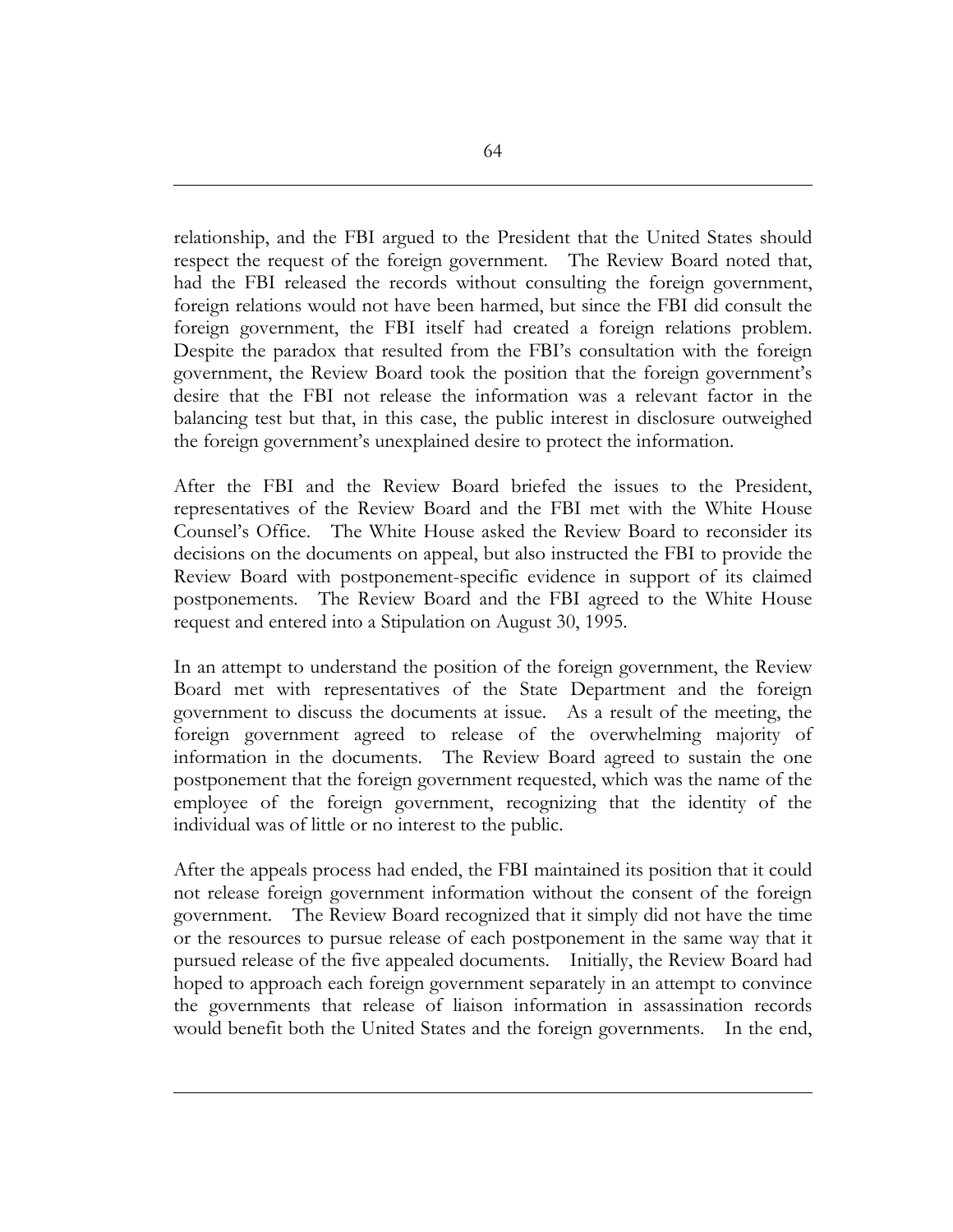the Review Board recognized that the easiest way to release the foreign information in the FBI records would be for the FBI, through its "Legats" (Legal Attaches), to request the foreign government at issue to release the information. The Review Board saw three advantages to this approach: *first,* in those cases where the FBI was successful in obtaining release of the information, the record at issue would be available to the public with no further action by the Review Board; *second,* allowing the FBI to request release of foreign information using the same channels through which they obtain foreign information makes it possible for the FBI to maintain positive relations with their foreign contacts, and *third,* the Review Board relinquished no rights to make its own approach to the foreign government, either before or after the FBI Legat had approached its foreign contacts.

Practically, the FBI sent the records at issue to its Legats with a letter from Director Freeh explaining to the foreign government how important release of the information is to the FBI and to the American people. In addition to materials from the FBI, the Review Board enclosed a letter to the foreign governments explaining our statute and our mission and requested release of the records.

note: what follows is what we intend to happen, not what has already happened.

When the Legats were unsuccessful in obtaining the consent of the foreign government to release of the information, either because the Legat's contacts did not approve the release or because the Legat's local contacts no longer existed, the Review Board, with the help of the State Department, approached the foreign government directly. In meetings with foreign government officials, the Review Board requested that the governments consent to release of information in the FBI files when the Review Board thought that the public interest would be served by disclosure.

\*\*\* to be continued as the story unfolds \*\*\*

If the Review Board adopted the same policy on marginally relevant foreign government information in the "Segregated Collections" that it follows for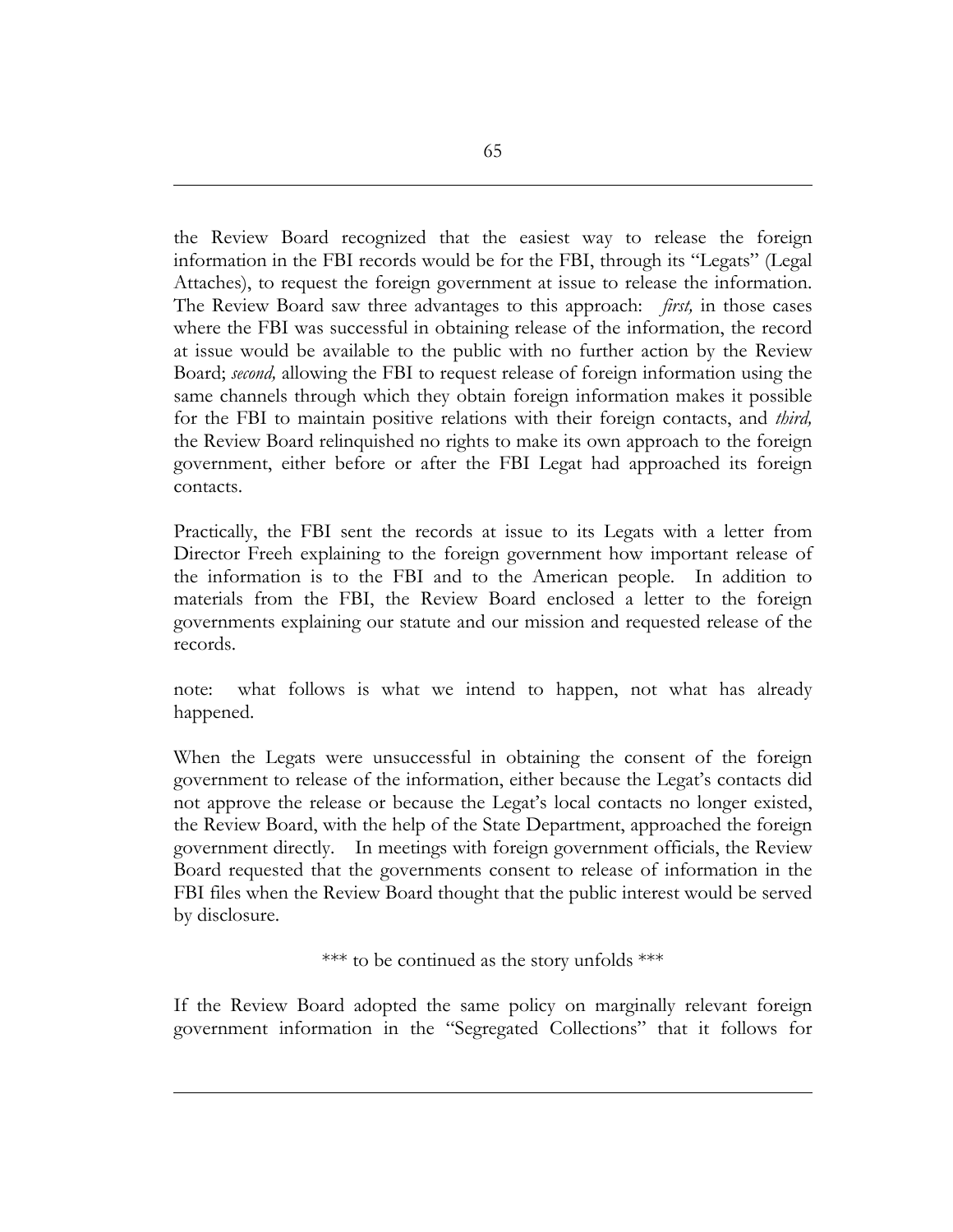records more closely related to the assassination, the Review Board and its staff would have spent the majority of the last year of the Review Board's operations approaching foreign governments to try to obtain the release of information that is of little public interest. The Review Board came to believe that the cost of release of the information outweighs the benefits of releasing this marginally relevant information in the "Segregated Collection" files. Thus, in its April 1998 meeting, it agreed to designate the irrelevant information as "NBR" and applied its "NBR" guidelines.

## G. Presidential Protection

#### Text of Section 6(5)

*. . . clear and convincing evidence that the public disclosure of the assassination record would reveal a security or protective procedure currently utilized, or reasonably expected to be utilized, by the Secret Service or another Government agency responsible for protecting Government officials, and public disclosure would be so harmful that it outweighs the public interest.*

### \*\*\* SPACE HOLDER FOR SECRET SERVICE SECTIONS to be provided by Kim \*\*\*